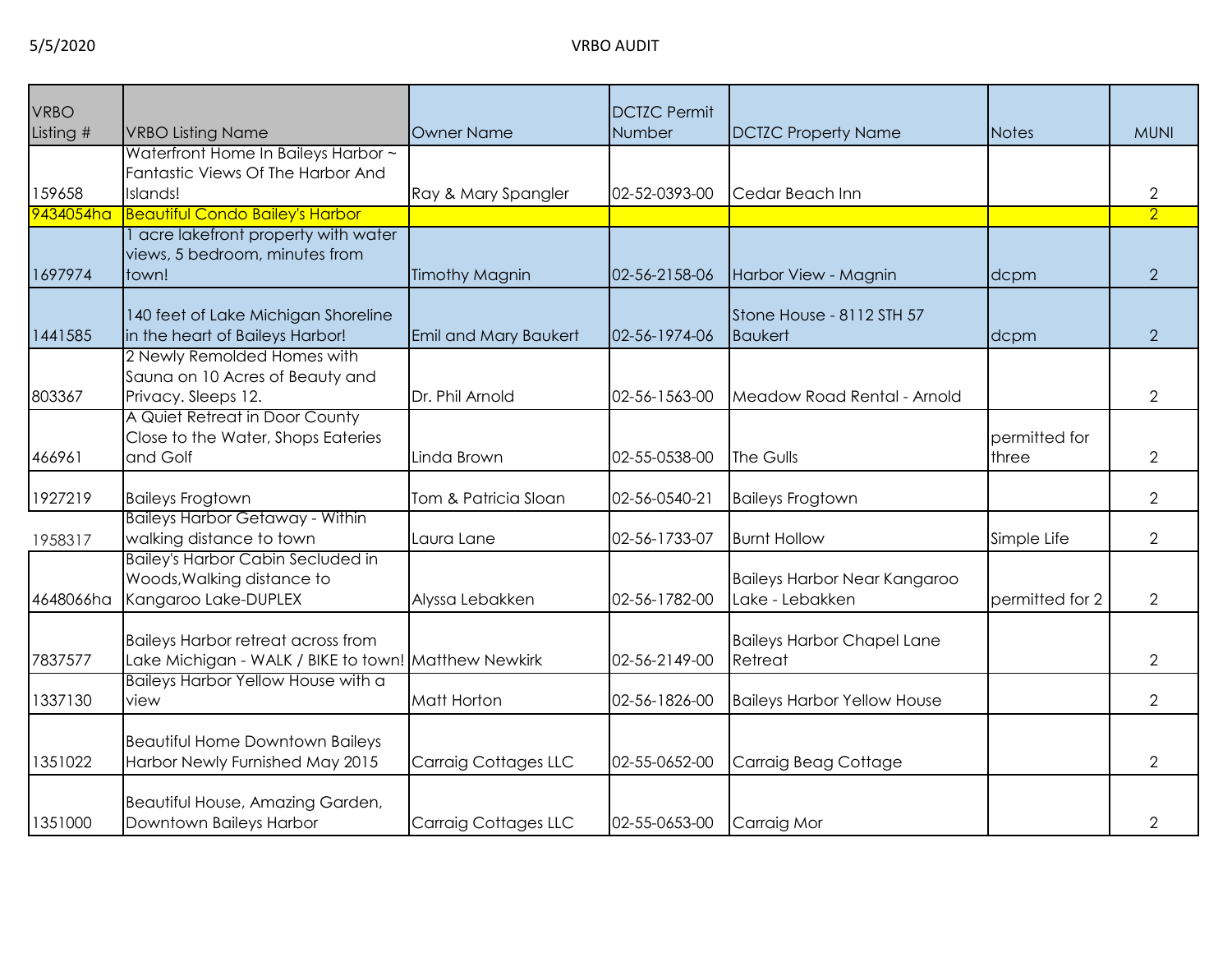| <b>Beautiful Lakeside Cabin - Great</b> |                                                                                                                                                                                                                                                                                                                                                                                                                                                                                                                                                                                     |                                                                                                                                                                                                                                                                                                                            |                                                                                                                                      |                                                                                                                                                                                                                                                                                           |                                                                                                       |
|-----------------------------------------|-------------------------------------------------------------------------------------------------------------------------------------------------------------------------------------------------------------------------------------------------------------------------------------------------------------------------------------------------------------------------------------------------------------------------------------------------------------------------------------------------------------------------------------------------------------------------------------|----------------------------------------------------------------------------------------------------------------------------------------------------------------------------------------------------------------------------------------------------------------------------------------------------------------------------|--------------------------------------------------------------------------------------------------------------------------------------|-------------------------------------------------------------------------------------------------------------------------------------------------------------------------------------------------------------------------------------------------------------------------------------------|-------------------------------------------------------------------------------------------------------|
|                                         |                                                                                                                                                                                                                                                                                                                                                                                                                                                                                                                                                                                     |                                                                                                                                                                                                                                                                                                                            |                                                                                                                                      |                                                                                                                                                                                                                                                                                           |                                                                                                       |
|                                         |                                                                                                                                                                                                                                                                                                                                                                                                                                                                                                                                                                                     |                                                                                                                                                                                                                                                                                                                            |                                                                                                                                      |                                                                                                                                                                                                                                                                                           | $\overline{2}$                                                                                        |
|                                         |                                                                                                                                                                                                                                                                                                                                                                                                                                                                                                                                                                                     |                                                                                                                                                                                                                                                                                                                            |                                                                                                                                      |                                                                                                                                                                                                                                                                                           | $\overline{2}$                                                                                        |
|                                         |                                                                                                                                                                                                                                                                                                                                                                                                                                                                                                                                                                                     |                                                                                                                                                                                                                                                                                                                            |                                                                                                                                      |                                                                                                                                                                                                                                                                                           |                                                                                                       |
|                                         |                                                                                                                                                                                                                                                                                                                                                                                                                                                                                                                                                                                     |                                                                                                                                                                                                                                                                                                                            |                                                                                                                                      |                                                                                                                                                                                                                                                                                           |                                                                                                       |
| Farmhouse with Shore Access             |                                                                                                                                                                                                                                                                                                                                                                                                                                                                                                                                                                                     | 02-56-0542-00                                                                                                                                                                                                                                                                                                              | <b>Orchard House</b>                                                                                                                 |                                                                                                                                                                                                                                                                                           | $\overline{2}$                                                                                        |
| Charming 100yr. log home with           |                                                                                                                                                                                                                                                                                                                                                                                                                                                                                                                                                                                     |                                                                                                                                                                                                                                                                                                                            | Sunset Shores Resort - Kangaroo                                                                                                      |                                                                                                                                                                                                                                                                                           |                                                                                                       |
| upscale modern conveniences.            | <b>David Hass</b>                                                                                                                                                                                                                                                                                                                                                                                                                                                                                                                                                                   | 02-56-1953-00                                                                                                                                                                                                                                                                                                              | Kabin Unit #6                                                                                                                        |                                                                                                                                                                                                                                                                                           | $\overline{2}$                                                                                        |
|                                         |                                                                                                                                                                                                                                                                                                                                                                                                                                                                                                                                                                                     |                                                                                                                                                                                                                                                                                                                            |                                                                                                                                      |                                                                                                                                                                                                                                                                                           |                                                                                                       |
|                                         |                                                                                                                                                                                                                                                                                                                                                                                                                                                                                                                                                                                     |                                                                                                                                                                                                                                                                                                                            |                                                                                                                                      |                                                                                                                                                                                                                                                                                           | $\overline{2}$                                                                                        |
|                                         |                                                                                                                                                                                                                                                                                                                                                                                                                                                                                                                                                                                     |                                                                                                                                                                                                                                                                                                                            |                                                                                                                                      |                                                                                                                                                                                                                                                                                           |                                                                                                       |
| price!                                  | Condo Assoc                                                                                                                                                                                                                                                                                                                                                                                                                                                                                                                                                                         | 02-56-1952-00                                                                                                                                                                                                                                                                                                              | Sunset Shores Resort - Tiger Lily                                                                                                    | five                                                                                                                                                                                                                                                                                      | $\overline{2}$                                                                                        |
|                                         |                                                                                                                                                                                                                                                                                                                                                                                                                                                                                                                                                                                     |                                                                                                                                                                                                                                                                                                                            |                                                                                                                                      |                                                                                                                                                                                                                                                                                           |                                                                                                       |
| Door County Baileys Harbor Large        |                                                                                                                                                                                                                                                                                                                                                                                                                                                                                                                                                                                     |                                                                                                                                                                                                                                                                                                                            | Baileys Large Home for Families -                                                                                                    |                                                                                                                                                                                                                                                                                           |                                                                                                       |
|                                         |                                                                                                                                                                                                                                                                                                                                                                                                                                                                                                                                                                                     |                                                                                                                                                                                                                                                                                                                            |                                                                                                                                      |                                                                                                                                                                                                                                                                                           | $\overline{2}$                                                                                        |
|                                         |                                                                                                                                                                                                                                                                                                                                                                                                                                                                                                                                                                                     |                                                                                                                                                                                                                                                                                                                            |                                                                                                                                      |                                                                                                                                                                                                                                                                                           |                                                                                                       |
|                                         |                                                                                                                                                                                                                                                                                                                                                                                                                                                                                                                                                                                     |                                                                                                                                                                                                                                                                                                                            |                                                                                                                                      |                                                                                                                                                                                                                                                                                           | $\overline{2}$                                                                                        |
|                                         |                                                                                                                                                                                                                                                                                                                                                                                                                                                                                                                                                                                     |                                                                                                                                                                                                                                                                                                                            |                                                                                                                                      |                                                                                                                                                                                                                                                                                           |                                                                                                       |
|                                         | Homeowners Assoc.                                                                                                                                                                                                                                                                                                                                                                                                                                                                                                                                                                   | 02-55-0130-00                                                                                                                                                                                                                                                                                                              |                                                                                                                                      |                                                                                                                                                                                                                                                                                           | $\overline{2}$                                                                                        |
| Enjoy the Quiet Die of the Door         |                                                                                                                                                                                                                                                                                                                                                                                                                                                                                                                                                                                     |                                                                                                                                                                                                                                                                                                                            |                                                                                                                                      |                                                                                                                                                                                                                                                                                           |                                                                                                       |
| County Peninsula, 165' of Lake          |                                                                                                                                                                                                                                                                                                                                                                                                                                                                                                                                                                                     |                                                                                                                                                                                                                                                                                                                            |                                                                                                                                      |                                                                                                                                                                                                                                                                                           |                                                                                                       |
| Michigan Shore                          | Janet Batzli                                                                                                                                                                                                                                                                                                                                                                                                                                                                                                                                                                        | 02-55-0557-00                                                                                                                                                                                                                                                                                                              | The Haven on North Bay                                                                                                               |                                                                                                                                                                                                                                                                                           | $\overline{2}$                                                                                        |
|                                         |                                                                                                                                                                                                                                                                                                                                                                                                                                                                                                                                                                                     |                                                                                                                                                                                                                                                                                                                            |                                                                                                                                      |                                                                                                                                                                                                                                                                                           |                                                                                                       |
|                                         |                                                                                                                                                                                                                                                                                                                                                                                                                                                                                                                                                                                     |                                                                                                                                                                                                                                                                                                                            |                                                                                                                                      |                                                                                                                                                                                                                                                                                           | $\overline{2}$                                                                                        |
|                                         |                                                                                                                                                                                                                                                                                                                                                                                                                                                                                                                                                                                     |                                                                                                                                                                                                                                                                                                                            |                                                                                                                                      |                                                                                                                                                                                                                                                                                           |                                                                                                       |
|                                         |                                                                                                                                                                                                                                                                                                                                                                                                                                                                                                                                                                                     |                                                                                                                                                                                                                                                                                                                            |                                                                                                                                      |                                                                                                                                                                                                                                                                                           | $\overline{2}$                                                                                        |
| Executive vacation home on              |                                                                                                                                                                                                                                                                                                                                                                                                                                                                                                                                                                                     |                                                                                                                                                                                                                                                                                                                            | Tretinyak - Blue on Roo-7571                                                                                                         |                                                                                                                                                                                                                                                                                           |                                                                                                       |
| Kangaroo Lake                           | Anne Tretinyak                                                                                                                                                                                                                                                                                                                                                                                                                                                                                                                                                                      | 02-56-1829-00                                                                                                                                                                                                                                                                                                              | South Kangaroo Lake Drive                                                                                                            |                                                                                                                                                                                                                                                                                           | $\overline{2}$                                                                                        |
|                                         |                                                                                                                                                                                                                                                                                                                                                                                                                                                                                                                                                                                     |                                                                                                                                                                                                                                                                                                                            |                                                                                                                                      |                                                                                                                                                                                                                                                                                           |                                                                                                       |
|                                         |                                                                                                                                                                                                                                                                                                                                                                                                                                                                                                                                                                                     |                                                                                                                                                                                                                                                                                                                            |                                                                                                                                      |                                                                                                                                                                                                                                                                                           | $\overline{2}$                                                                                        |
|                                         |                                                                                                                                                                                                                                                                                                                                                                                                                                                                                                                                                                                     |                                                                                                                                                                                                                                                                                                                            |                                                                                                                                      |                                                                                                                                                                                                                                                                                           |                                                                                                       |
| Cottage On Kangaroo Lake                | <b>Carraig Cottages LLC</b>                                                                                                                                                                                                                                                                                                                                                                                                                                                                                                                                                         | 02-56-1052-00                                                                                                                                                                                                                                                                                                              | Carraigeen Cottage                                                                                                                   |                                                                                                                                                                                                                                                                                           | $\overline{2}$                                                                                        |
|                                         | Location & Amenities (Canoe,<br>Kayak, Boat, etc)<br>Bella Villa Log Home, One of a Kind<br>Secluded Retreat<br>Century Old Door County in-Town<br>Comfort and Beauty tucked<br>between the Trees<br>Cozy waterfront living at bargain<br>Home for Families and Groups<br>Door County Cabin in the Woods,<br><b>Baileys Harbor</b><br>Enjoy the Quaint Lakefront Cottage<br>Enjoy the True Get-Away at<br>Evergreen<br>Escape to Kangaroo Lake with 300<br>feet of private shoreline!<br>Fabulous Log Cabin on Kangaroo<br>Lake in Door County WI<br>Fabulous New Two Bed, Two Bath | Ryan and Maureen<br>Sundeen<br>Saturnino Jauregui<br>Joan Holliday<br>East Shorewood Cottage<br>Homeowners Assoc.<br><b>Sunset Shores Resort</b><br>Pelican Bay LLC<br>Karen Berndt<br><b>East Shorewood Cottage</b><br>East Shorewood Cottage<br>Homeowners Assoc.<br>William and Heather<br>Anderson<br>William Andersen | 02-56-1562-00<br>02-56-1058-00<br>02-55-0130-00<br>02-56-2016-00<br>02-56-1564-00<br>02-55-0130-00<br>02-56-2259-06<br>02-55-0394-00 | Sundeen Lakeside Retreat<br><b>Bella Villa Log Home</b><br><b>East Shorewood Cottages</b><br>Nguyen<br>Door County Cabin in the<br>Wooods & Tranquil Condo<br><b>East Shorewood Cottages</b><br><b>East Shorewood Cottages</b><br>Kangaroo East Shore Lodge<br>Log Cabin on Kangaroo Lake | permitted for<br>10<br>permitted for<br>permitted for 2<br>permitted for<br>10<br>permitted for<br>10 |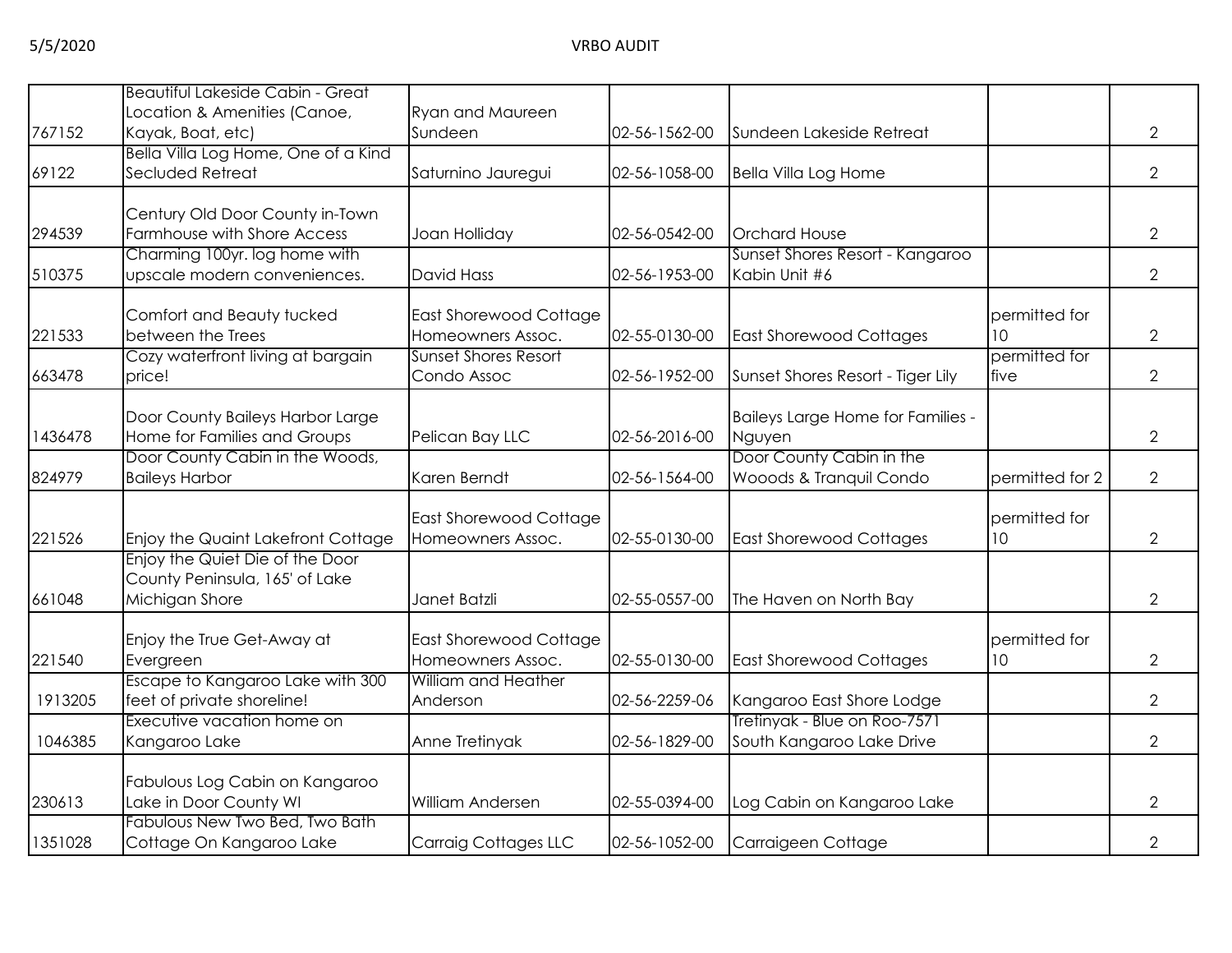| 221452    | Get away at this Quaint Cottage<br><b>Tucked Behind Beautiful Fern Bed</b>                | East Shorewood Cottage<br>Homeowners Assoc.        | 02-55-0130-00 | <b>East Shorewood Cottages</b>           | permitted for<br>10                             | $\mathbf{2}$   |
|-----------|-------------------------------------------------------------------------------------------|----------------------------------------------------|---------------|------------------------------------------|-------------------------------------------------|----------------|
| 221542    | Get Away from it all at this Rustic<br>and Romantic Cottage                               | <b>East Shorewood Cottage</b><br>Homeowners Assoc. | 02-55-0130-00 | <b>East Shorewood Cottages</b>           | permitted for<br>10                             | $\overline{2}$ |
| 1623317   | Havngård House- a historic and hip<br>house in the center of Door County<br>action!       | Kurt Heggland                                      | 02-56-2104-00 | <b>Havngard House</b>                    |                                                 | $\overline{2}$ |
| 1891001   | <b>Howard House</b>                                                                       | Jacinda Dufin                                      | 02-56-1935-20 | <b>Howard House</b>                      | Esposito-<br><b>DOCO</b><br>Vacation<br>Rentals | $\overline{2}$ |
| 1270494   | Kangaroo lake water frontage<br>opening June 2018                                         | Michael Servais                                    | 02-56-1893-00 | <b>Island View Lake House</b>            |                                                 | $\mathbf{2}$   |
| 93251     | Lake Living at its best                                                                   | Sunset Shores Resort<br>Condo Assn                 | 02-56-1950-00 | Sunset Shores Resort - Chalet Unit<br>#3 |                                                 | $\overline{2}$ |
| 1190668   | Lake-house With The Best View Of<br>Cana Island And It's Lighthouse You<br>Can Find!      | Stephen Clemnti Jr.                                | 02-56-1820-00 | <b>Boreal Beach House</b>                | permitted for 2                                 | $\overline{2}$ |
| 4924765ha | Lakeview Cottage in Downtown<br><b>Baileys Harbor</b>                                     | Pamela Schmitz                                     | 02-56-1876-00 | <b>Baileys Harbor Beach House</b>        |                                                 | $\overline{2}$ |
| 1368115   | Large Beautiful 6 bedroom home<br>right on the lake sleeps 30 in Baileys<br>Harbor, WI    | Cana Cove LLC - Kevin<br>Kleinert                  | 02-56-1694-00 | <b>Cana Cove</b>                         |                                                 | $\overline{2}$ |
| 723507    | Large Home on Kangaroo Lake                                                               | William and Heather<br>Andersen                    | 02-56-1543-06 | Kangaroo Lake Retreat                    | dcpm                                            | $\overline{2}$ |
| 82233     | Million Dollar View, Affordable Price                                                     | <b>Judy Stang</b>                                  | 02-56-1949-00 | Lakeside Cottage Sunset Shores<br>Resort |                                                 | $\overline{2}$ |
| 640511    | New Million Dollar Property, 250'<br>Private Shoreline on 3.5 Acres                       | Chris Warecki                                      | 02-56-1312-00 | All Creatures Lane - Warecki             | permitted for 3                                 | $\mathbf{2}$   |
| 467927    | Newly remodeled, 2 Acres W/200'<br>Private Waterfront, Huge Deck, 5<br><b>Star Rating</b> | Chris Warecki                                      | 02-56-1312-00 | All Creatures Lane - Warecki             | permitted for 3                                 | $\mathbf{2}$   |
| 1357038   | Newly renovated with over 250 feet<br>of Shoreline!                                       | Eva McKee                                          | 02-56-1850-06 | Secluded Waterfront Home on<br>North Bay | dcpm                                            | $\overline{2}$ |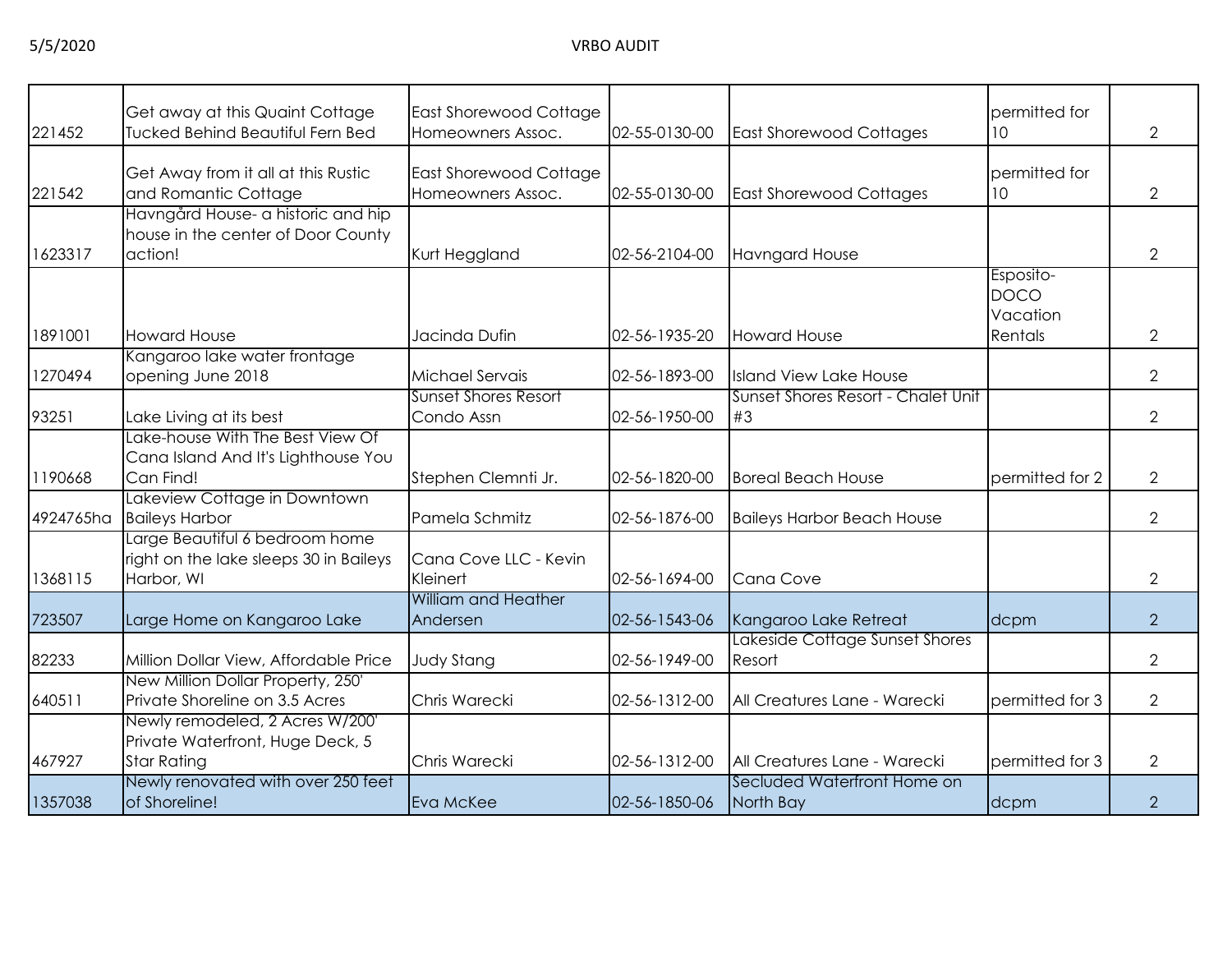| 4706534ha | North Unit Cabin Bailey's Harbor<br>Door County Near Kangaroo Lake                             | Alyssa Lebakken                                    | 02-56-1782-00 | <b>Baileys Harbor Near Kangaroo</b><br>Lake - Lebakken | permitted for 2                           | $\overline{2}$ |
|-----------|------------------------------------------------------------------------------------------------|----------------------------------------------------|---------------|--------------------------------------------------------|-------------------------------------------|----------------|
|           |                                                                                                |                                                    |               |                                                        |                                           |                |
| 460436    | Peace in the Pines                                                                             | Ricardo M Ochoa                                    | 02-56-1297-00 | Peace in the Pines                                     |                                           | $\overline{2}$ |
| 968606ha  | Private Cottages situated on a rock<br>bluff located in downtown baileys<br>harbor             | Pam Schmitz                                        | 02-56-2178-00 | <b>Baileys Harbor on the Rocks</b>                     | Permitted for<br>two - temp 4<br>listings | $\overline{2}$ |
| 7968596ha | Private Cottages situated on a rock<br>bluff located in downtown baileys<br>harbor             | Pam Schmitz                                        | 02-56-2178-00 | <b>Baileys Harbor on the Rocks</b>                     | Permitted for<br>two - temp 4<br>listings | $\overline{2}$ |
| 220857    | Private Peninsula                                                                              | Dennis & Jeff Hickey                               | 02-56-0200-06 | <b>Heggland House</b>                                  |                                           | $\overline{2}$ |
| 854909    | Private Water front estate!                                                                    | Cole Family LLC                                    | 02-56-1607-06 | <b>Schook Shack</b>                                    | dcpm                                      | $\overline{2}$ |
| 1077847   | Quintessential Door County cottage<br>just steps from the water!                               | Jeffrey & Tamara Wiswell                           | 02-56-1696-06 | Kangaroo Lake Road Cottage                             | dcpm                                      | $\overline{2}$ |
| 699521    | Remodeled, 250' waterfrontm 6<br>wooded acres, huge deck with view<br>of Cana Island           | Chris Warecki                                      | 02-56-1312-00 | All Creatures Lane - Warecki                           | permitted for 3                           | $\overline{2}$ |
| 1279183   | Sand, Sand, and More Sand on Lake<br>Michigan!                                                 | Alexandra Pape                                     | 02-56-1903-00 | Lyons Woods                                            |                                           | $\overline{2}$ |
| 1596072   | South Lane Cottage #1, with a living<br>room view of Lake Michigan.                            | Matt Horton                                        | 02-56-1826-00 | <b>Baileys Harbor Yellow House</b>                     | permitted for 3                           | $\overline{2}$ |
| 221546    | Spring, Summer or Fall, Great Place<br>to Get Away from it All                                 | East Shorewood Cottage<br>Homeowners Assoc.        | 02-55-0130-00 | <b>East Shorewood Cottages</b>                         | permitted for<br>10                       | $\overline{2}$ |
| 219987    | Stay at this cozy cottage perfect for<br>couples!                                              | <b>East Shorewood Cottage</b><br>Homeowners Assoc. | 02-55-0130-00 | <b>East Shorewood Cottages</b>                         | permitted for<br>10                       | $\overline{2}$ |
| 1209428   | Stone Cottage, Nestled In The<br>Woods in Door County - Call for rates William & Lesley O'Kane | Dennis & Tamara Zee/                               | 02-56-1824-00 | <b>Stone Cottage</b>                                   | charnetski                                | $\overline{2}$ |
| 791464    | Stone Ridge on 4.2 Wooded<br>Acres/Firepit, 4 Bedrooms, 2.5 Baths,<br>Sleeps 14 & Pets         | Stone Ridge                                        | 02-56-0272-13 | Mel Fogel                                              | dreamland                                 | 2              |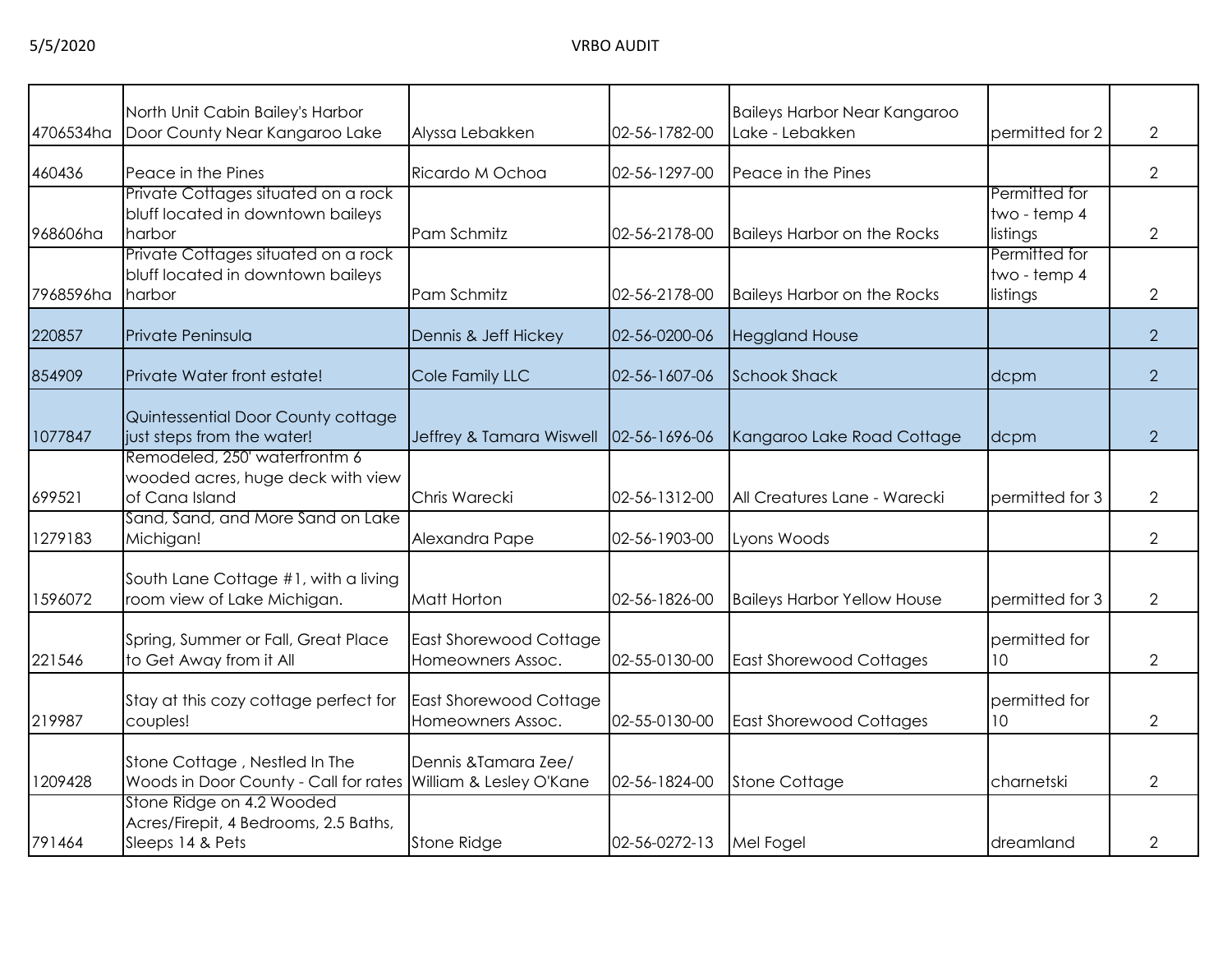|           | Stunning Lake Michigan Home,                                        |                                |               |                                  |                 |                |
|-----------|---------------------------------------------------------------------|--------------------------------|---------------|----------------------------------|-----------------|----------------|
|           | Sleeps 20! Close to Cave                                            |                                |               |                                  |                 |                |
| 1960481   | Point/Whitefish Dunes!                                              | Dune Alright                   | 02-56-2268-07 | Rebecca Taylor                   | Simple Life     | $\overline{2}$ |
| 1435263   |                                                                     | Tom and Michele<br>Schaefer    | 02-56-1983-00 |                                  |                 | $\overline{2}$ |
|           | The Oaks at Baileys Bluff<br>Three Bedroom Lake House with          | <b>Family Style Contractor</b> |               | Oaks at Baileys Bluff - Schaefer |                 |                |
| 418647    | <b>Boat Dock</b>                                                    | <b>LLC</b>                     | 02-56-0339-06 | Our Place on Kangaroo Lake       | dcpm            | $\overline{2}$ |
|           |                                                                     | <b>Sunset Shores Resort</b>    |               |                                  |                 |                |
| 160403    | Updated interior, perfect getaway!                                  | Condo Assn                     | 02-56-1951-00 | Sunset Shores Resort Sunflower   |                 | $\overline{2}$ |
|           |                                                                     |                                |               |                                  |                 |                |
|           | Watch the Amazing Door County                                       | East Shorewood Cottage         |               |                                  | permitted for   |                |
| 221528    | Sunsets from Hickoy's Porch                                         | Homeowners Assoc.              | 02-55-0130-00 | <b>East Shorewood Cottages</b>   | 10              | $\overline{2}$ |
|           | Waterfront 2-Story Log Cottage,                                     |                                |               |                                  |                 |                |
| 400026    | Decks, Beach, Canoe & Firepit                                       | Donna & Peter Steffen          | 02-56-0899-00 | Steffan Log House                |                 | $\overline{2}$ |
|           | Waterfront Baileys Harbor Studio on                                 |                                |               |                                  |                 |                |
| 4840107ha | Lake Michigan!                                                      | James Dillenburg               | 02-56-1257-00 | <b>Shalom Stone</b>              |                 | $\overline{2}$ |
|           | Waterfront Log Cabin with Boat                                      |                                |               |                                  |                 |                |
| 221358    | House and Pier                                                      | Natalie & Terry McAllister     | 02-56-0885-06 | Rocky Bottom Ledge               | dcpm            | 2              |
|           |                                                                     |                                |               |                                  | Part of Sunset  |                |
| 309037    | Water's Edge Cottage                                                | <b>Tim Hodkiewicz</b>          | 02-55-0497-00 | Water's Edge Cottage             | <b>Shores</b>   | $\overline{2}$ |
| 1563963   | Wild Cedars - Cana Island - Lake<br>Michigan - Distinctive New Home | Stephen Clemnti Jr.            | 02-56-1820-00 | <b>Boreal Beach House</b>        | permitted for 2 | $\overline{2}$ |
|           | Wildwood Beach House Has A Large                                    |                                |               |                                  |                 |                |
|           | Private Sandy Beach On The Shore                                    |                                |               |                                  |                 |                |
| 882335    | Of Lake Michig                                                      | Laura Thometz                  | 02-56-1640-06 | <b>Wildwood Beach Home</b>       | dcpm            | $\overline{2}$ |
|           |                                                                     |                                |               |                                  |                 |                |
| 1102901   | You Won't Want To Leave -- +                                        | Deb Homan                      | 02-56-1468-00 | Merlin's Lake House - Homan      |                 | $\overline{2}$ |
|           | Your Family will Love the Beautiful                                 |                                |               |                                  |                 |                |
|           | Lake View at This Comfortable                                       | East Shorewood Cottage         |               |                                  | permitted for   |                |
| 221522    | Cottage                                                             | Homeowners Assoc.              | 02-55-0130-00 | <b>East Shorewood Cottages</b>   | 10 <sup>°</sup> | $\overline{2}$ |
|           |                                                                     |                                |               |                                  |                 |                |
|           | <b>Beautiful Lakefront Home in</b>                                  |                                |               |                                  |                 |                |
| 343303    | Southern Door County                                                | Robert & Mary O'Neil           | 06-56-1147-00 | O'Neil - 290 Clar Lin            |                 | 6              |
|           |                                                                     | Door County Clay Banks         |               |                                  |                 |                |
| 1244408   | Door County Retreat                                                 | Retreat                        | 06-56-1866-00 | Darelynn M Louscher              |                 | 6              |
| 754723    | Enjoy your own secluded beach                                       | Mark Ciepluch                  | 06-56-0901-00 | White Sands Hideaway             |                 | 6              |
|           |                                                                     |                                |               |                                  |                 |                |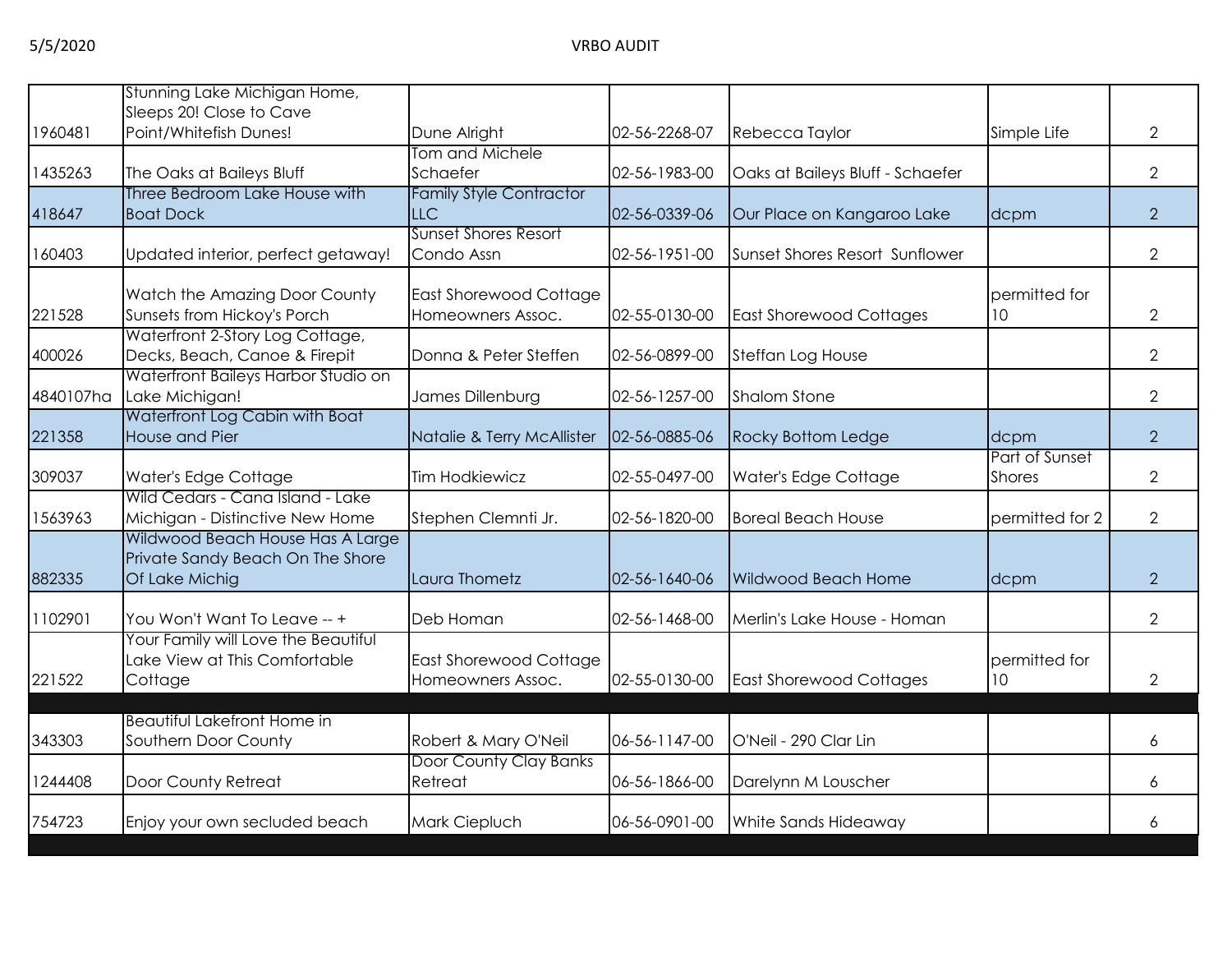|           | 2 Bedroom, 1 Bath Home Away From Jonathon Pesek - Pesek                             |                                |               |                                                      |                 |   |
|-----------|-------------------------------------------------------------------------------------|--------------------------------|---------------|------------------------------------------------------|-----------------|---|
| 1206658   | Home - Overlooks the lake                                                           | Realty                         | 08-53-1856-00 | Landmark Resort - Pesek                              |                 | 8 |
| 1400614   | <b>Bay View Bungalow</b>                                                            | Dean Hellwing                  | 08-53-1984-00 | Landmark Bay View Bungalow                           |                 | 8 |
| 1457421   | <b>Bay View Escape In Door County</b>                                               | Zanky Properties LLC           | 08-53-2007-00 | Ladmark Zanky                                        |                 | 8 |
| 1684505   | Blue Skies Bungalow at the<br>Landmark Resort!                                      | Lucille and Todd Baker         | 08-53-2156-00 | Landmark Resort -Blue Skies<br>Bungalow #4213        | moving to 00    | 8 |
| 751221    | <b>Breathtaking Water View Condo -</b><br>Almost Everything New!                    | Michael & Leigh Dicks          | 08-53-1554-00 | Landmark Dick's Rental                               |                 | 8 |
| 963491    | Cozy 1br Woodview! Landmark<br>Resort                                               | <b>Brian Wiegand</b>           | 08-53-1688-00 | Landmark Resort - Door County<br>Getaweays           | permitted for 4 | 8 |
| 1050857   | COZY WOODVIEW! Landmark<br>Resort, EGG HARBOR - Updated,<br>Cozy, 1 Bdrm Woodview C | <b>Brian Wiegand</b>           | 08-53-1688-00 | Landmark Resort - Door County<br>Getaweays           | permitted for 4 | 8 |
| 1696273   | Door County Getaway @Landmark<br>Resort                                             | Michal & A. Monika Chiu        | 08-53-2031-00 | Landmark Resort #2230 & #2308<br>Chiu                | permitted for 2 | 8 |
| 1629282   | Door County Happy Place                                                             | Michal & A. Monika Chiu        | 08-53-2031-00 | Landmark Resort #2230 & #2308<br>Chiu                | permitted for2  | 8 |
| 1880751   | Door County Paradise-2 Bedroom At<br>The Landmark Resort #2332                      | Jerold and Jennifer<br>Schuetz | 08-53-2267-00 | Landmark Resort - Schuetz - Unit<br>2332             |                 | 8 |
| 1065393   | overlooking Green Bay                                                               | Matt Pidgeon                   | 08-53-1754-00 | Landmark Pidgeon                                     |                 | 8 |
| 1737228   | Hotel Condo with Great Water Views Dennis Joyce                                     |                                | 08-53-2231-00 | Landmark Resort - Joyce #2317                        |                 | 8 |
| 423455    | Landmark 2-BR King Beds, 2-Bath                                                     | <b>Curtis Rudy</b>             | 08-53-1346-00 | Landmark - Rudy - Units 1303,<br>4218 and 2332       | permitted for 2 | 8 |
| 7083628ha | Landmark Resort, 2 bedroom, 1 bath<br>sleeps 6. Lowest rates.                       | Harry & Sharon Achino          | 08-53-1140-00 | Achino - Landmark                                    |                 | 8 |
| 7521534ha | Light & Bright Bay View Retreat                                                     | Nomad Ventures LLC             | 08-53-1990-00 | Landmark Resort - Nomad<br>Ventures LLC - #1110      | permitted for 3 | 8 |
| 843029    | Magnificent Water View Condo-<br>Completely Remodeled!                              | Jeffrey Petsinger              | 08-53-1617-00 | Landmark Resort - Petsinger                          |                 | 8 |
| 1183567   | Modern, newly updated condo in<br>scenic Egg Harbor! Heart of Door<br>County        | David and Carrie<br>Counihan   | 08-53-1783-00 | Landmark Resort - #3202-<br>Counihan                 |                 | 8 |
| 9264023ha | NEW! 'The Landmark' Resort Condo -<br>1 Mi to Beach!                                | Whitefishbayside IIc           | 08-53-2224-00 | Landmark Resort -<br>Whitfishbayside LLC - Unit 2224 |                 | 8 |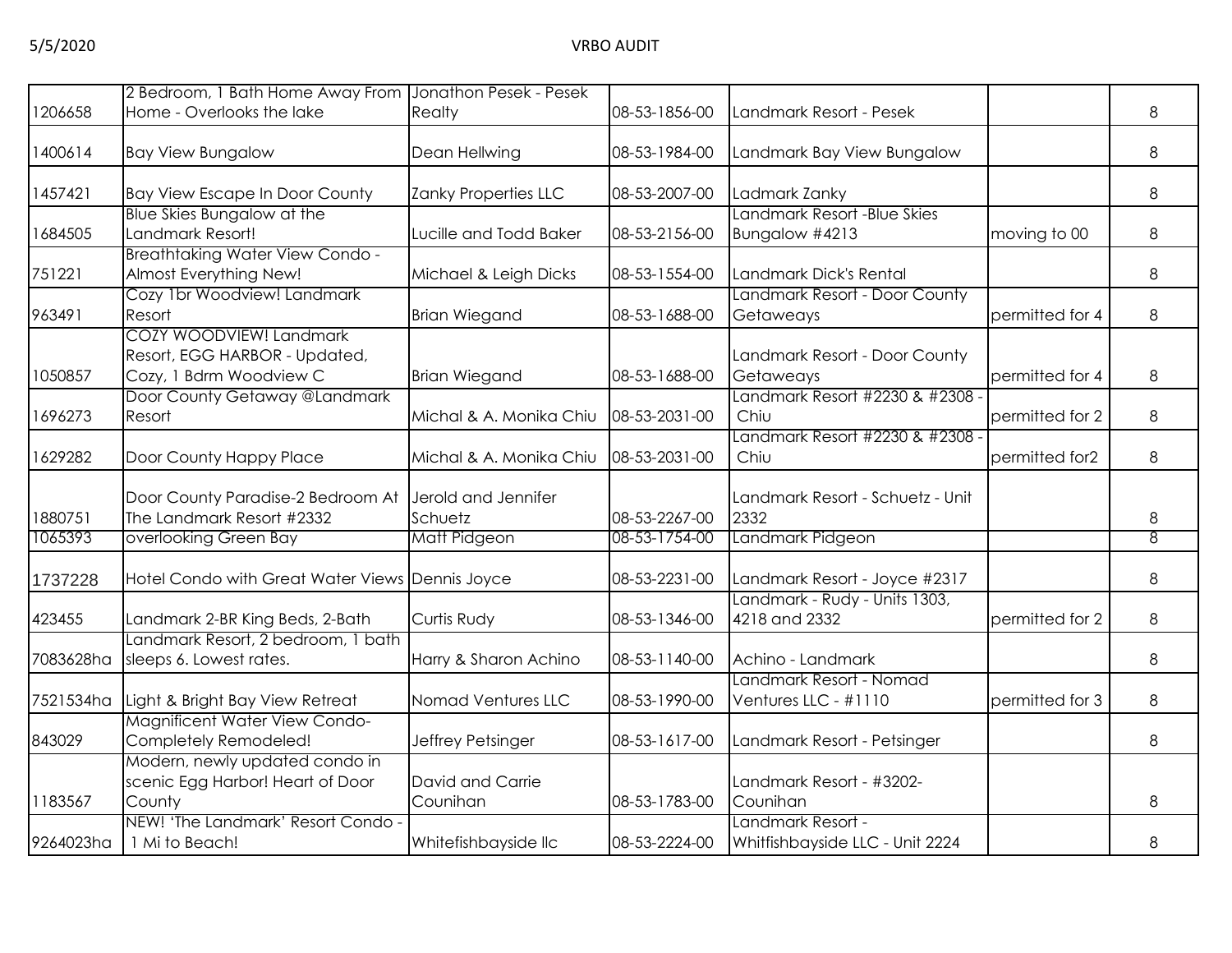|           |                                    | Mister Kaplan                     |                            |                                |                 |   |
|-----------|------------------------------------|-----------------------------------|----------------------------|--------------------------------|-----------------|---|
|           | NEW! Condo w/Resort Amenities,     | Investments LLC - John            |                            | Landmark Resort- Mister Kaplan |                 |   |
|           | 9254419ha   1Mi to Beach + Golf    | Jordan                            | 08-53-2212-00              | Invest Unit 1220               | evolve          | 8 |
|           | NEW! Landmark Resort Condo w/      |                                   |                            | Landmark Resort Good Faith     |                 |   |
|           | 7692101ha Spectacular Views!       | Good Faith Financial              | 08-53-1970-00              | Financial Unit #2324           | <b>Evolve</b>   | 8 |
|           |                                    |                                   |                            | Landmark Resort - Nomad        |                 |   |
| 7849217ha | Newly Updated Lake View Escape     | Nomad Ventures LLC                | 08-53-1990-00              | Ventures LLC - #1110           | permitted for 3 | 8 |
|           | OFFSEASON special Nov to mid-May   |                                   |                            |                                |                 |   |
| 809045    | book 2 get 1; book 3 get 2.        | Landmark Resort- Callen           | 08-53-1623-00              | John and Sue Callen            |                 | 8 |
|           | Landmark Resort (Family-friendly   |                                   |                            | Quaint Door County Haven-      |                 |   |
| 1281266   | Condo)                             | Mark Lorenzo                      | 08-53-1832-00              | Landmark Lorenzo               |                 | 8 |
|           | Seas the Bay in Egg Harbor - the   |                                   |                            |                                |                 |   |
|           | perfect summer getaway!            |                                   |                            | Landmark Resort - White - Unit |                 |   |
| 1497704   | Landmark condo!                    | Michael White                     | 08-53-1834-07              | 1102                           | simple life     | 8 |
|           |                                    |                                   |                            | Landmark Resort - Nomad        |                 |   |
| 7849206ha | Serene Lake View Condo             | Nomad Ventures LLC                | 08-53-1990-00              | Ventures LLC - #1110           | permitted for 3 | 8 |
|           | Spectacular Water View Condo, at   |                                   |                            |                                |                 |   |
| 1452844   | The Landmark Resort                | Tod & Kathleen Kerscher           | 08-53-2013-00              | Landmark Resort - Kerscher     |                 | 8 |
|           |                                    |                                   |                            |                                |                 |   |
|           | Stunning waterview condo at the    |                                   |                            |                                |                 |   |
| 513963    | Landmark Resort in Egg Harbor      | <b>Curtis &amp; Carrie Downes</b> | 08-53-1344-00              | Landmark Downes #2207          |                 | 8 |
|           | Updated 1 bedroom king, book now   |                                   |                            |                                |                 |   |
| 476628    | for winter fun in door county      | Michael Kostiuk                   | 08-53-0676-00              | Landmark Resort -MJK Rentals   |                 | 8 |
|           |                                    |                                   |                            |                                |                 |   |
|           | Wonderful place to relax for your  | Ditched LLC -Izabela              |                            |                                |                 |   |
| 1212725   | family in the heart of Door County | Ditchen Sims                      | 08-53-1822-00              | LandmarkDitched                |                 | 8 |
| 1646828   | 4 bedroom sunset views!            | Brian & Krista Callaghan          | 08-56-2056-06              | Chateau Sunset                 | dcpm            | 8 |
|           |                                    | Aymee and David                   |                            |                                |                 |   |
|           | 5 bedroom waterfront home with     | <b>Balison - Balison Joint</b>    |                            |                                |                 |   |
| 1507889   | stunning views!                    | <b>Revocable Trust</b>            | 08-56-2034-06              | <b>White Cliff Landing</b>     | dcpm            | 8 |
|           | A newly renovated cottage on the   |                                   |                            |                                |                 |   |
| 822530    | green bay waters                   | Daniel & Wanda Kupsco             | 08-56-1566-06              | <b>Sunset Sanctuary</b>        | dcpm            | 8 |
|           | overlooking green bay close to     |                                   |                            |                                |                 |   |
| 375676    | beach                              | Tim & Mary Kelley                 | 08-56-0305-00 Kelley House |                                |                 | 8 |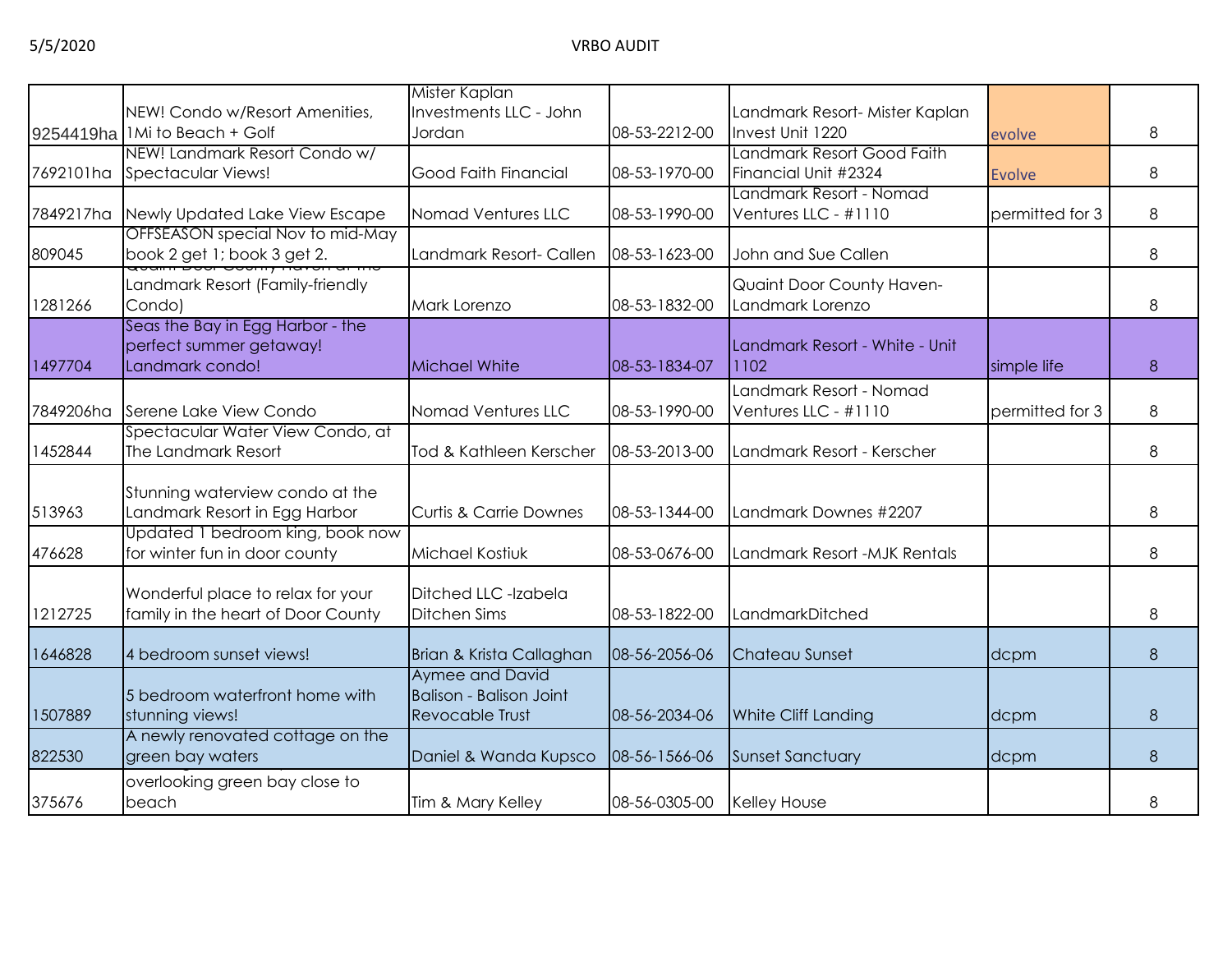|           | Bayside Log Home Waterfront, WiFi,                                                                                                  |                                                    |               |                               |             |   |
|-----------|-------------------------------------------------------------------------------------------------------------------------------------|----------------------------------------------------|---------------|-------------------------------|-------------|---|
| 403451    | 3 bedrooms, Direct TV, Fire Pit                                                                                                     | Laurel Key                                         | 08-56-1037-07 | <b>Bayside Log Home</b>       | simple life | 8 |
| 1518746   | <b>BRAND NEW CUSTOM BUILT HOME -</b><br>Egg Harbor Retreat                                                                          | John and Susie Plumb                               | 08-56-1895-00 | Secret Meadow                 |             | 8 |
| 1454913   | Charming Door County Cabin on<br>the Bay!                                                                                           | <b>Jeff Garber</b>                                 | 08-56-1396-07 | <b>Stones Throw</b>           | simple life | 8 |
| 1603674   | Close To It, Far From It                                                                                                            | Lane Samuelon                                      | 08-56-2053-00 | Samuleson - 5707 Hyline Trail |             | 8 |
| 1024755   | Immaculate 3 Bed / 2.5 Bath Hand-<br>Hewn Log Cabin in Wooded Setting<br>of Egg Harbor                                              | Patrick and Shari Hayes                            | 08-56-1711-00 | Hazy Hideaway                 |             | 8 |
| 1276892   | Diamond in the Wooods                                                                                                               | Elaine DeMarb                                      | 08-56-1860-00 | Diamond in the Woods          |             | 8 |
| 1958316   | Amazing bay views! Comfortable<br>home on the Bay. Egg Harbor<br>Location!                                                          | Ricky & Susan Kwaterski                            | 08-56-0806-07 | <b>Ski Shore Retreat</b>      | simple life | 8 |
| 1214889   | Door County Log Cabin - Egg<br>Harbor on 40 Acres; July 4th week<br>still open!                                                     | <b>Blue Chair Capital, Mike</b><br>and Becky Boyer | 08-56-1821-00 | <b>Boyer Log Home</b>         |             | 8 |
| 1810674   | Enjoy Waterfront Seclusion in Classic<br>Cottage, sleeps 12 in 6 bedrooms                                                           | <b>Robert Cowles</b>                               | 08-56-1375-00 | Cherry Lodge                  |             | 8 |
| 1814709   | Experience real Door County in<br>waterfront, secluded classic<br>cottage-sleeps 12!                                                | <b>Robert Cowles</b>                               | 08-56-1376-00 | The Annex                     |             | 8 |
| 7080871ha | Gray Gull Cottage-Waterfront Home                                                                                                   | Monument Point Lane LLP 08-55-0797-00              |               | <b>Grey Gull</b>              |             | 8 |
| 1453926   | <b>JUST LISTED! Renovated Bay home</b><br>w/200 feet of waterfront - 3.3 acres.<br>Sleeps 10!                                       | Kurt Schmelter                                     | 08-56-2033-00 | Lulus Bayside                 |             | 8 |
| 1740861   | NEW LISTING - Egg Harbor SUNSETS!<br>Idyllic Bay House, Peaceful, Views<br>For Miles!                                               | <b>Becky and Mike Boyer</b>                        | 08-56-2203-00 | <b>Boyer Bay House</b>        |             | 8 |
| 1454914   | NEW LISTING! Go back in time to<br>Grandmas cottage! Quaint Door<br>County Cabin with sunset views over<br>the shores of Green Bay! | Jeff Garber                                        | 08-56-1395-07 | Stoney Shore                  | simple life | 8 |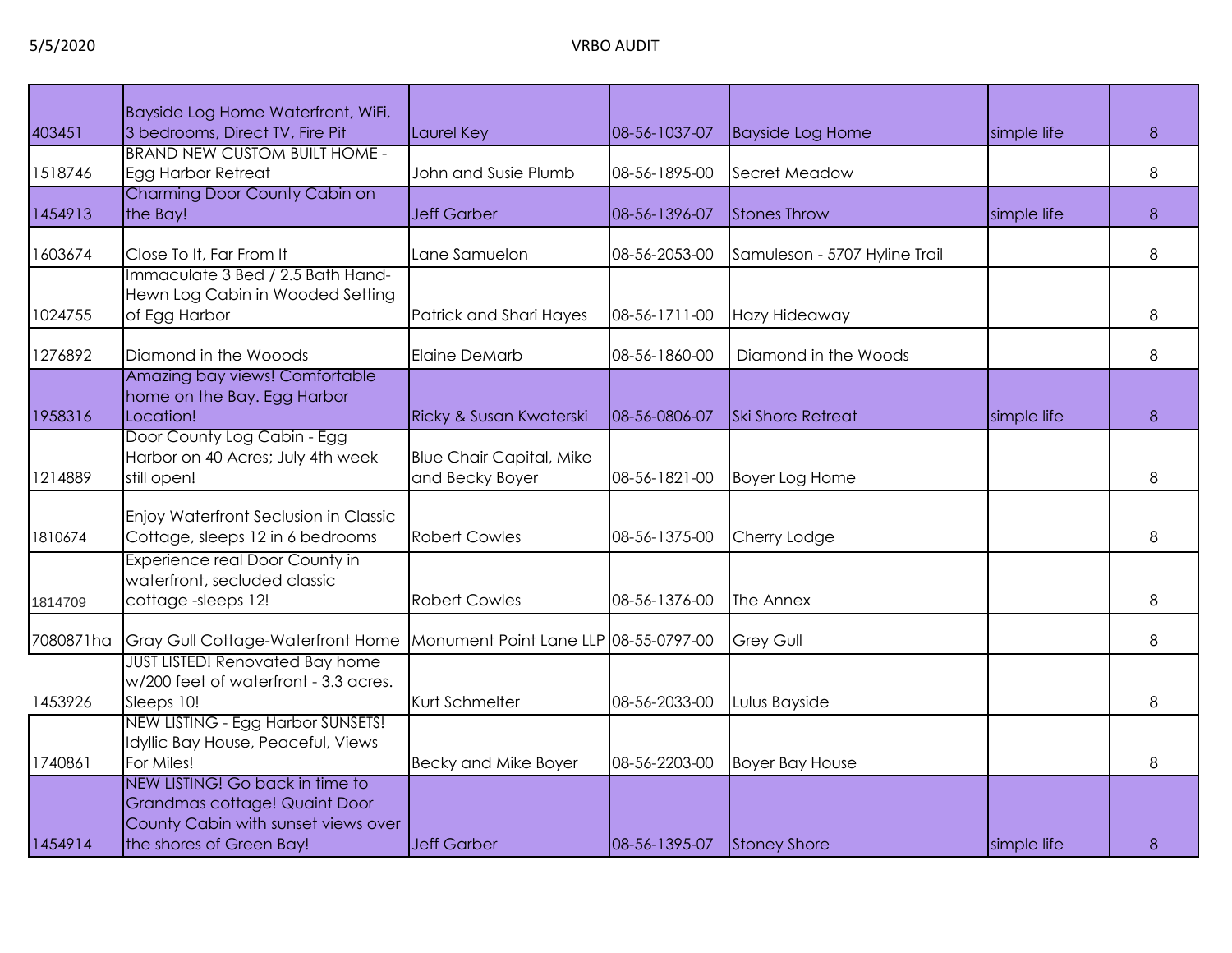|           | New Listing! Secluded Cabin in the                             |                                      |               |                                                            |             |   |
|-----------|----------------------------------------------------------------|--------------------------------------|---------------|------------------------------------------------------------|-------------|---|
|           | Woods, centrally located to Door                               |                                      |               |                                                            |             |   |
| 1876974   | County attractions                                             | David and Lynn Zawojski              | 08-56-2148-07 | Cabin in the Woods - Zawojski                              | simple life | 8 |
|           | NEW! 2BR Egg Harbor House on 2                                 |                                      |               |                                                            |             |   |
| 4647662ha | Acres!                                                         | Kerri Zergoski                       | 08-56-1768-00 | Lodge 42                                                   |             | 8 |
|           |                                                                |                                      |               |                                                            |             |   |
|           | NEW! Be One Of The First to Stay In                            |                                      |               |                                                            |             |   |
| 1891588   | This Magnificent Lakefront Home.                               | Andrew & Brenda Werth                | 08-56-2246-00 | Sunny Side Up                                              |             | 8 |
|           | Panorama Waterfront Guest House                                |                                      |               |                                                            |             | 8 |
| 57138     | North of Sturgeon Bay<br>Perfect vacation house for friends    | Margaret Koenen                      | 08-55-0155-00 | Koenens Panorama Guest House<br>Perfect Vacation House for |             |   |
| 1863022   | and family getaway                                             | Cindy and Keith Renaud               | 08-56-2248-00 | Friends or Family - Renaud                                 |             | 8 |
|           |                                                                |                                      |               |                                                            |             |   |
|           | Pet Friendly Private Cottage on 10                             | Applewood Cottage                    |               |                                                            |             |   |
| 78867     | Acre Farm in Fish Creek                                        | Property Managment LLC 08-55-0093-00 |               | Applewood Cottage                                          |             | 8 |
| 655760    | All The Fun!                                                   | <b>Butterfly House - Blosser</b>     | 08-56-1580-00 | <b>Robert Blosser</b>                                      |             | 8 |
|           | Relax In Our Nostalgic Log Home                                |                                      |               |                                                            |             |   |
| 1001072   | (3BR/2ba)                                                      | <b>Patricia Culliton</b>             | 08-56-1715-00 | Green Apple Lodge                                          |             | 8 |
|           | Stunning Door County Cabin in the                              |                                      |               |                                                            |             |   |
|           | Woods, Wi-Fi, firepit, fireplace, game                         |                                      |               |                                                            |             |   |
| 230079    | room                                                           | Charles Ireland                      | 08-56-0925-00 | Hidden Bear Cabin                                          |             | 8 |
|           | <b>SUNSETS ON THE BLUFF! NEW</b>                               |                                      |               |                                                            |             |   |
| 1319701   | CONSTRUCTION! WATERVIEW!                                       | Gail Bergman                         | 08-56-1874-00 | <b>Bluff Cottage Sunset LLC</b>                            |             | 8 |
|           |                                                                |                                      |               |                                                            |             |   |
| 1445907   | The Cabin at Shady Grove                                       | Maureen Gribble                      | 08-56-1925-00 | Shady Grove - Gribble                                      |             | 8 |
|           |                                                                |                                      |               |                                                            |             |   |
|           | The Gull Cottage: New Construction,                            |                                      |               |                                                            |             |   |
| 1115406   | Waterfront Home With Private Pier                              | Anne Neuhaus                         | 08-56-1773-00 | Gull Cottage                                               |             | 8 |
|           |                                                                |                                      |               |                                                            |             |   |
| 341406    | The Honey Dew Log Lodge at Egg<br>Harbor Door County Wisconsin | Kim Bell                             | 08-56-0702-00 | The Honey Dew Lodge                                        |             | 8 |
|           | Unique Distinctive Cottage on the                              | Sara Steinharted/Jon                 |               |                                                            |             |   |
| 595501    | Shores of Green Bay                                            | Chapman                              | 08-56-1316-06 | Whitestone at the Water                                    | dcpm        | 8 |
|           |                                                                | David Ohlson/ Charles                |               |                                                            |             |   |
| 566840    | Views of Green Bay and Egg Harbor                              | Chilcote                             | 08-56-0729-06 | <b>Ohlson Chateau2</b>                                     | dcpm        | 8 |
|           |                                                                |                                      |               |                                                            |             |   |
|           | 7045122ha Villa Royer - Waterfront home                        | Villa Royer                          | 08-56-1029-00 | <b>Barbara-Widder Lowry</b>                                |             | 8 |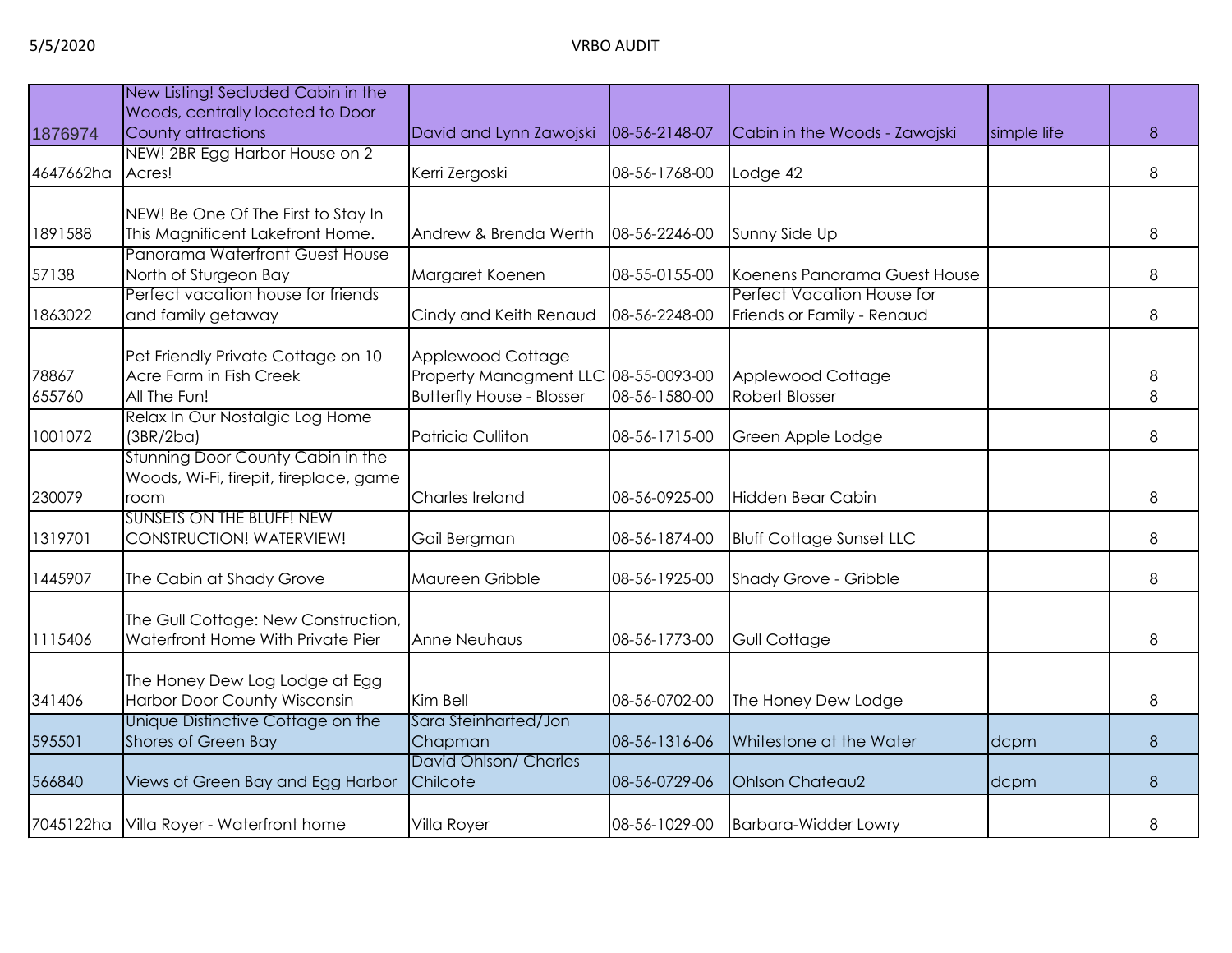5/5/2020 VRBO AUDIT

|         |                                                       |                                 |               | Cousins Cottage - Your key to      |                 |                |
|---------|-------------------------------------------------------|---------------------------------|---------------|------------------------------------|-----------------|----------------|
| 468335  | Your key to the door                                  | Bryan Troutman                  | 08-56-1322-00 | the Door                           |                 | 8              |
|         |                                                       |                                 |               |                                    |                 |                |
|         | Awesome Bluff Views of Green Bay                      |                                 |               |                                    |                 |                |
|         | in Egg Harbor from your private 2nd                   |                                 |               |                                    |                 |                |
| 22662   | floor deck                                            | Robert Baudo                    | 09-53-0253-00 | Baudo - 7810 Ridgewood Bluff       |                 | 9              |
|         | Best Waterview of Egg Harbor -                        |                                 |               |                                    |                 |                |
|         | <b>Beautiful, Fully Appointed Ground</b>              |                                 |               |                                    |                 |                |
| 515418  | Level Condo                                           | JRCH, LLC                       | 09-53-1345-00 | Eames Farm Condo - #M5 - JRCH      |                 | 9              |
|         | Newly furnished condo w/exquisite                     |                                 |               |                                    |                 |                |
|         | sunset/water view from balcony. Wifi                  |                                 |               |                                    |                 |                |
| 56038   | included.                                             | Angie Vandenavond               | 09-53-0640-00 | Ridgewood Condo 2-B                | permitted for 2 | 9              |
|         | Summer of 2018 rentals-\$1350 per                     | <b>Thomasan Christensen</b>     |               |                                    |                 |                |
| 309573  | week off season 140 per night                         | Harnack                         | 09-53-0498-00 | Eames Farm, #S-3 - Christensen     |                 | 9              |
| 429685  | Waterfront Town Home in Egg Harbor Arthur R. Derse    |                                 | 09-53-1100-05 | Derse's White Cliff Condo - Unit 5 |                 | $\overline{9}$ |
|         | "YOUR PLACE" 3-bedroom, 2-bath                        |                                 |               |                                    |                 |                |
|         | ranch style home in the village of                    |                                 |               |                                    |                 |                |
| 705682  | Egg Harbor                                            | Joe Nimmer                      | 09-56-1537-00 | <b>Your Place</b>                  |                 | 9              |
| 1008131 | 1 Bedroom Cape Cod-style Cottage<br>in Egg Harbor, WI |                                 | 09-55-0317-00 |                                    | permitted for 8 | 9              |
|         | 3 Bedroom Cape Cod-style Cottage                      | <b>Bertschinger Investments</b> |               | <b>Bertschinger Investments</b>    |                 |                |
| 1008132 | in Egg Harbor, WI                                     | <b>Bertschinger LLC</b>         | 09-55-0316-00 | <b>Bertschinger LLC</b>            | permitted for 8 | 9              |
|         |                                                       |                                 |               |                                    |                 |                |
|         | 3 Bedroom, 2 Bath Ranch Home                          |                                 |               |                                    |                 |                |
| 647346  | With A Great Egg Harbor Location.                     | <b>Shallows Resort</b>          | 09-56-1453-00 | <b>Falun House</b>                 |                 | 9              |
|         | Breathtaking views of the bay                         |                                 |               |                                    |                 |                |
| 1357071 | walking distance to town!                             | Massoud Maleki                  | 09-56-1086-06 | Scenic Home in Egg Harbor          | dcpm            | 9              |
|         |                                                       |                                 |               |                                    |                 |                |
|         | Charming three bedroom cottage                        |                                 |               |                                    |                 |                |
| 1904922 | with wet bar in Egg Harbor WI                         | <b>Bertschinger LLC</b>         | 09-55-0316-00 | <b>Bertschinger LLC</b>            | permitted for 8 | 9              |
|         |                                                       | Karen Northrup -                |               |                                    |                 |                |
| 1788763 | <b>Church Street House</b>                            | <b>SWNKCN LLC</b>               | 09-56-1881-16 | <b>Church Street House</b>         | dclighthouse    | 9              |
|         | Door County Retreat, Sunset Views,                    | Mark and Elizabeth              |               | Door County Retreat-Sunset         |                 |                |
| 1222367 | Egg Harbor                                            | Sternig                         | 09-56-2146-00 | Views-Egg Harbor                   |                 | 9              |
|         | Door County three bedroom                             |                                 |               |                                    |                 |                |
| 449353  | vacation home                                         | Shallows, Inc                   | 09-56-0361-00 | <b>Bluffside</b>                   |                 | 9              |
|         | Door County Waterfront Home with                      |                                 |               |                                    |                 |                |
| 626232  | Private Beach                                         | <b>RPO Holdings</b>             | 09-56-1460-00 | Mariner II                         |                 | 9              |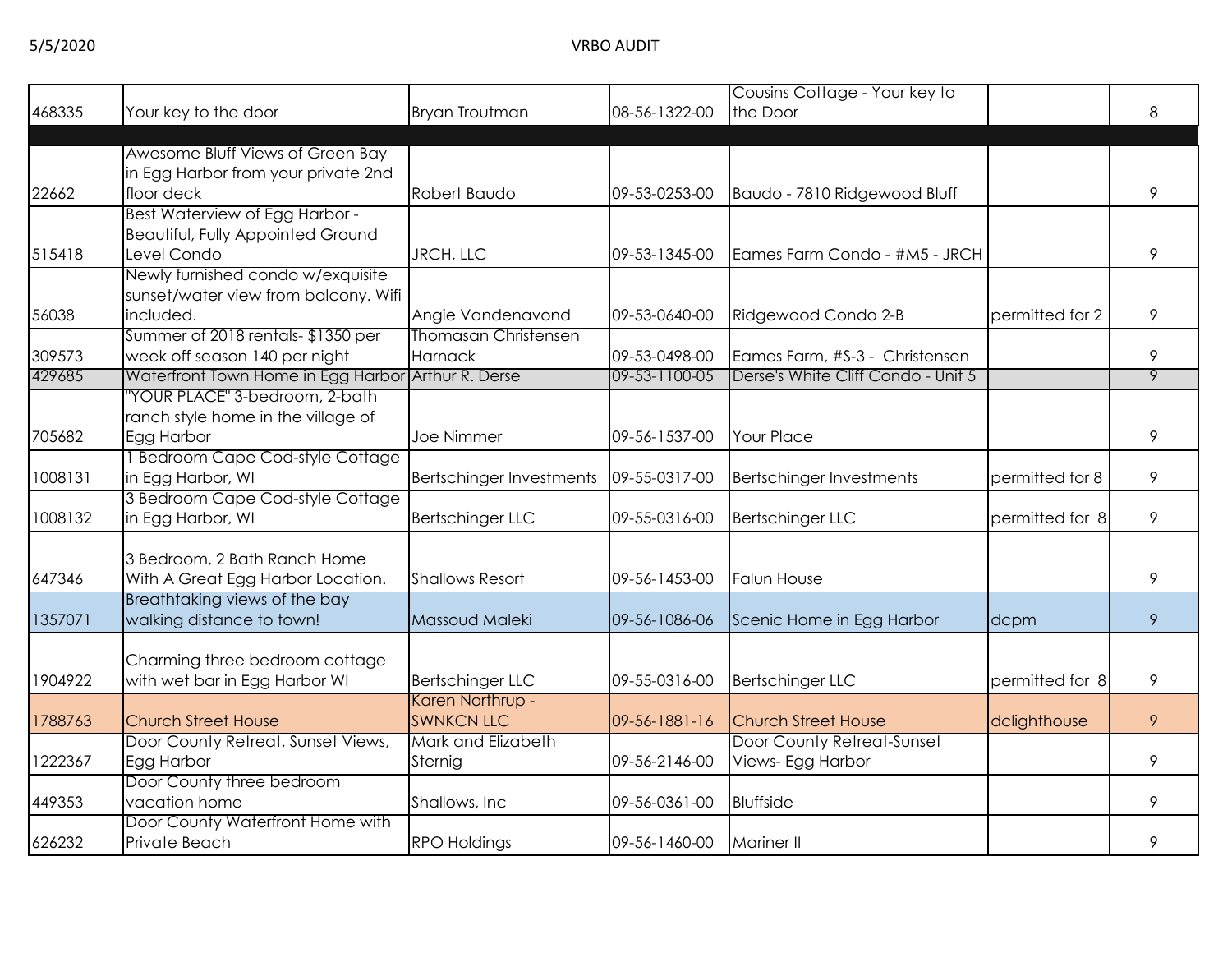| 881025    | Egg Harbor Log Cabin, Door County    | Karen Berndt                    | 09-56-1646-00 | Egg Harbor Log Cabin             |                 | 9 |
|-----------|--------------------------------------|---------------------------------|---------------|----------------------------------|-----------------|---|
|           | Large Five Bedroom on the Water in   |                                 |               |                                  |                 |   |
| 672228    | Egg Harbor.                          | <b>Bertschinger Investments</b> | 09-55-0317-00 | <b>Bertschinger Investments</b>  | permitted for 8 | 9 |
|           | Larsen Log Cabin in the beautiful    |                                 |               |                                  |                 |   |
| 427036    | Village of Egg Harbor                | Paul Larsen                     | 09-55-0381-00 | Larsen Log Cabin                 | permitted for 2 | 9 |
|           | Lighthouse Place is the perfect      |                                 |               |                                  |                 |   |
|           | place to enjoy Egg Harbor and all of |                                 |               |                                  |                 |   |
| 1341621   | Door County                          | <b>Claire Murphy</b>            | 09-56-1830-16 | <b>Lighthouse Place</b>          | dclighthouse    | 9 |
|           |                                      |                                 |               |                                  |                 |   |
|           | Luxurious Door County Waterfront     |                                 |               |                                  |                 |   |
| 591007    | Home with Private Beach              | <b>RPO Holdings</b>             | 09-56-1417-00 | Mariner                          |                 | 9 |
|           | Modern Craftsman Home and Guest      | Robert and Suzanne              |               |                                  |                 |   |
| 1503315   | Suite - Walk to Egg Harbor           | Esposito                        | 09-56-1780-00 | Egg Harbor Hideaway - Esposito   | permitted for 2 | 9 |
|           | NEW on the VRBO Market 6/21/14,      |                                 |               |                                  |                 |   |
| 427037    | The Larsen House                     | Paul Larsen                     | 09-55-0381-00 | Larson Log Cabin                 |                 | 9 |
|           | Newly Remodeled Lake Home Steps      |                                 |               |                                  |                 |   |
|           | From Water With Amazing Views &      |                                 |               |                                  |                 |   |
| 4916534ha | Sunsets!                             | <b>Trevor Farell</b>            | 09-56-1897-00 | <b>Majestic Sunsets</b>          |                 | 9 |
|           | One Bedroom Cottage Near             |                                 |               |                                  |                 |   |
| 827152    | Central Egg Harbor                   | Bertschinger Investments        | 09-55-0317-00 | <b>Bertschinger Investments</b>  | permitted for 8 | 9 |
| 672229    | One Bedroom Cottage on the Water     | <b>Bertschinger LLC</b>         | 09-55-0316-00 | <b>Bertschinger LLC</b>          | permitted for 8 | 9 |
|           | Roomy Two Bedroom House Near         |                                 |               |                                  |                 |   |
| 1221143   | Central Egg Harbor                   | Bertschinger LLC                | 09-55-0316-00 | <b>Bertschinger LLC</b>          | permitted for 8 | 9 |
|           | Roomy Two Bedroom House Near         |                                 |               |                                  |                 |   |
| 562683    | Egg Harbor Marina                    | <b>Bertschinger LLC</b>         | 09-55-0316-00 | <b>Bertschinger LLC</b>          | permitted for 8 | 9 |
|           | Roomy Two Bedroom House Near         |                                 |               |                                  |                 |   |
| 1221144   | Egg Harbor Marina                    | <b>Bertschinger LLC</b>         | 09-55-0316-00 | <b>Bertschinger LLC</b>          | permitted for 8 | 9 |
|           | Secluded, water front home on the    |                                 |               | Secluded Waterfront Home on      |                 |   |
| 1005094   | Bay in Egg Harbor                    | Julie Kowalkowski               | 09-56-1738-00 | the Bay in Egg Harbor            |                 | 9 |
|           | Shoreline Cottage in Point Beach     |                                 |               |                                  |                 |   |
|           | Area of Egg Harbor with Two          |                                 |               |                                  |                 |   |
| 1913524   | <b>Bedrooms</b>                      | <b>Bertschinger LLC</b>         | 09-55-0316-00 | <b>Bertschinger LLC</b>          | permitted for 8 | 9 |
|           | Sleepy Hollow Cottage, the Perfect   |                                 |               |                                  |                 |   |
| 571420    | Location                             | Paula W Peterson                | 09-56-1349-00 | Sleepy Hollow Cottage - Peterson |                 | 9 |
|           |                                      |                                 |               |                                  |                 |   |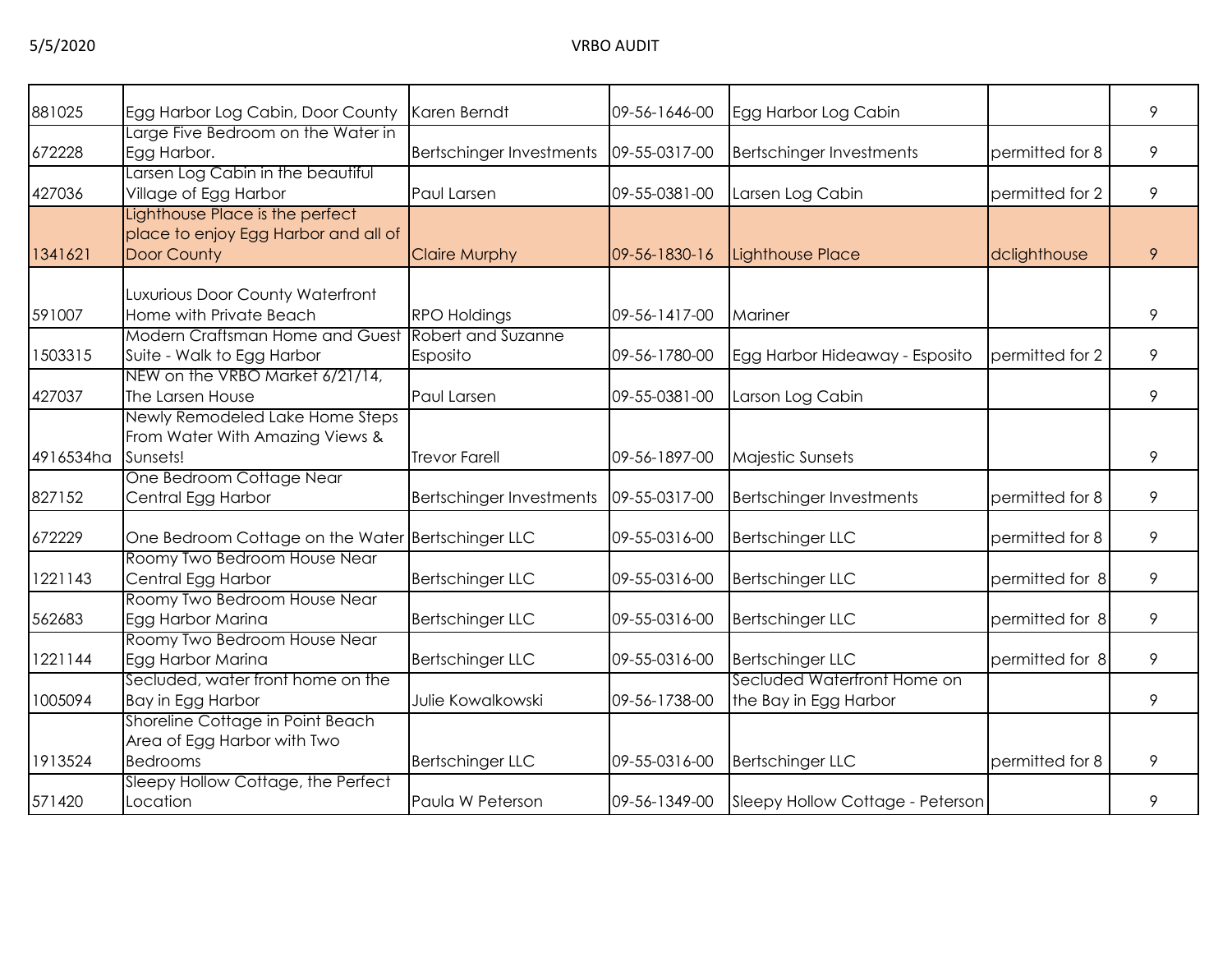|           | Spacious four bedroom house near      |                                          |               |                                 |                 |   |
|-----------|---------------------------------------|------------------------------------------|---------------|---------------------------------|-----------------|---|
|           | Alpine Golf Course and Egg Harbor     |                                          |               |                                 |                 |   |
| 452105    | beach.                                | Bertschinger Investments   09-55-0317-00 |               | <b>Bertschinger Investments</b> | permitted for 8 | 9 |
|           | Spacious four bedroom house near      |                                          |               |                                 |                 |   |
|           | Alpine Golf Course and Egg Harbor     |                                          |               |                                 |                 |   |
| 1221145   | beach.                                | Bertschinger LLC                         | 09-55-0316-00 | <b>Bertschinger LLC</b>         | permitted for 8 | 9 |
|           | Spacious four bedroom house on        |                                          |               |                                 |                 |   |
| 899706    | the bay of Green Bay.                 | <b>Bertschinger LLC</b>                  | 09-55-0316-00 | <b>Bertschinger LLC</b>         | permitted for 8 | 9 |
|           | Spacious waterfront home in Egg       |                                          |               |                                 |                 |   |
| 4728373ha | Harbor                                | Mary Zeller                              | 09-56-1882-00 | Point Beach House               |                 | 9 |
|           | The 5th Hole- On a 36 hole golf       |                                          |               |                                 |                 |   |
| 7081743ha | course                                | Kevin Murphy                             | 09-55-0753-00 | The Fifth Hole                  |                 | 9 |
|           | The Flats on Church Street - Door     |                                          |               |                                 |                 |   |
|           | County's Modern Vacation Rental       |                                          |               |                                 |                 |   |
| 1535497   | #101                                  | Egg Bnb LLC                              | 09-56-2071-00 | Flats on Church Street          | permitted for 4 | 9 |
|           | The Flats on Church Street - Door     |                                          |               |                                 |                 |   |
|           | County's Modern Vacation Rental       |                                          |               |                                 |                 |   |
| 1546893   | #102                                  | Egg Bnb LLC                              | 09-56-2071-00 | Flats on Church Street          | permitted for 4 | 9 |
|           | The Flats on Church Street - Door     |                                          |               |                                 |                 |   |
|           | County's Modern Vacation Rental       |                                          |               |                                 |                 |   |
| 1565071   | #103                                  | Egg Bnb LLC                              | 09-56-2071-00 | Flats on Church Street          | permitted for 4 | 9 |
|           | The Flats on Church Street - Door     |                                          |               |                                 |                 |   |
|           | County's Modern Vacation Rental       |                                          |               |                                 |                 |   |
| 1578249   | #104                                  | Egg Bnb LLC                              | 09-56-2071-00 | Flats on Church Street          | permitted for 4 | 9 |
|           | The Yellow House in Egg Harbor -      |                                          |               |                                 |                 |   |
|           | beautifully remodeled & ready for     |                                          |               |                                 |                 |   |
| 570970    | you!                                  | R Lynn & Sandi Rowe                      | 09-56-1404-00 | The Yellow House                |                 | 9 |
|           | Three bedroom cottage in Point        |                                          |               |                                 |                 |   |
| 827151    | Beach area of Egg Harbor              | Bertschinger Investments                 | 09-55-0317-00 | Bertschinger Investments        | permitted for 8 | 9 |
|           |                                       |                                          |               |                                 |                 |   |
|           | Trillium Gap Cottage - Woodland       | Trillium Gap, LLC - Rick &               |               |                                 |                 |   |
| 401618    | Retreat - Walk to Beach               | Susie Julison                            | 09-56-1182-00 | Trillium Gap Cottage            |                 | 9 |
|           | Water Front Home With Spectacular     |                                          |               |                                 |                 |   |
| 660427    | Sunset View!                          | Jan and Craig Bilgen                     | 09-55-0817-06 | On the Water Escape             | dcpm            | 9 |
|           | We offer "country-quiet" a short walk |                                          |               |                                 |                 |   |
|           | from the village center and town      |                                          |               |                                 |                 |   |
| 889272    | dock.                                 | <b>Richard Woldt</b>                     | 09-55-0365-00 | <b>Woldts Intowm Farmette</b>   |                 | 9 |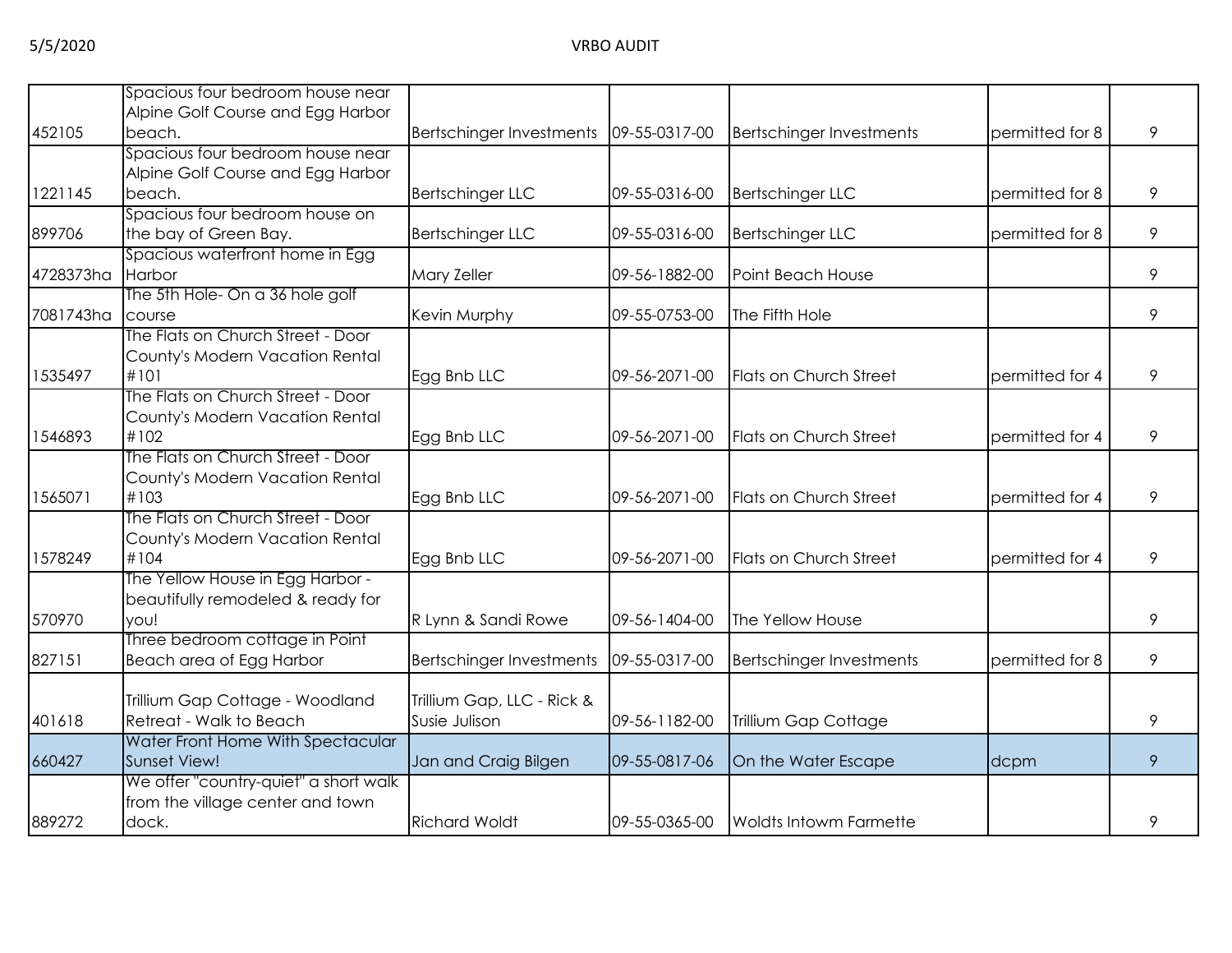|         | White Cliff Water Front Home, the                                                                |                                                     |               |                              |                                |    |
|---------|--------------------------------------------------------------------------------------------------|-----------------------------------------------------|---------------|------------------------------|--------------------------------|----|
| 236719  | Finest in Door County!                                                                           | Michael & Dawn McCole 09-56-0894-06                 |               | <b>White Cliff Cottage</b>   | dcpm                           | 9  |
|         |                                                                                                  |                                                     |               |                              |                                |    |
| 1915341 | *New Listing* Adorable Pet Friendly<br>Cottage in the Heart of Ephraim!                          | Kim Cassidy                                         | 11-56-1574-07 | <b>Cassidys Cottages</b>     | permitted for 2<br>SIMPLE LIFE | 11 |
| 1915340 | *New Listing* Walk to Everything<br>Ephraim has to Offer! Pet Friendly!                          | Kim Cassidy                                         | 11-56-1574-07 | <b>Cassidys Cottages</b>     | permitted for 2<br>SIMPLE LIFE | 11 |
| 471850  | 2 Bedroom Cottage                                                                                | <b>Stuart Chomeau BTC</b><br><b>HOLDINGS II LLC</b> | 11-56-1295-00 | <b>Beach View Cottage</b>    | cedar court<br>mgmt            | 11 |
| 982888  | 2BR / Harbor House Guest Cottage /<br><b>Water Access</b>                                        | <b>Elizabeth Frink</b>                              | 11-56-1383-00 | Harbor House & Guest Cottage | permitted for 2                | 11 |
| 1050003 | 4 bedroom home on the water with<br>westerly views of sunset                                     | <b>Windsor McCutcheon</b>                           | 11-56-1724-06 | Harbor View on Northshore    | dcpm                           | 11 |
| 555709  | Beautiful Private, Modern Home,<br>Sleeps 12                                                     | Patricia Sexton                                     | 11-56-1448-00 | Coral Hill Sexton            |                                | 11 |
| 1025601 | Beautifully Appointed 4+ Bedroom,<br>Waterfront Home - Sleeps 12<br>Cedar Glen, a fresh, ephraim | Parks Edge Lakeshore LLC 11-55-0411-06              |               | Park's Edge Cottages         | dcpm                           | 11 |
| 185458  | cottage, one block from water and<br>sunset                                                      | John & Rachel Rothschild 11-55-0758-06              |               | Cedar Glen                   | dcpm                           | 11 |
| 617107  | Comfy Remodeled House a mile<br>north of downtown Ephraim on Hwy<br>42. Great Location           | Fran Richter                                        | 11-56-1386-00 | <b>Tuckaway Cottage</b>      |                                | 11 |
| 249849  | Door County Log Cabin in Ephraim,<br>#1 Small Town in Midwest                                    | Steve & Susan Schroeder                             | 11-56-1993-00 | Log Cabin Place              | permitted for 2                | 11 |
| 424825  | Door County Log Cabin in Ephraim,<br>#1 Small Town in Midwest                                    | Steve & Susan Schroeder                             | 11-56-1993-00 | Log Cabin Place              | permitted for 2                | 11 |
| 442496  | Enjoy Door County at its finest!!                                                                | PKJ2 LLC - Jim Blair                                | 11-56-1373-00 | Evans Woods                  |                                | 11 |
| 710960  | Enjoy Views Of Ephraim And Eagle<br>Harbor While Sitting On The Porch Of<br><b>Bayview</b>       | Parks Edge Lakeshore LLC 11-55-0411-06              |               | Park's Edge Cottages         | dcpm                           | 11 |
| 677492  | Ephraim Home Away from Home                                                                      | John Maher                                          | 11-56-1528-00 | Ephraim Lodge                |                                | 11 |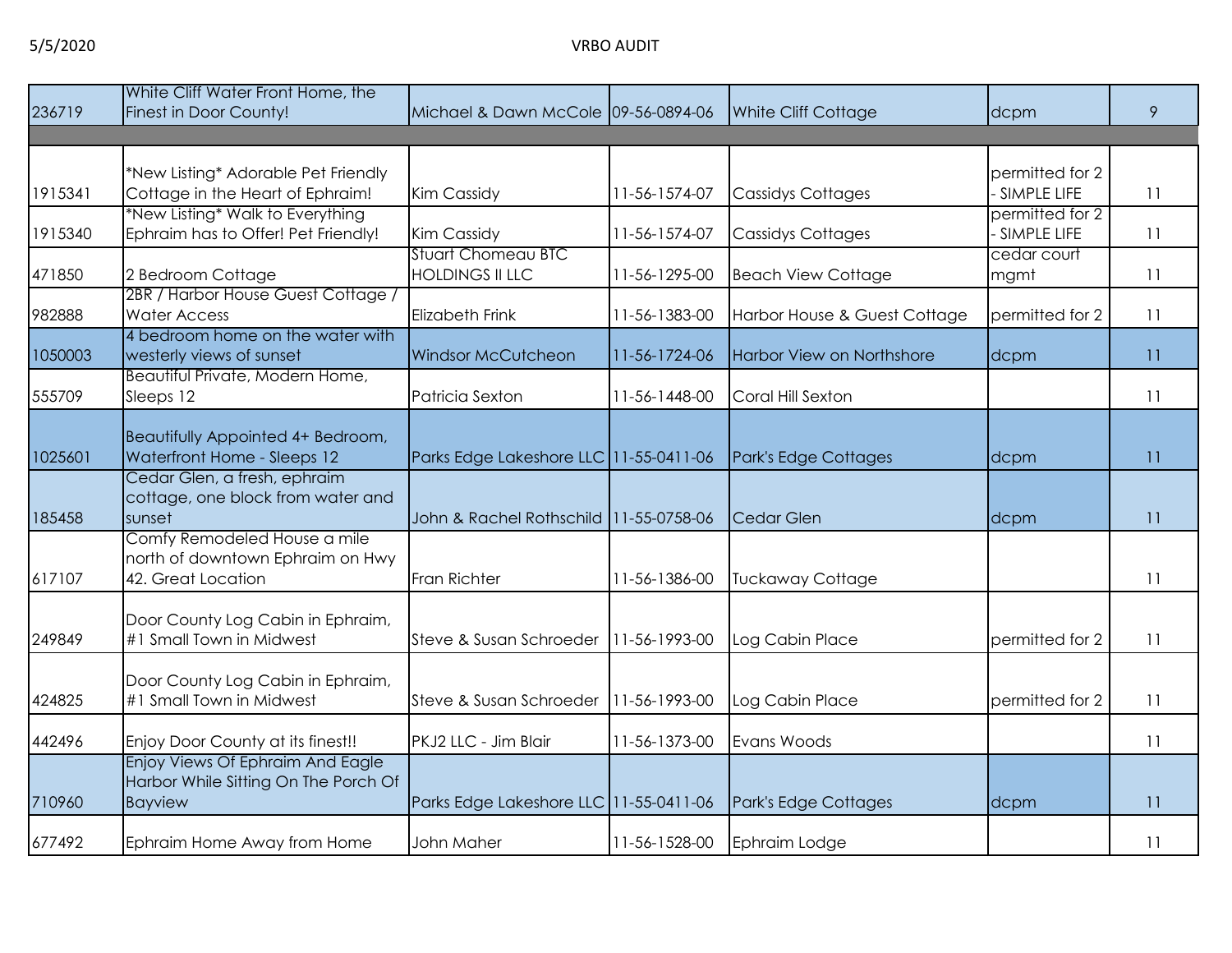| 894251    | <b>Ephraim Waterfront Cottage With</b><br>Private Dock On Green Bay                       | Jaco Mgmt                               | 11-56-1662-00 | The Shore - Schmeltz        |                 | 11              |
|-----------|-------------------------------------------------------------------------------------------|-----------------------------------------|---------------|-----------------------------|-----------------|-----------------|
| 1371859   | Experience the feel of staying in a<br>century old farm house with modern<br>amenities    | Roy Elquist                             | 11-56-1069-06 | Townline - 9895 Townline Rd |                 | 11              |
|           |                                                                                           |                                         |               |                             |                 |                 |
| 485111    | Experience True Door County Charm BD Thorp                                                |                                         | 11-56-0809-06 | Thorp                       | dcpm            | 11              |
| 349721    | Family getaway by the beach in<br>beautiful Ephraim                                       | Kathy & Glenn Pentler                   | 11-56-1119-00 | Larson Lane LLC             |                 | 11              |
| 7339901ha | Family Retreat in Heart of Door<br>County - Norra Skogen                                  | Brian & Amanda Jenkins                  | 11-56-1407-00 | Norra Skogen                |                 | 11              |
| 307617    | Historic - Waterfront - Family/Pet<br>Friendly                                            | Brad & Amy Russell                      | 11-56-1265-00 | <b>Arbor Cottage</b>        |                 | 11              |
| 990768    | Homestead Rental, Relax in<br>Ephraim. Convienent Home in<br>center of village.           | Glenn Gerdman & Diane<br>Jacobson       | 11-56-1630-00 | <b>Homestead Rental</b>     |                 | 11              |
| 836338    | Ideally located between the towns<br>of Ephraim and Sister Ba                             | Leslee and Morrie<br>Goldman            | 11-56-1258-06 | Coral Hill Cottage          | dcpm            | 11              |
| 177706    | Ephraim, blocks away from beach                                                           | Gregg & Janice Kulma                    | 11-55-0279-06 | Kulma Cottages              | permitted for 3 | $\overline{11}$ |
| 711105    | Location Location Location<br>between Sister Bay and Ephraim                              | Cynthia Bungert                         | 11-56-1515-00 | <b>Bungert Haven</b>        |                 | 11              |
| 1323313   | Natures Window                                                                            | Bill and Heather Anderson 11-56-1958-00 |               | Natures Window              |                 | 11              |
| 1844687   | New Listing! Spacious-Wooded<br>Lot-Family/Pet Friendly-Short Walk to<br>Eagle Harbor     | Tim and Kristine Nelson                 | 11-56-2254-22 | Norway Hus                  |                 | 11              |
| 1221684   | New Listing: Unequaled Door<br>County Harborview Location For<br><b>Family Or Couples</b> | Tim Christofferson                      | 11-56-1595-00 | Heritage House              |                 | 11              |
| 1591624   | New New New WATER View View<br>View                                                       | Tim Christofferson                      | 11-56-1595-00 | Heritage House              |                 | 11              |
|           | NEW 'The Carriage House' Walk to<br>7181525ha Peninsula St Park                           | Deborah Eckert                          | 11-55-0680-00 | Park's Place Cottages       | permitted for 5 | 11              |
|           | NEW! 'Butternut Cottage' in Central<br>7181473ha Door County!                             | Deborah Eckert                          | 11-55-0680-00 | Park's Place Cottages       | permitted for 5 | 11              |
|           | NEW! 'Cherry Cottage' near<br>7181482ha Peninsula State Park!                             | Deborah Eckert                          | 11-55-0680-00 | Park's Place Cottages       | permitted for 5 | 11              |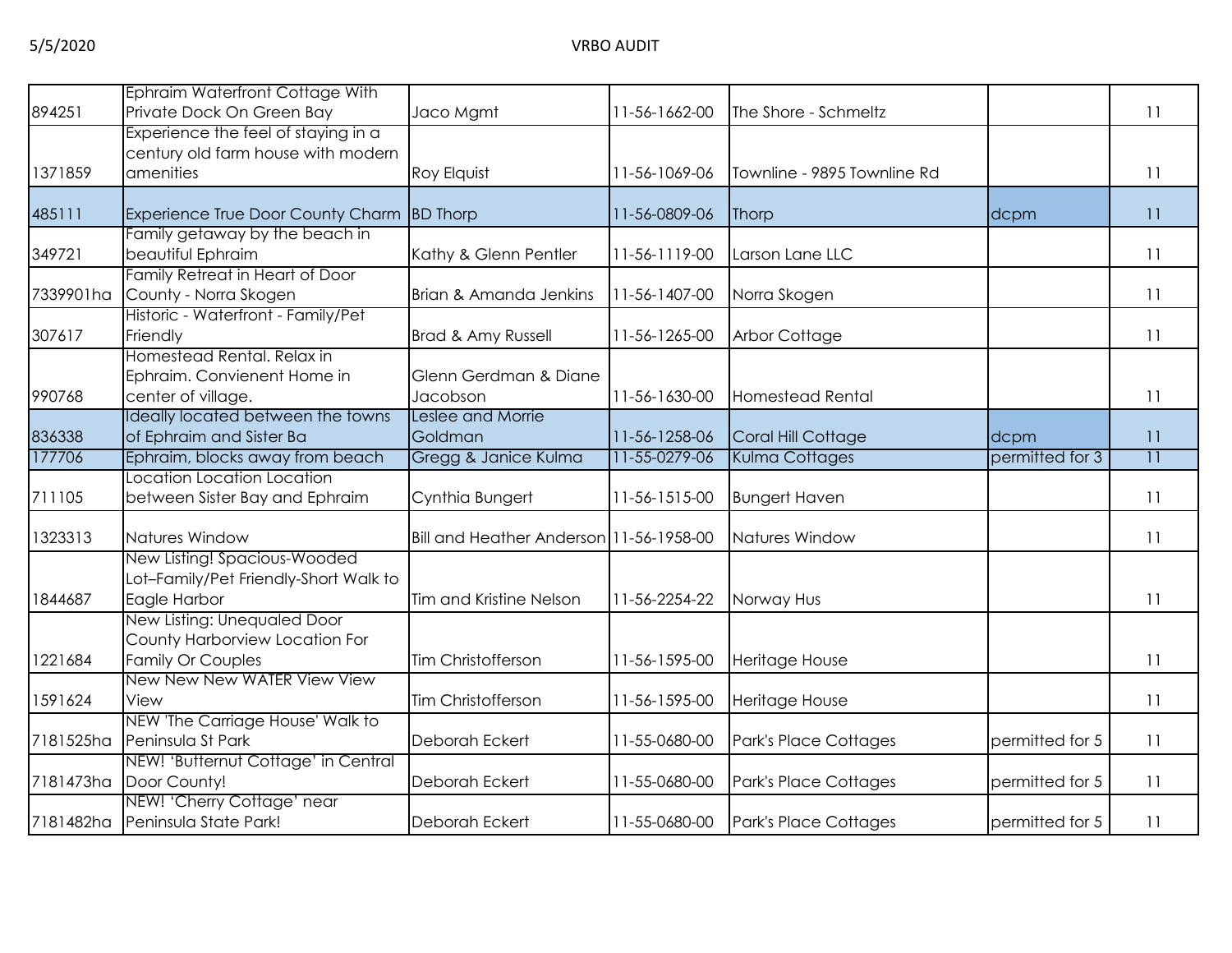|           | NEW! 3BR Ephraim House w/ Harbor                                   |                                    |               |                                 |                 |    |
|-----------|--------------------------------------------------------------------|------------------------------------|---------------|---------------------------------|-----------------|----|
| 4712540ha | Views!                                                             | Carol Corbet                       | 11-56-1806-00 | Harbor View Ephraim - Corbett   | permitted for 2 | 11 |
|           | NEW! Cozy Ephraim 'Cedar                                           |                                    |               |                                 |                 |    |
| 7181476ha | Cottage' w/Private Deck!                                           | Deborah Eckert                     | 11-55-0680-00 | Park's Place Cottages           | permitted for 5 | 11 |
|           | NEW! Ephraim Home w/ Yard - Walk                                   |                                    |               |                                 |                 |    |
| 9074890ha | to Lake Michigan!                                                  | Carol Corbet                       | 11-56-1806-00 | Harbor View Ephraim - Corbett   | permitted for 2 | 11 |
|           | NEW! Updated Ephraim 'Pine                                         |                                    |               |                                 |                 |    |
| 7181486ha | Cottage' w/Deck!                                                   | Deborah Eckert                     | 11-55-0680-00 | Park's Place Cottages           | permitted for 5 | 11 |
|           |                                                                    |                                    |               |                                 |                 |    |
| 879597    | Newly Remodeled And Only Blocks<br>From Public Beach And Town!     | Jennifer & Bjorn Larson            | 11-56-1635-06 | Cedar Barn Rental               | dcpm            | 11 |
|           | Newly renovated in the heart of                                    |                                    |               |                                 |                 |    |
| 1427259   | Ephraim, one block from water!                                     | <b>Robert &amp; Nicole Collins</b> | 11-56-1708-06 | Ephraim Boat House, The         | dcpm            | 11 |
|           | Nordic Hearth Cabin - Charming                                     |                                    |               |                                 |                 |    |
| 926758    | and Historic Log Home                                              | Thomas & Donna Moretti             | 11-56-1677-00 | Moretti - 10438 Water St        |                 | 11 |
|           |                                                                    |                                    |               |                                 |                 |    |
| 690840    | Pine Cone Cottage, Ideal Location!                                 | Pam Mache                          | 11-56-1517-00 | Pine Cone Cottage               |                 | 11 |
|           | Private Sand Beach /5 Bedroom.                                     |                                    |               | <b>Harbor House and Guest</b>   |                 |    |
| 514956    | Harbor House & Guest Cottage                                       | Randall & Elizabeth Frink          | 11-56-1383-00 | Cottage                         | permitted for 2 | 11 |
|           | Private Waterfront Property in the                                 | Robert Beart/Beart                 |               |                                 |                 |    |
| 502544    | Woods                                                              | Family LLC                         | 11-56-1072-00 | All American Green House        |                 | 11 |
|           | Professionally decorated home in                                   |                                    |               |                                 |                 |    |
| 882561    | Ephraim!                                                           | Daniel & Laurel Simons             | 11-56-1656-00 | Elegant Home Ephraim            |                 | 11 |
|           |                                                                    |                                    |               |                                 |                 |    |
|           | Quaint and Quiet Cottage North of                                  |                                    |               |                                 | permitted for   |    |
| 475131    | Ephraim, Just of HWY 42 Easy to Find<br>Spacious Home On 1.5 Acres | <b>Frances Richter</b>             | 11-56-1386-00 | Tuckaway Cottage/RBs House      | two units       | 11 |
| 823896    | Overlooking The Bay In Ephraim                                     | Sandy Van Sickle                   | 11-55-0057-00 | <b>Hobby Horse</b>              |                 | 11 |
|           | The House at Green Gables -                                        |                                    |               |                                 |                 |    |
| 1656219   | Nestled in the heart of Ephraim!                                   | Colin Welford                      | 11-56-2133-00 | <b>Green Gables</b>             | permitted for 2 | 11 |
|           | The House at Green Gables- a                                       |                                    |               |                                 |                 |    |
|           | dream retreat in the heart of                                      |                                    |               |                                 |                 |    |
| 1658362   | Ephraim!                                                           | Colin Welford                      | 11-56-2133-00 | <b>Green Gables</b>             | permitted for 2 | 11 |
|           | Unique rental in Ephraim! The                                      | <b>Cathcart Holdings LLC -</b>     |               | <b>Binkhaven The Rosemaling</b> |                 |    |
| 1508507   | <b>Rosemailing Cottage</b>                                         | <b>Elliot Taillon</b>              | 11-56-2028-00 | Cottage - 9697 Maple Grove      |                 | 11 |
|           | Waterfront Historic Home, Views,                                   |                                    |               |                                 |                 |    |
| 390442    | Private Beach, Walk to Town                                        | <b>Charles Falwell</b>             | 11-56-1185-00 | Yeoman Cottage                  |                 | 11 |
|           |                                                                    |                                    |               |                                 |                 |    |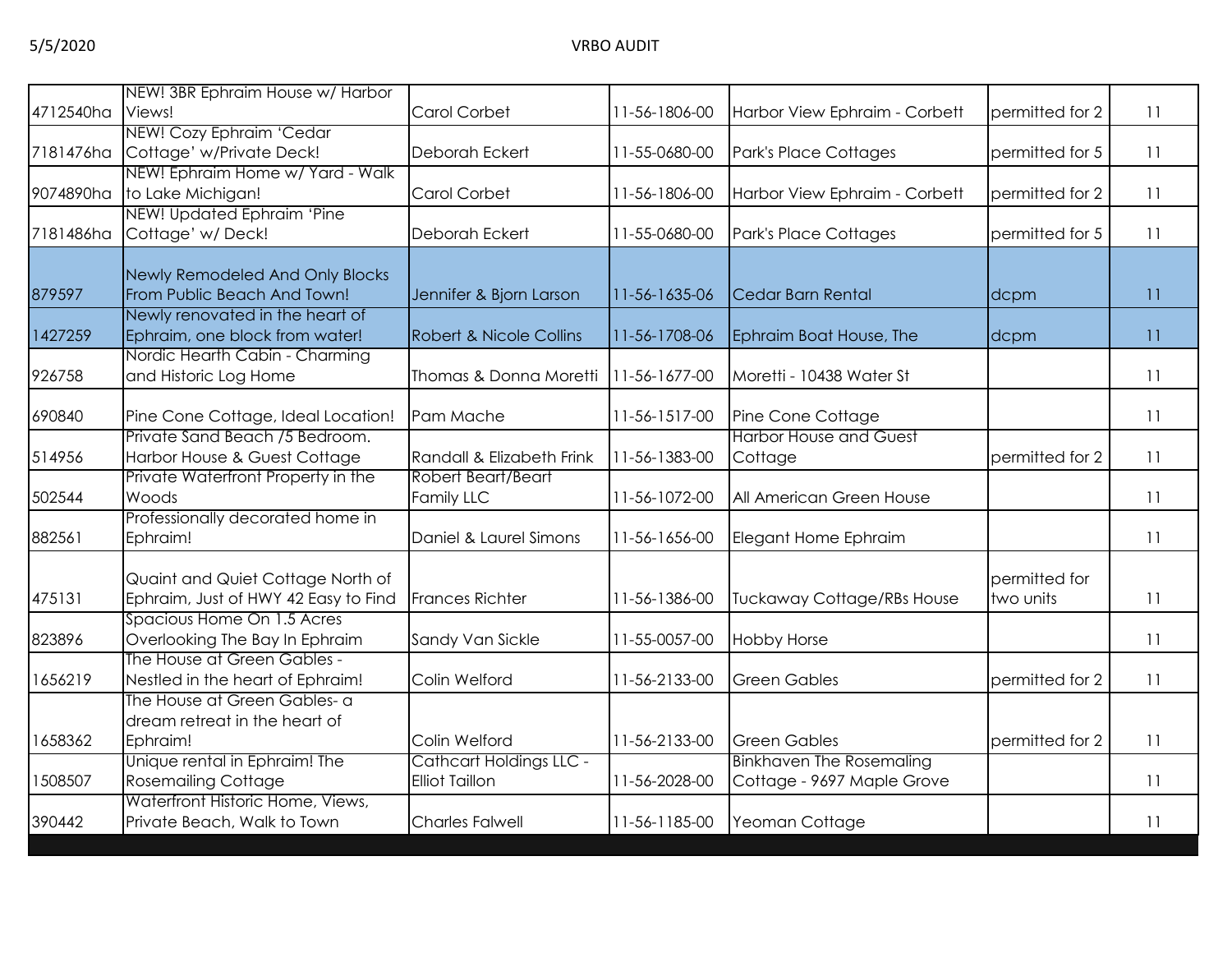|           | Stunning 3800 square penthouse           |                                        |               |                                      |             |    |
|-----------|------------------------------------------|----------------------------------------|---------------|--------------------------------------|-------------|----|
| 7453010ha | condo                                    | Little Sweden Condo Assc 12-51-0298-00 |               | Little Sweden Condominiums           |             | 12 |
|           | 4190 Cottage Row Ct. - New               |                                        |               |                                      |             |    |
|           | Contruction Downtown Fish Creek -        |                                        |               |                                      |             |    |
| 1360182   | Walk Everywhere!                         | Kurt Doman et al                       | 12-53-1981-00 | Cottage Row Court - Doman            |             | 12 |
|           | <b>Brook Point Luxurious 2 Bedroom 2</b> |                                        |               |                                      | cedar court |    |
| 402228    | 1/2 Bath Home in Fish Creek              | SMC Door County, LLC                   | 12-53-0626-00 | Brook Point Condo #4- BRK4           | mgmt        | 12 |
|           |                                          | Downtown Fish Creek                    |               | <b>Magnificent Memories - Stacey</b> |             |    |
| 4840082ha | Downtown Fish Creek with a view          | with a view - Berndt                   | 12-53-1855-00 | <b>Berndt</b>                        |             | 12 |
|           | Fish Creek Condo/Town Home at            |                                        |               | Brook Point Condo - Unit 5 -         |             |    |
| 946469    | <b>Brook Point, Door County</b>          | Karen Berndt                           | 12-53-1681-00 | <b>Berndt</b>                        |             | 12 |
|           | Fish Creek/Northhaven - Beautiful,       |                                        |               |                                      |             |    |
|           | newly furnished 3 bed, 2.5 bath          |                                        |               |                                      |             |    |
| 997926    | condo                                    | Nicholas M Peiffer                     | 12-53-1703-00 | Northhaven Condo - Peiffer           |             | 12 |
|           | Fish Creek/Northhaven-3bd/2.5bt -        |                                        |               |                                      |             |    |
|           | in/Outdr Pools! - Like New-Great         |                                        |               | Door County Retreat -                |             |    |
| 710547    | Location-Wifi                            | <b>Heather Paulis</b>                  | 12-53-1511-00 | Northhaven Unit 17006                |             | 12 |
|           | Luxury Tri-Level Condo Downtown          |                                        |               |                                      |             |    |
| 1151019   | <b>Fish Creek</b>                        | Jon and Katie Glapa                    | 12-53-1791-00 | Luxury Tri-Level Fish Creek - Glapa  |             | 12 |
|           | New Listing in Fish Creek! Quiet         |                                        |               |                                      |             |    |
|           | Family Friendly Getaway with             |                                        |               | Quiet Family Friendly Getaway        |             |    |
| 1444754   | Access to It All!                        | Leslie Vogel                           | 12-53-2070-00 | with Access to it all                |             | 12 |
|           | New Listing! Cozy cottage for all        |                                        |               |                                      |             |    |
| 1320444   | seasons at Peninsula Park.               | <b>Patricia Culliton</b>               | 12-53-1890-00 | Elegant Creekside Cottage            |             | 12 |
|           | NEW!!! Spacious 3BR, 3 bath, 2           |                                        |               |                                      |             |    |
|           | balconies on Main Street! Walkable       |                                        |               |                                      |             |    |
| 1564582   | to everything!                           | <b>Bob and Laurie Zanotti</b>          | 12-53-2092-00 | Creekside Cove #3 Zanotti            |             | 12 |
|           | Private 3 BR 3 Bath condo on the         |                                        |               |                                      |             |    |
|           | Fish Creek, overlooking private          | Peter C Diltz, Sole                    |               | Creekside Cove Unit 11 - RRRP        |             |    |
| 1080095   | harbor                                   | Member                                 | 12-53-1712-00 | <b>LLC</b>                           |             | 12 |
|           |                                          | Amanda and Derek                       |               |                                      | cedar court |    |
| 1141807   | Quiet condo in heart of Fish Creek       | Rhodes                                 | 12-53-2098-19 | Cedar Court Condo #17                | mgmt        | 12 |
|           | Walking distance to downtown Fish        |                                        |               |                                      |             |    |
|           | Creek and Minutes From Peninsula         |                                        |               |                                      |             |    |
| 920769    | State Park!                              | Jack & Diane Holzman                   | 12-53-1687-00 | Top of the Hills Shops - Holzman     |             | 12 |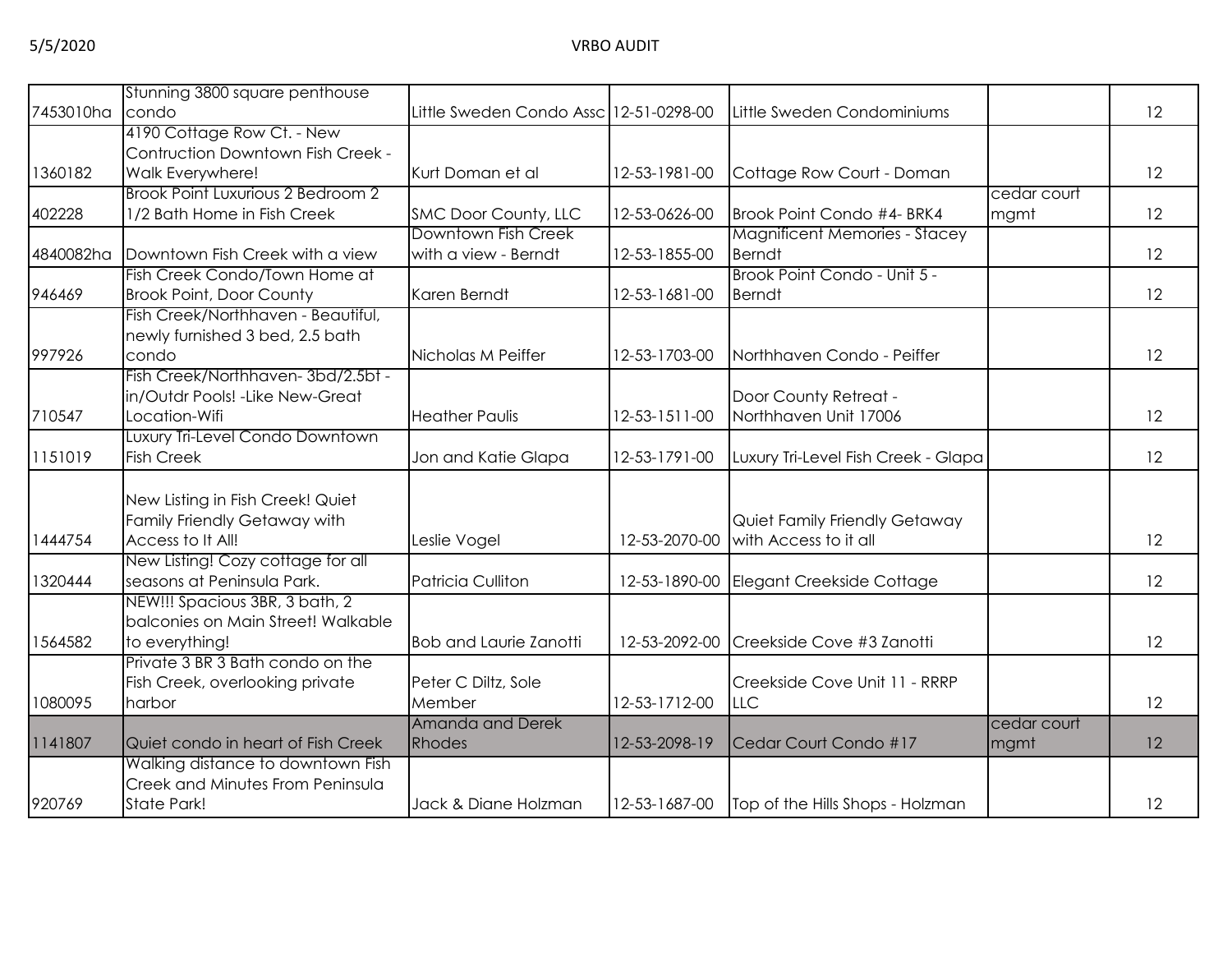|           | Walking distance to downtown Fish                                            |                               |               |                                  |                 |                 |
|-----------|------------------------------------------------------------------------------|-------------------------------|---------------|----------------------------------|-----------------|-----------------|
| 1595723   | Creek, DC Auditorium and Peninsula<br>State Park.                            | William and Kathleen<br>Kunst | 12-53-2082-00 | Top of the Hill Shops - Kunst    |                 | 12              |
|           | Water view from Beach House! Walk                                            | Fish Creek Beach House,       |               |                                  |                 |                 |
| 3010889ha | anywhere in town.                                                            | The                           | 12-53-1764-00 | Scott Schmitz & Karin Skare      | permitted for 3 | 12              |
|           | Waterview apartment in downtown                                              |                               |               |                                  |                 |                 |
|           | Fish Creek, right across from the                                            | Scott Schmitz & Karin         |               |                                  |                 |                 |
| 7528189ha | town beach!                                                                  | <b>Skare</b>                  | 12-53-1764-00 | Fish Creek Beach House, The      | permitted for 3 | 12              |
|           | Wonderful downtown Fish Creek                                                | Scott Schmitz & Karin         |               |                                  |                 |                 |
| 7633541ha | townhome.                                                                    | <b>Skare</b>                  | 12-53-1764-00 | Fish Creek Beach House, The      | permitted for 3 | 12              |
| 469264    | Irish Hospitality In County Door!                                            | Megan O'Meara                 | 12-54-0685-00 | O'Meara's Cottage Loft           |                 | $\overline{12}$ |
|           |                                                                              |                               |               |                                  |                 |                 |
|           | Retro, Cozy Cottage - Peninsula St.<br>Park, Family/Pet Friendly - Open year |                               |               |                                  |                 |                 |
|           | around                                                                       |                               |               |                                  |                 |                 |
| 1060002   |                                                                              | <b>Brad Russell</b>           | 12-56-1744-00 | Lille Cottage                    |                 | 12              |
|           |                                                                              |                               |               |                                  | permitted for 3 |                 |
| 619373    | 2 bedroom, Across from the YMCA                                              | Troy and Carolee Lasecki      | 12-56-1450-00 | The Treeport                     | units           | 12              |
|           | 4188 Cottage Row Ct. - Beautiful                                             |                               |               |                                  |                 |                 |
|           | New Construction Condo                                                       |                               |               |                                  |                 |                 |
| 1361191   | Downtown Fish Creek                                                          | Kurt Doman et al              | 12-56-0898-00 | Cottage Row Bluff House          | permitted for 2 | 12              |
|           | A deluxe vacation rental home in                                             |                               |               |                                  |                 |                 |
| 144492    | fish creek area open all year                                                | Leon Hasenjager               | 12-56-0588-00 | Hasenjagers Country Home         |                 | 12              |
| 1351038   | A Truly Luxurious Door County Retreat Carraig Cottages LLC                   |                               | 12-56-1277-00 | Carruag Nua                      |                 | 12              |
|           |                                                                              |                               |               |                                  |                 |                 |
| 453464    | As seen in Door County Magazine!<br>Private, Family Friendly, Sat TV, WIFI   | Todd and Lisa Mion            | 12-56-1261-00 | <b>Five Birches</b>              |                 | 12              |
|           | Bay View Lodge - Log Home                                                    | <b>Bay Breeze Resort Deb</b>  |               |                                  |                 |                 |
| 431472    | <b>Overlooking Harbor</b>                                                    | Krause                        | 12-56-0476-00 | <b>Bayview Lodge</b>             |                 | 12              |
|           | <b>Breathtaking View! Private High End</b>                                   |                               |               |                                  |                 |                 |
|           | Home Secluded on the Bluff in Fish                                           |                               |               | Island View Vacation Home -      |                 |                 |
| 1292282   | Creek!                                                                       | <b>Charles Paschke</b>        | 12-56-1894-00 | 8750 Island View                 |                 | 12              |
|           | Cedarwood, Rent 3 Nights & Get                                               |                               |               |                                  |                 |                 |
| 182426    | One Night Free through June 1                                                | Carla Marr                    | 12-55-0778-00 | Cedarwood Marr                   |                 | 12              |
|           |                                                                              |                               |               | <b>Eckert Vacation Home Cape</b> |                 |                 |
| 1262366   | Charming Cape Cod in Fish Creek                                              | Deb Eckert                    | 12-56-0679-00 | House                            |                 | 12              |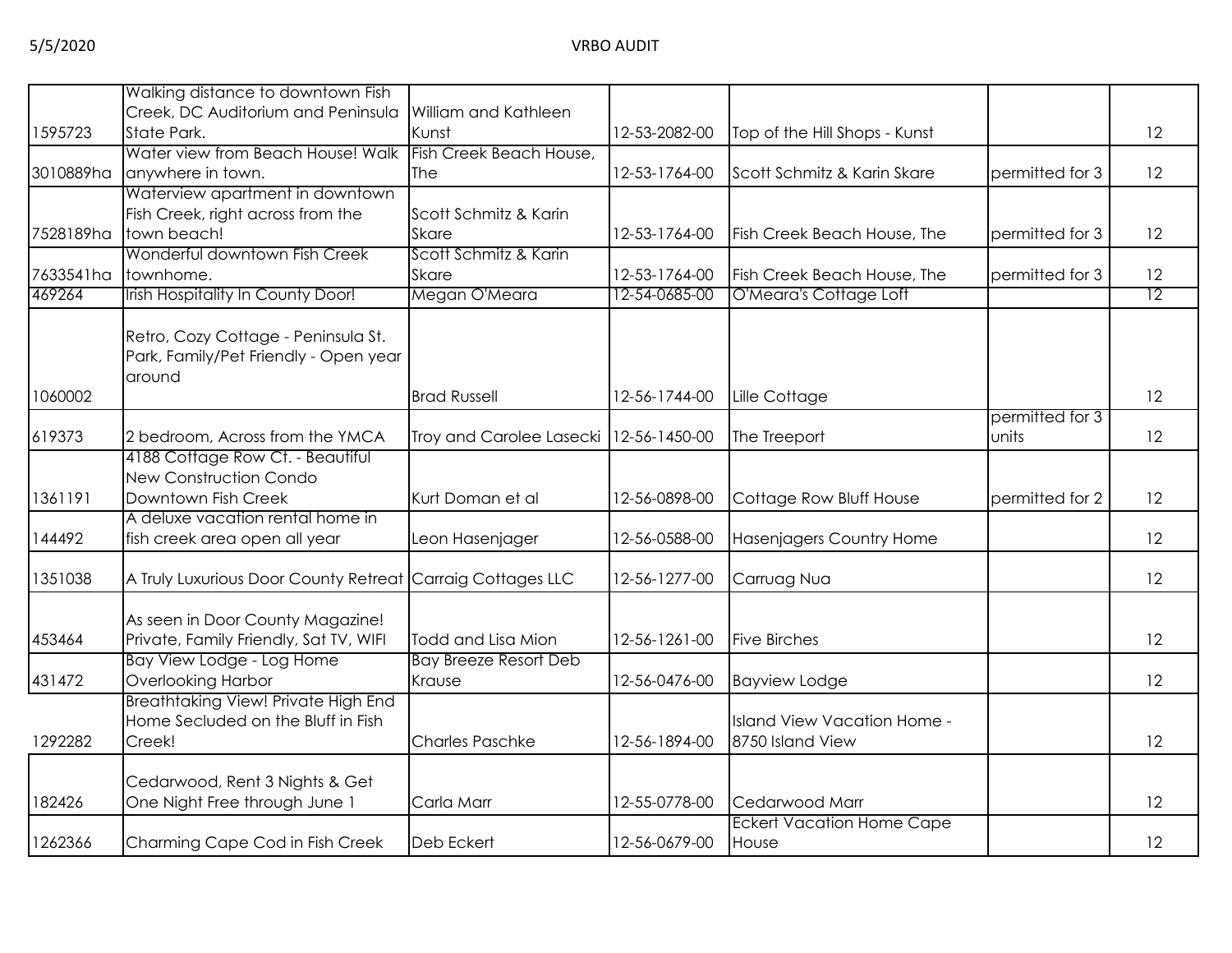|         | Country Chalet, Sleeps 6 Adults,                                                   |                                          |               |                                   |                          |                 |
|---------|------------------------------------------------------------------------------------|------------------------------------------|---------------|-----------------------------------|--------------------------|-----------------|
| 118184  | <b>Book Your Mid-week Getaway!!</b>                                                | Dennis & Marla Sunstrom                  | 12-55-0830-00 | <b>Country Chalet</b>             |                          | 12              |
| 1669804 | Country Farm House - Fish Creek                                                    | Roger and Jeni Ripley                    | 12-56-2164-00 | Gibraltar Road Farm House         |                          | $\overline{12}$ |
|         | Cozy Cabin in the Woods: Between                                                   |                                          |               |                                   |                          |                 |
|         | Fish Creek and Ephraim-- Perfect                                                   | Michelle and Kurt Van                    |               |                                   |                          |                 |
| 396135  | location!                                                                          | <b>Thiel</b>                             | 12-56-1206-00 | Cozy Cabin in the Woods           |                          | 12              |
|         | Cozy, Comfortable, Quiet Cottage                                                   | Pam Olafsson/Beth                        |               |                                   |                          |                 |
| 642394  | in Fish Creek                                                                      | Collins                                  | 12-56-1275-00 | Little Spring Cottage             |                          | 12              |
|         |                                                                                    |                                          |               |                                   |                          |                 |
| 1508518 | Cozy, Tranquil Home Minutes Away<br>from the Heart of Fish Creek                   |                                          | 12-56-2054-00 |                                   |                          | 12              |
|         | <b>DOOR COUNTY HOME RETREAT IN</b>                                                 | Paul and Tricia Kaye<br>Steven and Lisa  |               | Kayes Hideaway                    |                          |                 |
| 976203  | <b>FISH CREEK</b>                                                                  | Pachonphai                               | 12-56-1692-00 | DC Home - Pachonphai              |                          | 12              |
|         | Exceptional Home in Tranquil Door                                                  |                                          |               |                                   |                          |                 |
| 1351075 | County Setting                                                                     | <b>Carraig Cottages LLC</b>              | 12-56-1276-00 | Carriag Dale                      |                          | 12              |
|         | Family Friendly Cabin With Modern                                                  |                                          |               |                                   |                          |                 |
|         | Kitchen, Working Fireplace, Wrap                                                   |                                          |               |                                   |                          |                 |
| 896105  | Around Porch!                                                                      | Eric Simonson                            | 12-56-1572-00 | <b>DC Thunder</b>                 |                          | 12              |
|         |                                                                                    |                                          |               |                                   |                          |                 |
|         | FANTASTIC WATER VIEWS, Newly<br>Renovated, Secluded, Pet-Friendly                  |                                          | 12-56-1748-00 | Casita Vistas                     |                          | 12              |
| 1497755 |                                                                                    | Jennifer Ninivaggi                       |               |                                   |                          |                 |
| 813262  | Fish Creek- Gibraltar Rd.- Near YMCA Roger & Jeni Ripley                           |                                          | 12-56-1618-00 | Gibraltar Road Ripley             |                          | 12              |
|         |                                                                                    |                                          |               |                                   |                          |                 |
| 503056  | Fish Creek- Near Peninsula State Park Rick Ripley<br>Fish Creek, 4 Bed, Near Ymca/ |                                          | 12-56-1114-00 | Ripley - 3802 & 3806 Gibraltar Rd | permitted for 2          | 12              |
| 347567  | Peninsula State Park.                                                              | <b>Ripley Properties, LLC</b>            | 12-56-1114-00 | Ripley - 3802 & 3806 Gibraltar Rd | permitted for 2          | 12              |
|         | Gingerbread Cottage - Forest                                                       |                                          |               |                                   |                          |                 |
| 42183   | Setting - Available Winter Too!                                                    | Daryle Capelle                           | 12-56-1266-00 | Gingerbread Cottage               |                          | 12              |
|         | <b>Great Family Vacation Spot! Across</b>                                          |                                          |               |                                   |                          |                 |
|         | from Fish Creek Beach. Sept/Oct                                                    | Marlin Volz Jr.-Karen Volz               |               |                                   |                          |                 |
| 385243  | Available!                                                                         | Campbell                                 | 12-56-0321-00 | Louisvilla                        |                          | 12              |
|         | Great Location! Close to downtown                                                  |                                          |               |                                   |                          |                 |
| 602669  | Fish Creek and Peninsula State Park                                                | Troy and Carolee Lasecki   12-56-1450-00 |               | The Treeport                      | permitted for 3<br>units | 12              |
|         |                                                                                    |                                          |               |                                   |                          |                 |
| 1328037 | Guest Bedroom at the Quarry House Mitchel & Mary Heinrichs                         |                                          | 12-56-0805-00 | <b>Quarry House</b>               | permitted for 2          | 12              |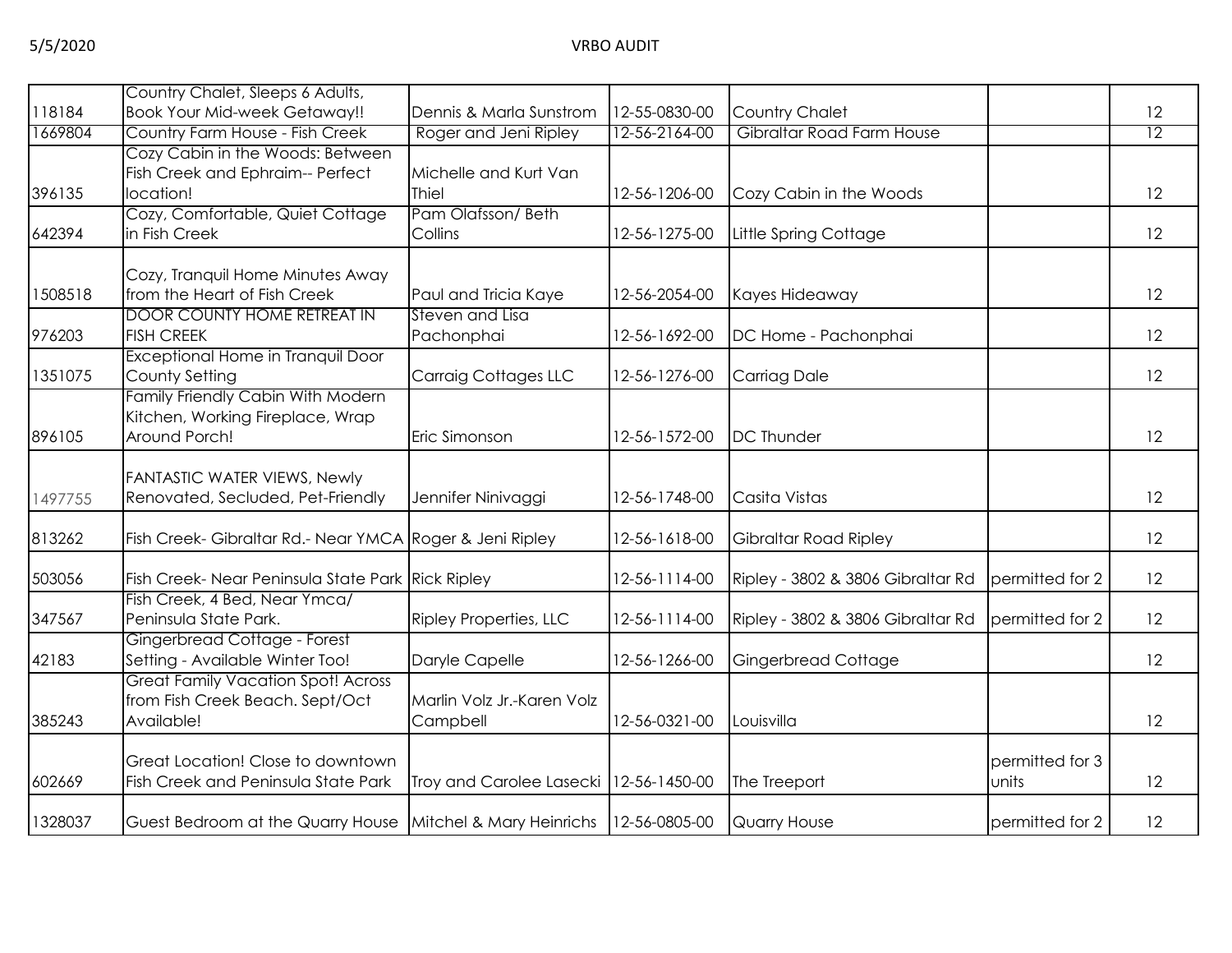|           | Heart of Fish Creek!- Newer           |                             |               |                                    |                 |                 |
|-----------|---------------------------------------|-----------------------------|---------------|------------------------------------|-----------------|-----------------|
|           | Construction - 4BR, 4.5BA Condo-      |                             |               |                                    |                 |                 |
| 257802    | Sleeps 8-10                           | Doman                       | 12-56-0898-00 | <b>Bluffs at Cottage Row Court</b> |                 | 12              |
|           | Historic Cabin on the Juddville       | <b>Door County Retreats</b> |               | Door County Retreats LLC -         |                 |                 |
| 1906185   | Riviera                               | LLC - Peggy Reineck         | 12-56-2251-00 | Reineck                            |                 | 12              |
|           | Home on 5 acres just 1 mile from      |                             |               |                                    |                 |                 |
| 614537    | ltown.                                | Paul & Amy Devine           | 12-56-1439-06 | <b>Gibraltar House</b>             | dcpm            | 12              |
|           | In town, on the water, dock, sleeps   |                             |               |                                    |                 |                 |
| 1671663   | 12, brand new construction!           | <b>Wickman LLC</b>          | 12-56-2142-06 | <b>Fish Creek Beach House</b>      | dcpm            | 12              |
|           |                                       | <b>Door County Retreats</b> |               | Door County Retreats LLC -         |                 |                 |
| 1903058   | Lakeside House                        | LLC - Peggy Reineck         | 12-56-2251-00 | Reineck                            | permitted for 2 | 12              |
|           | Large Guest House located within      |                             |               |                                    |                 |                 |
| 833837    | the town of Fish Creek                | <b>Greg Lawler</b>          | 12-56-1573-00 | Lawler Guest House Blue            |                 | 12              |
| 1868302   | walking distance of everything in     | <b>Greg Lawler</b>          | 12-56-2218-00 | <b>Lawler Guest House Green</b>    |                 | 12              |
|           | Located on the northside of town,     |                             |               |                                    |                 |                 |
|           | walking distance to beach,            |                             |               |                                    |                 |                 |
| 1680472   | shopping and more!                    | <b>Brett Lecy</b>           | 12-56-2147-06 | <b>Fish Creek Central Home</b>     | dcpm            | 12              |
| 426335    | Log Retreat At Fish Creek             | <b>Bill Anderson</b>        | 12-56-1225-06 | Log Retreat at Fish Creek          | dcpm            | $\overline{12}$ |
|           |                                       |                             |               |                                    |                 |                 |
|           | Modernized Classic Log Home Close     |                             |               |                                    |                 |                 |
| 348054    | to Shopping and Sunset Walks          | James Graham                | 12-56-1294-00 | Modern Classic Log Home            |                 | 12              |
|           | New Construction - 2 Story - 4        | DCLife LLC - Pamela         |               |                                    |                 |                 |
| 1216466   | bedroom, 3.5 bath                     | Hoppe                       | 12-56-1840-00 | <b>DCLife LLC</b>                  |                 | 12              |
|           | <b>NEW Family-Friendly Fish Creek</b> | <b>Eckert Vacation Home</b> |               |                                    | duplicate       |                 |
| 7181479ha | 'Cape House' w/Yard                   | Cape House                  | 12-56-0679-00 | Deb Eckert                         | listing         | 12              |
|           | New home sleeps 10 downtown Fish      |                             |               |                                    |                 |                 |
| 1671773   | Creek!                                | <b>Wickman LLC</b>          | 12-56-2141-06 | The Road House                     | dcpm            | 12              |
|           | NEW home. GREAT location across       |                             |               |                                    |                 |                 |
|           | from YMCA. Can accommodate            |                             |               |                                    | permitted for 3 |                 |
| 1127055   | LARGE groups                          | The Treeport                | 12-56-1450-00 | Troy and Carolee Lasecki           | units           | 12              |
|           | NEW LISTING! Manistique Stone         |                             |               |                                    |                 |                 |
|           | Cottage - Lovely retreat in Fish      |                             |               |                                    |                 |                 |
| 1898332   | Creek next to Peninsula State Park    | Ryan and Karilyn Dayton     | 12-56-1743-07 | Manistique Stone Cottage           | Simple Life     | 12              |
|           | NEW! Custom 3BR Home 3 Min from       |                             |               |                                    |                 |                 |
| 4841776ha | <b>Fish Creek Harbor</b>              | <b>Bluff Barn</b>           | 12-56-1858-00 | <b>Beth and Karen Ciesar</b>       |                 | 12              |
|           |                                       |                             |               |                                    |                 |                 |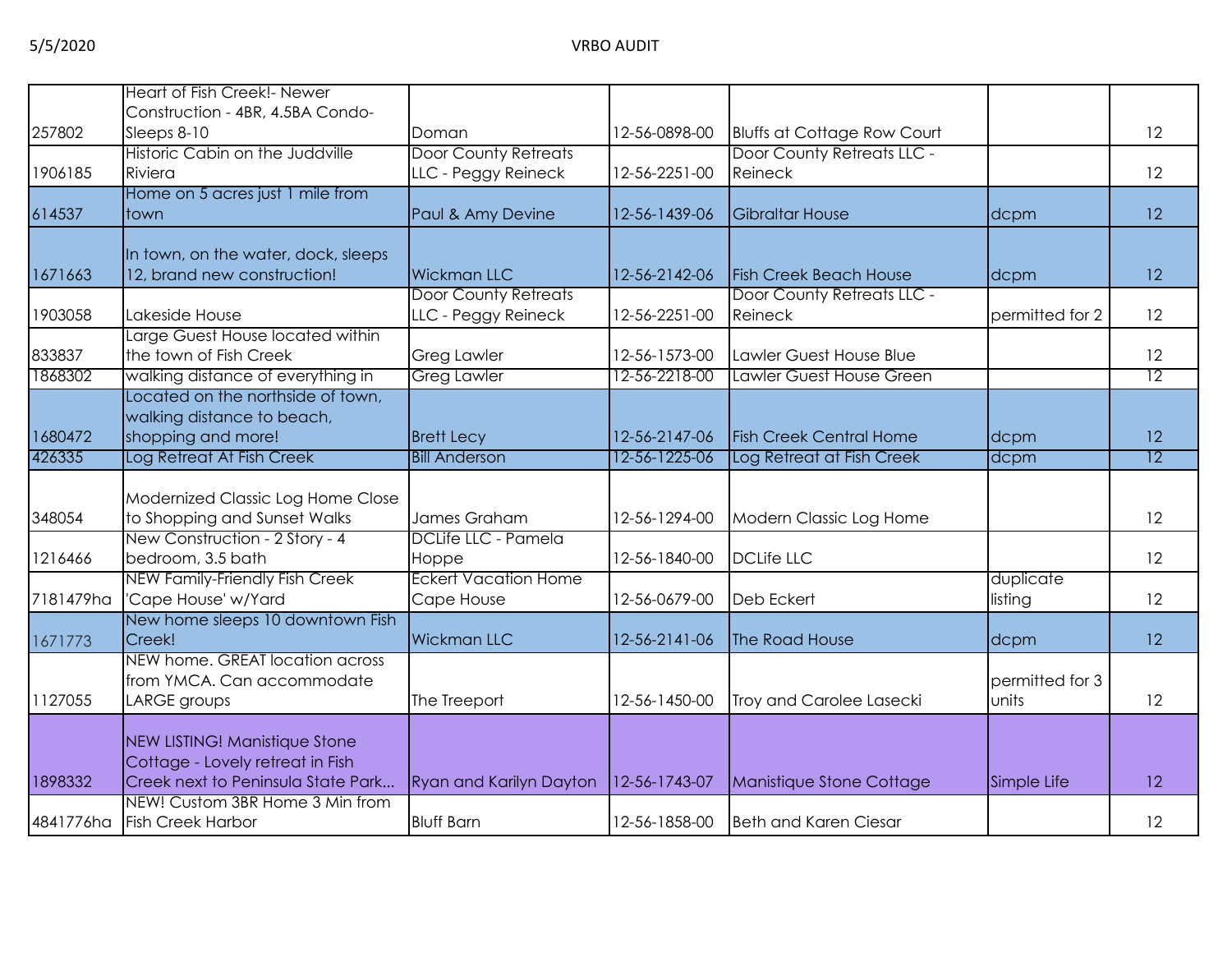|           | NEW-GREAT LOCATION-SLEEPS 14-        |                          |               |                              |                 |    |
|-----------|--------------------------------------|--------------------------|---------------|------------------------------|-----------------|----|
| 4713533ha | <b>INDOOR &amp; OUTDOOR POOLS</b>    | Park House               | 12-56-1801-00 | <b>PDW Rentals LLC</b>       |                 | 12 |
|           | Newly renovated farmhouse in Fish    |                          |               |                              |                 |    |
| 7680927ha | Creek!                               | JJ JETTS LLC             | 12-56-2078-00 | Triangle Farmhouse           |                 | 12 |
|           | Nicely located Near Fish Creek,      | Klems Investment         |               |                              |                 |    |
|           | Ranch home, 4 bedroom, 2 bath.       | Properties LLC - Mary    |               | Klems Investments - Klimczyk |                 |    |
| 1444826   | NEW OWNERSHIP.                       | Klimczyk                 | 12-56-2027-00 | 8580 STH 42                  |                 | 12 |
|           | PEACE AND TRANQUILITY SETTING IN     |                          |               |                              |                 |    |
| 365869    | THE WOODS                            | Allen & Emelie Franke    | 12-55-0021-00 | <b>High Ridge Chalet</b>     | Charnetski      | 12 |
|           | Perfect for Family Reunions &        | Kenneth and Maxine       |               |                              |                 |    |
| 418193    | Weekend Getaways, sleeps 12          | Riche                    | 12-56-1241-00 | Riche - 9419 Tree Top        |                 | 12 |
|           | Perfect Location for Family,         |                          |               |                              |                 |    |
|           | spotlessly clean sleeps 18 friendly  |                          |               |                              |                 |    |
| 503970    | owners                               | Michael Servais          | 12-56-1357-00 | Cedar Creek Lodge II         |                 | 12 |
|           |                                      | Minerva & Armando        |               |                              |                 |    |
| 723814    | Pine Cone Guest House                | Mejia                    | 12-56-0525-00 | Pine Cone Guest House        |                 | 12 |
|           |                                      |                          |               |                              |                 |    |
|           | Remodeled Cottage in Downtown        |                          |               |                              |                 |    |
| 410989    | Fish Creek-the Cookery's Lodging     | <b>Richard Skare</b>     | 12-55-0122-00 | Cookery Suites & Cottages    | permitted for 2 | 12 |
|           | Spacious Custom 4bedroom a Mile      |                          |               |                              |                 |    |
| 997318    | from Fish Creek                      | Ross Lunn                | 12-56-1033-00 | Gibraltar Lodge              |                 | 12 |
|           | Spectacular Views of Eagle Harbor    |                          |               |                              |                 |    |
| 824134    | and Ephraim                          | Nancy Claypool           | 12-56-1570-06 | Eagle Harbor View            | dcpm            | 12 |
|           | SPRING ROAD HOME, JUST MINUTES       |                          |               |                              |                 |    |
| 473918    | <b>FROM FISH CREEK</b>               | <b>Jeff Herbst</b>       | 12-56-1318-00 | Herbst Spring Road           |                 | 12 |
|           |                                      | Coffee & Crossbones      |               |                              |                 |    |
| 424315    | The Java Hut, a cottage with 'perks' | LLC/Carina Helm          | 12-56-1188-00 | Java Hut, The                |                 | 12 |
|           | The Log Home at Fish Creek-In the    |                          |               |                              |                 |    |
| 272736    | <b>Heart of Door County</b>          | David & Linda Horne      | 12-56-1023-00 | The Log Home at Fish Creek   |                 | 12 |
|           | The Perfect Year-Round Vacation      |                          |               |                              |                 |    |
| 90461     | Home for All to Enjoy                | Donald Rubin             | 12-56-0645-00 | <b>Fish Creek Retreat</b>    |                 | 12 |
|           |                                      |                          |               |                              |                 |    |
| 238110    | Unique Setting - Built on Quarry Bed | Mitchel & Mary Heinrichs | 12-56-0805-00 | <b>Quarry House</b>          | permitted for 2 | 12 |
|           | Updated Retro Retreat! Indoor &      |                          |               |                              |                 |    |
|           | Outdoor Fireplace, Backyard Oasis    |                          |               |                              |                 |    |
| 569210    | With Waterfall                       | Mark Schneider           | 12-56-1719-00 | <b>Fish Creek Beginnings</b> |                 | 12 |
|           | Walk to downtown Fish Creek and      |                          |               |                              |                 |    |
| 587050    | Peninsula State Park!                | Michael & Diane Cotter   | 12-56-1410-00 | Birch Grove II - Unit #2     |                 | 12 |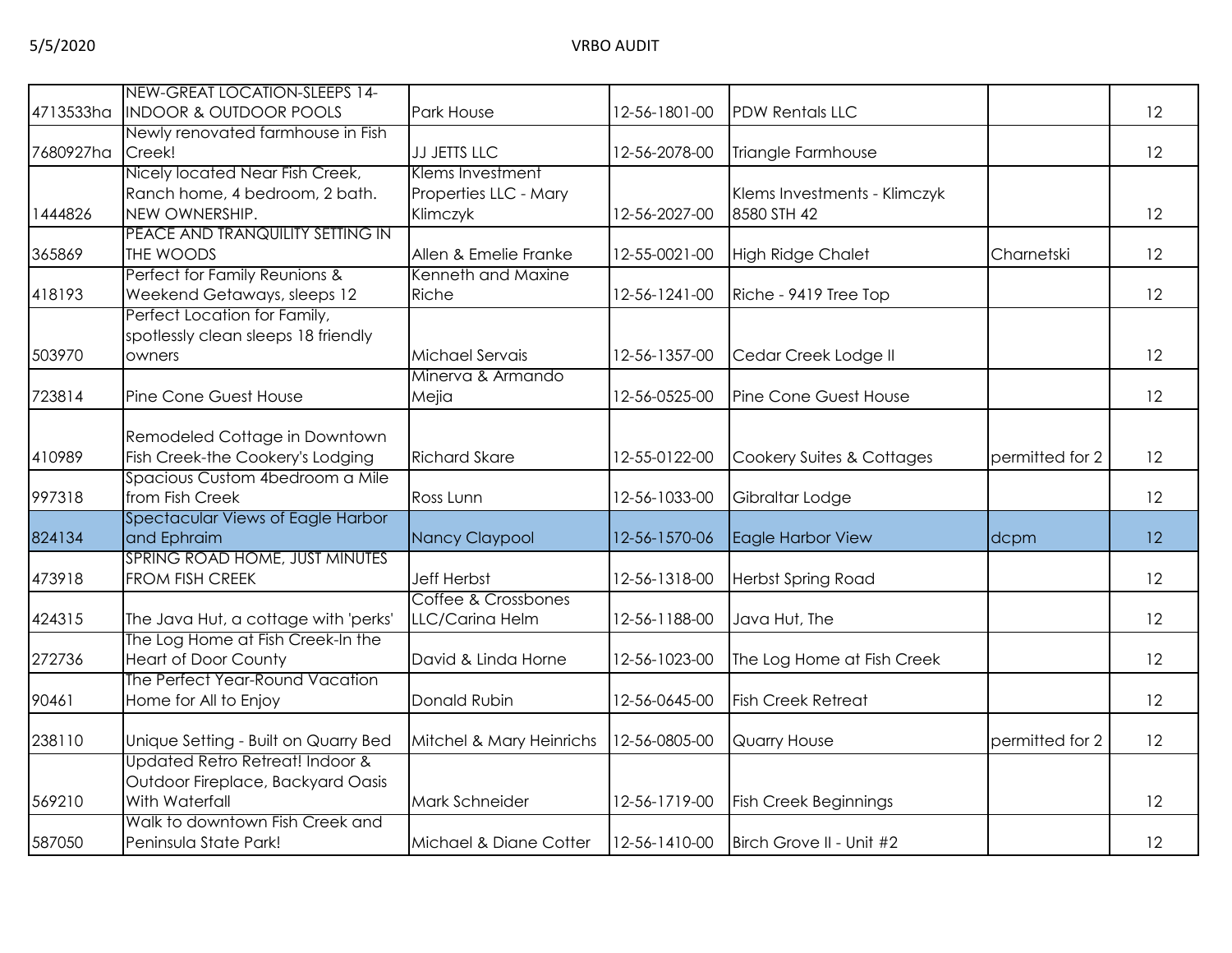|         | Walking distance to everything in                                      |                                                        |               |                                         |                 |                 |
|---------|------------------------------------------------------------------------|--------------------------------------------------------|---------------|-----------------------------------------|-----------------|-----------------|
| 354913  | Heart of Fish Creek! 3BR/4BA Sleeps<br>$8 - 1$                         | Martone                                                | 12-56-1989-00 | <b>Bluffs at Cottage Row Court</b>      |                 | 12              |
|         | Water View in Downtown Fish Creek                                      |                                                        |               |                                         |                 |                 |
| 391901  | The Cookery's Lodging.                                                 | Cookery Inc                                            | 12-55-0122-00 | Cookery Suites & Cottages               | permitted for 2 | 12              |
|         |                                                                        |                                                        |               |                                         |                 |                 |
| 715374  | Woodlands 3 Bedroom, 1 1/2 Bath<br><b>Fish Creek, Vacation Getaway</b> | Tim & Bonnie Mirkiewicz                                | 12-56-1363-00 | Woodlands                               |                 | 12              |
|         |                                                                        |                                                        |               |                                         |                 |                 |
| 559794  | 30+ day rental - no permit needed                                      |                                                        |               |                                         |                 | 12              |
|         |                                                                        | <b>WATERFRONT COTTAGE</b>                              |               |                                         |                 |                 |
|         |                                                                        | <b>ROW CONDO IN THE</b><br><b>HEART OF FISH CREEK!</b> |               |                                         |                 |                 |
| 993369  | 30+ day rental - no permit needed                                      | <b>SUNSETS! PET FRIENDLY!</b>                          |               |                                         |                 | 12              |
|         |                                                                        |                                                        |               |                                         |                 |                 |
|         |                                                                        |                                                        |               |                                         |                 |                 |
|         | 4 Bedroom, 4 Bath, 2 Story Home,<br>Sand Beach, Handicapped Access,    | Sunrise Shores #7 -                                    |               |                                         |                 |                 |
| 585337  | Wifi, sleeps 12                                                        | <b>DCRMAALLC</b>                                       | 15-53-1431-00 | <b>DCRMAALLC</b>                        |                 | 15              |
|         | Fantastic Sandy Beach Condo for                                        |                                                        |               |                                         |                 |                 |
|         | Family and Friends. Spectacular                                        |                                                        |               |                                         |                 |                 |
| 505152  | Sunrises!                                                              | Sanata & Catherine Lau                                 | 15-53-1362-00 | Sunrise Shores #6 - Lau                 |                 | 15              |
|         |                                                                        |                                                        |               |                                         | switching from  |                 |
| 1730634 | Gorgeous Sandy Beach Condo                                             | Sunrise Shores #2 - Tiedke 15-53-2210-04               |               | <b>Gary Tiedke</b>                      | 2 to 04 Zeile   | 15              |
|         | Lake Michigan Sand Beachfront                                          |                                                        |               |                                         |                 |                 |
| 171303  | Condo, Spectacular Views, Sunrise<br>Shores, WiFi                      | Sunrise Shores #4                                      | 15-53-1153-00 | Jeanne & Paul Wiesner                   |                 | 15              |
| 125749  | Sand Beach, CLEAN condo                                                | Sunrise Shores ASH                                     | 15-53-0492-00 | Mark Ash                                |                 | $\overline{15}$ |
|         | 5% Modern Waterfront Lake Cabin                                        | Jeremy and Caitlyn                                     |               |                                         |                 |                 |
| 1847094 | in Door County <sup>3</sup>                                            | Jeffery                                                | 15-56-2215-00 | The Bay on Clark Lake                   |                 | 15              |
|         | A Cozy, Compact, Welcoming<br>Cabin In The Woods ~ Perfect For 4-6     |                                                        |               |                                         |                 |                 |
| 1775519 | People!                                                                | Fran Richter                                           | 15-56-2230-00 | The Quilted Log                         |                 | 15              |
|         |                                                                        |                                                        |               |                                         |                 |                 |
| 414415  | Arts & Crafts Masterpiece                                              | Craig Nelson                                           | 15-56-0235-00 | <b>Nelson House</b>                     |                 | 15              |
| 352035  | Beachfront Cottage, Spring 2018<br>Special 3 nights w/ 4th night free  | Quietside Leadership LLC   15-55-0398-00               |               | Quietside Cottages "the beach<br>house" | permitted for 2 | 15              |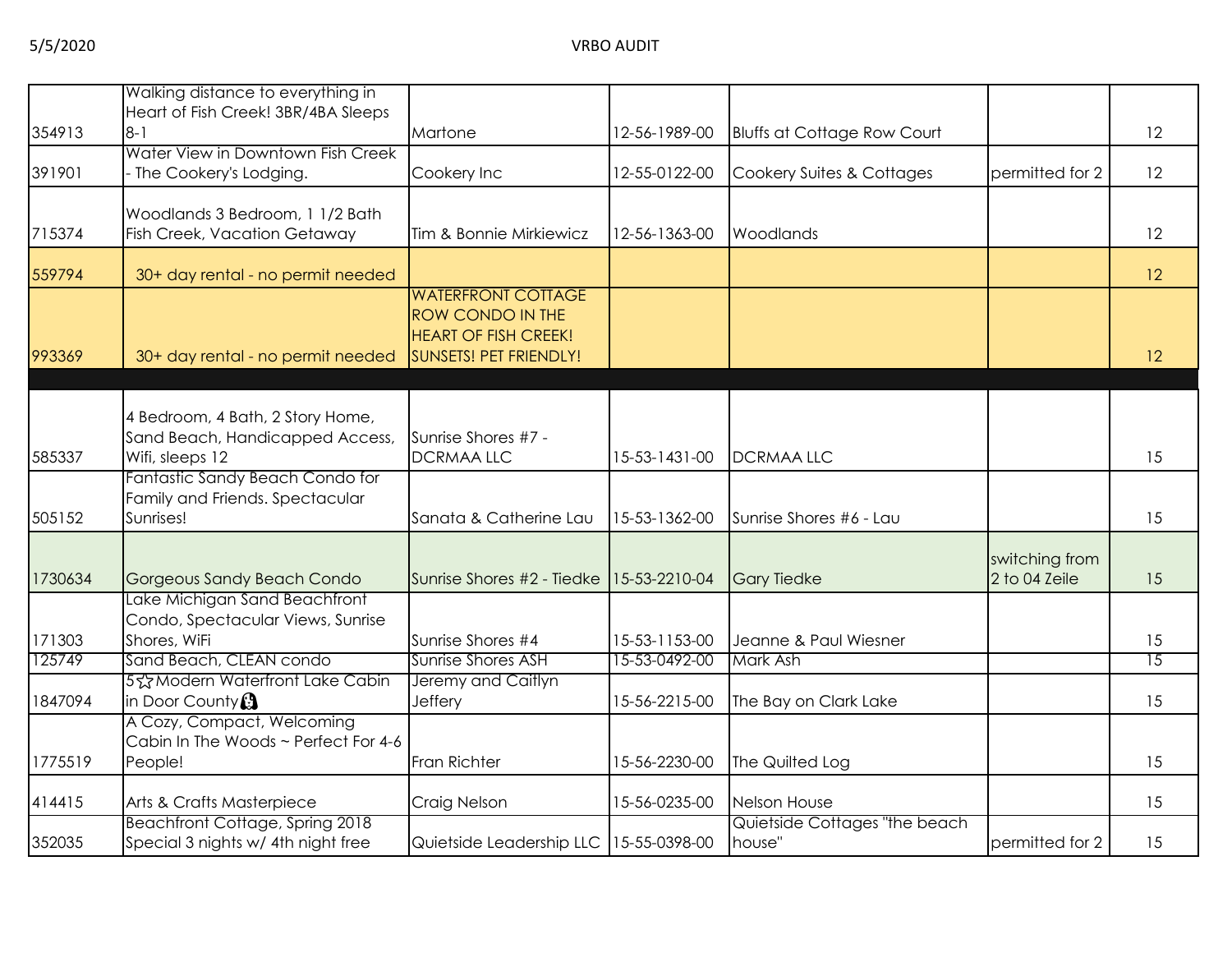|         |                                            |                                            |               | <b>Beautiful Waterfront Cottage on</b> |                 |                 |
|---------|--------------------------------------------|--------------------------------------------|---------------|----------------------------------------|-----------------|-----------------|
| 1432604 | <b>Beautiful Clark Lake Cottage</b>        | Scot and Kerri Hunt                        | 15-56-1998-00 | <b>Clark Lake</b>                      |                 | 15              |
|         | <b>Beautiful Sunsets On Clark Lake</b>     |                                            |               |                                        |                 |                 |
| 744695  | Located in Door County, Wi                 | Kaufman                                    | 15-56-1536-00 | Kaufman - 5543 Clark Lake Dr           |                 | 15              |
|         | Cozy Log Cabin on 4 Acres in               |                                            |               |                                        |                 |                 |
|         | Jacksonport. Walk to town center           |                                            |               | <b>Recently Renovated Cozy Log</b>     |                 |                 |
| 1961877 | and beach.                                 | Christie Skogg                             | 15-56-2237-00 | Cabin on 4 Acres                       |                 | 56              |
|         | Lake Michigan Waterfront Summer            |                                            |               |                                        | permitted for   |                 |
| 997026  | House                                      | Mary Jo Jump                               | 15-56-1263-04 | Jump Inn                               | 2- Zeile        | 15              |
| 216654  | SCHEDULE!1 Aug Wk Open. Book               | Linda Schaap                               | 15-55-0831-00 | Cedar Shores - Beach Front             |                 | $\overline{15}$ |
|         |                                            |                                            |               |                                        |                 |                 |
|         | Lake Michigan Beachfront Cottage           |                                            |               | Quietside Cottages "the beach          |                 |                 |
| 852534  | Springl Special 3 Nights/4th free          | Quietside Leadership LLC 15-55-0398-00     |               | house"                                 | permitted for 2 | 15              |
|         | Lakefront Cottage with Sensational         |                                            |               |                                        |                 |                 |
| 848144  | Sunsets!                                   | Paul & Tricia Kaye                         | 15-56-1621-00 | Kaye Cottage                           |                 | 15              |
|         | Lakefront Home, Architect Designed         |                                            |               |                                        |                 |                 |
| 244227  | for His Family and Friends                 | Janet Slater                               | 15-56-1085-00 | Lakeside Paradise - Slater             |                 | 15              |
|         |                                            |                                            |               |                                        |                 |                 |
| 1665895 | Logan Creek Cottage - Jacksonport          | <b>Rob Geitner</b>                         | 15-56-2105-00 | Logan Creek Cottage                    |                 | 15              |
|         | <b>NEW LISTING: Spacious Cottage</b>       |                                            |               |                                        |                 |                 |
|         | Close to Lake Michigan with Heated         | Michael and Amanda                         |               |                                        |                 |                 |
| 1361580 | Pool!                                      | Warecki                                    | 15-56-1948-00 | Cottage at Cave Point, The             |                 | 15              |
|         | New for 2020! Beautiful Shoreline,         | DGRE, LLC - Andrea                         |               |                                        |                 |                 |
| 1943899 | Sleeps 8                                   | Dalton Wroblewski                          | 15-56-2280-04 | Lakeview Retreat                       | zeile           | 15              |
|         |                                            |                                            |               |                                        |                 |                 |
|         |                                            | Dan Rehberg - Rehberg                      |               |                                        |                 |                 |
| 1887006 | New Rental w/Lake & Beach Access           | <b>Boathouse LLC</b>                       | 15-56-1593-00 | Cottage at Trails End                  |                 | 15              |
| 1697009 | New! Door County Cottage on Lake           | Tamara Faulkner Milgen<br><b>Woods LLC</b> | 15-56-2086-04 |                                        |                 | 15              |
|         | Michigan<br>NEW! Door County Lake Cabin on |                                            |               | Milgen Woods LLC - Rustic Charm zeile  |                 |                 |
|         | Private Peninsula with an East &           | Jeremy and Caitlyn                         |               |                                        |                 |                 |
| 1621220 | <b>West Facing Dock</b>                    | <b>Jeffery</b>                             | 15-56-2060-00 | The Point on Clark Lake                |                 | 15              |
|         | Newer Log Home on Clarks Lake              | Vans Log Home on Clark                     |               |                                        |                 |                 |
| 333509  | with Dock and Boats                        | Lake                                       | 15-56-0308-06 | Vans Log Home                          | dcpm            | 15              |
|         | Prime Time Going Fast! May/June            | Kris Zeile et al & Mary Jo                 |               | Shoreline Ventures Inc & Jump          | permitted for 2 |                 |
| 414043  | Dates Still Available!                     | Jump                                       | 15-56-1263-04 | lnn.                                   | zeile           | 15              |
|         |                                            |                                            |               |                                        |                 |                 |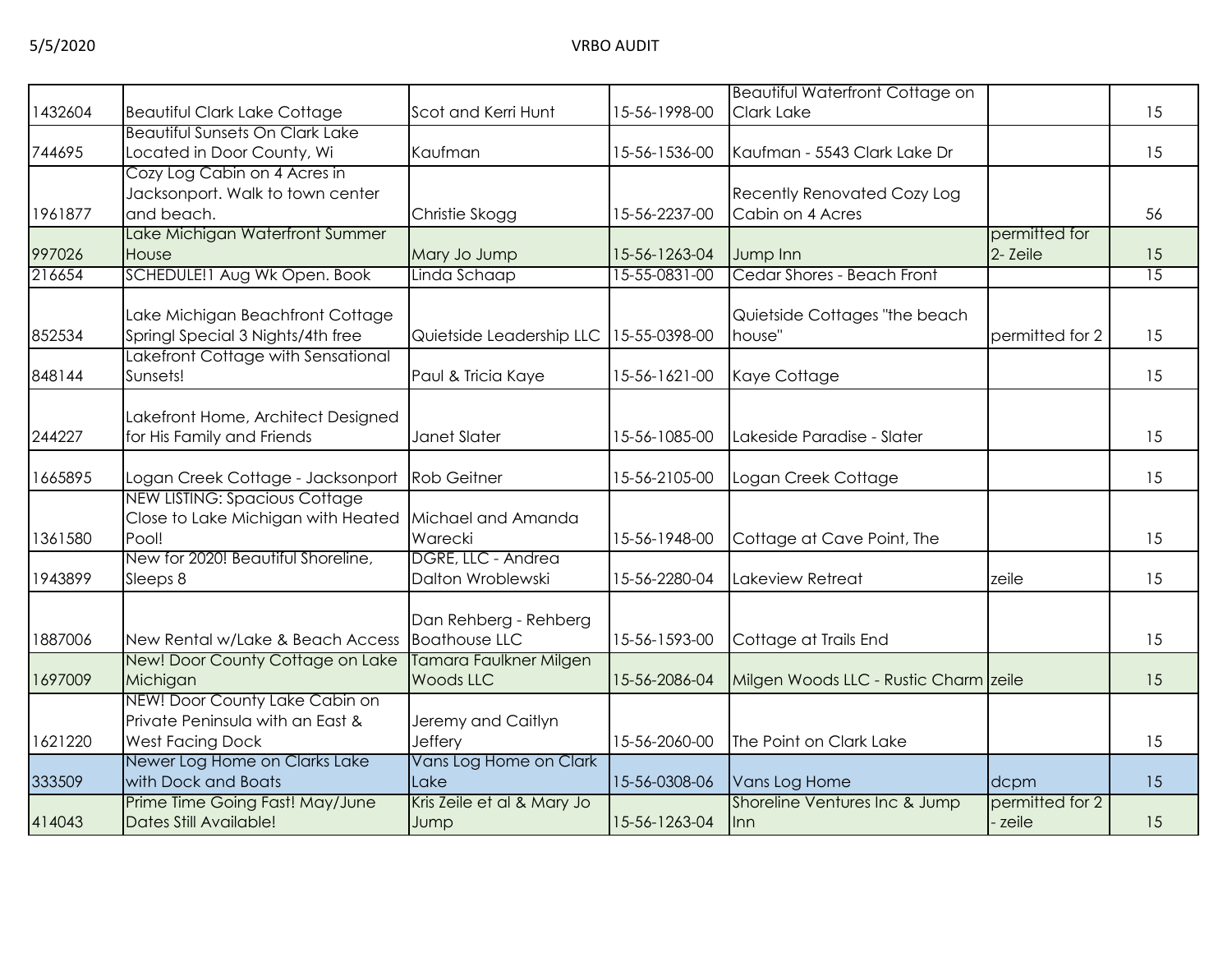|         | Romantic Classic Cedar Cottage-          |                                                |                      |                                                         |                  |    |
|---------|------------------------------------------|------------------------------------------------|----------------------|---------------------------------------------------------|------------------|----|
|         | door-county-rentals.com//-               | Sommer Property Mgmt                           |                      | All about the lakeshore Door                            |                  |    |
| 1055804 | Brochure.pdf                             | LLC                                            | 15-56-0023-00        | <b>County Cottages</b>                                  |                  | 15 |
|         |                                          |                                                |                      |                                                         | permitted for    |    |
|         |                                          |                                                |                      |                                                         | 3:1)Shadow       |    |
|         |                                          |                                                |                      |                                                         | оf               |    |
|         |                                          |                                                |                      |                                                         | Seagulls 2) It's |    |
|         |                                          |                                                |                      |                                                         | All About the    |    |
|         | Neat Cottage getaway on the Lake         |                                                |                      |                                                         | Lakeshore        |    |
|         | Michigan Rugged Shore=Relax-             | Sommer Property Mgmt                           |                      | All about the lake shore Door                           | 3) same time     |    |
| 746483  | Romantic-Restore-ah                      | LLC                                            | 15-56-0023-00        | <b>County Cottages</b>                                  | next year        | 15 |
|         | Neat Cottage Getaway On The              |                                                |                      |                                                         |                  |    |
|         | Lake Michigan Rugged Shore=relax-        | Sommer Property Mgmt                           |                      | All about the lakeshore Door                            |                  |    |
| 1055782 | romantic-restore-ah                      | LLC                                            | 15-56-0023-00        | <b>County Cottages</b>                                  |                  | 15 |
|         | Quintessential Door County Cabin         |                                                |                      |                                                         |                  |    |
| 34399   | on Lake Michigan                         | Carolyn Brzezinski                             | 15-56-0713-00        | Killasonna Lodge - Brzezinski                           |                  | 15 |
| 1765230 | Sand Beach for 14 on Lake                | <b>Carrington Family Trust</b>                 | 15-56-2209-04        | Sandy Shores Beach House -<br><b>Shoreline Ventures</b> |                  | 15 |
|         | Michigan!                                | c/o Fergus                                     |                      |                                                         | zeile            |    |
|         |                                          |                                                |                      | Stella Maris Beach House/Stella                         |                  |    |
| 432667  | Stella Vista Beach House                 | Michael & Valerie Schierl                      | 15-56-1170-00        | Vista Beach House                                       | permitted for 2  | 15 |
|         | The Beach at Lakeside Park,              |                                                |                      |                                                         |                  |    |
| 1900670 | Jacksonport, Door County, USA            | Les Kiehnau                                    | 15-56-1531-00        | The Beach at Lake Side Park                             |                  | 15 |
|         |                                          |                                                |                      |                                                         |                  |    |
|         | 1930 Door County Home on the             |                                                |                      |                                                         |                  |    |
| 1493156 | Water   175' dock                        | <b>Steve Sullivan</b>                          | $27 - 55 - 047 - 17$ | <b>Merdith House</b>                                    | Restassure       | 27 |
|         |                                          |                                                |                      |                                                         |                  |    |
| 112606  | Country setting just outside the city!!! | <b>Terry Kinney</b><br><b>Hideaway Cottage</b> | 27-55-0737-00        | Door County Country Home                                |                  | 27 |
| 747958  | Cozy retreat Off the beaten path.        | Smola                                          | 27-56-1542-00        | Connel Smola                                            |                  | 27 |
|         | Dog Friendly - Cozy Autumn Door          |                                                |                      |                                                         |                  |    |
|         | County Retreat - 100ft From the          | John Yount Jr and Sarah                        |                      |                                                         |                  |    |
| 1773717 | Water's Edge <sup>11</sup>               | <b>B</b> Yount                                 | 27-56-2153-00        | <b>Robertsons Cottages</b>                              |                  | 27 |
|         | Dog Friendly - Cozy Autumn Door          |                                                |                      |                                                         |                  |    |
|         | County Retreat - Overlooking             | John Yount Jr and Sarah                        |                      |                                                         |                  |    |
| 1780536 | Sawyer Harbor <sup>11</sup>              | <b>B</b> Yount                                 | 27-56-2153-00        | <b>Robertsons Cottages</b>                              |                  | 27 |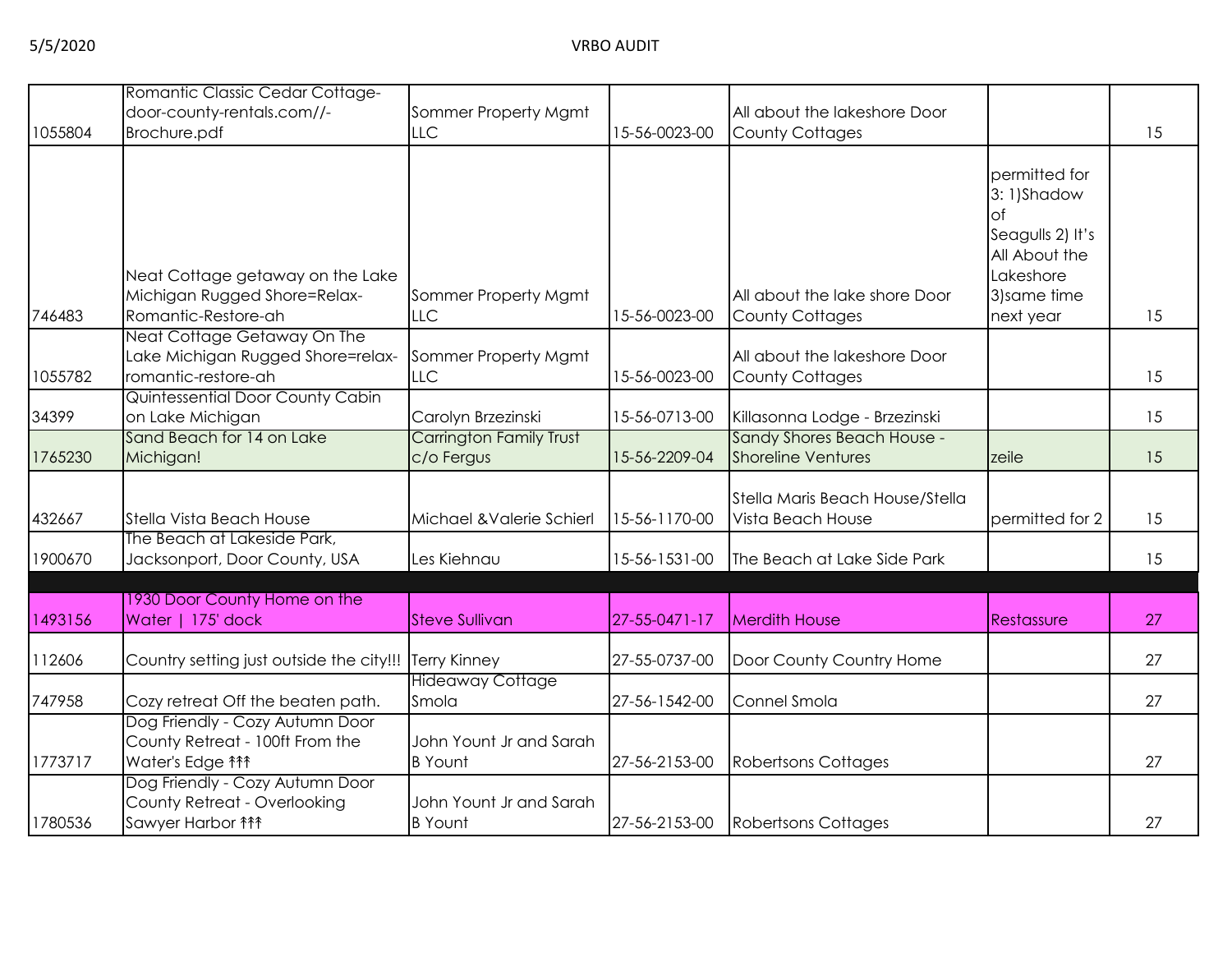|         | Dog Friendly - Cozy, Autumn Door        |                                       |               |                                |      |                 |
|---------|-----------------------------------------|---------------------------------------|---------------|--------------------------------|------|-----------------|
|         | County Retreat - Feet From the          | John Yount Jr and Sarah               |               |                                |      |                 |
| 1766707 | Water's Edge <sup>11</sup>              | <b>B</b> Yount                        | 27-56-2153-00 | <b>Robertsons Cottages</b>     |      | 27              |
|         | Dog Friendly - Cozy, Door County, WI    |                                       |               |                                |      |                 |
|         | Retreat - Directly at the Water's       | John Yount Jr and Sarah               |               |                                |      |                 |
| 1878869 | Edge <b>fff</b>                         | <b>B</b> Yount                        | 27-56-2153-00 | <b>Robertsons Cottages</b>     |      | 27              |
|         | Dog Friendly - Cozy, Door County, WI    |                                       |               |                                |      |                 |
|         | Retreat - Directly at the Water's       | John Yount Jr and Sarah               |               |                                |      |                 |
| 1879325 | Edge <b>fff</b>                         | <b>B</b> Yount                        | 27-56-2153-00 | <b>Robertsons Cottages</b>     |      | 27              |
|         | Dog Friendly - Cozy, Door County, WI    |                                       |               |                                |      |                 |
|         | Retreat ~ 200ft From the Water's        | John Yount Jr and Sarah               |               |                                |      |                 |
| 1879414 | Edge <b>fff</b>                         | <b>B</b> Yount                        | 27-56-2153-00 | <b>Robertsons Cottages</b>     |      | 27              |
|         | Dog Friendly - Cozy, Door County, WI    |                                       |               |                                |      |                 |
|         | Retreat ~ 250ft From the Water's        | John Yount Jr and Sarah               |               |                                |      |                 |
| 1879482 | Edge <b>fff</b>                         | <b>B</b> Yount                        | 27-56-2153-00 | <b>Robertsons Cottages</b>     |      | 27              |
|         | Eagle View a Year-Round Country         |                                       |               |                                |      |                 |
| 409619  | Home Sleeps 8                           | Lisa B Goldney                        | 27-56-1228-00 | Eagleview                      |      | 27              |
|         |                                         |                                       |               |                                |      |                 |
|         | Family friendly updated home in         | Richard and Judith                    |               |                                |      |                 |
| 1405853 | Idlewild Peninsula, Door County, WI     | Laessig                               | 27-56-1995-00 | Uncle Bob's Guest House        |      | 27              |
|         | Located at the end of the road,         |                                       |               |                                |      |                 |
|         | waterfront home with quiet feel of      |                                       |               |                                |      |                 |
| 1062307 | northwoods!                             | Cabot's Point                         | 27-56-1729-06 | Cabot's Point Properties LLC   | dcpm | 27              |
|         | Log Cabin House on the Water            |                                       |               |                                |      |                 |
| 1688165 | (Waterfront)                            | <b>Rachel Messner</b>                 | 27-56-2184-00 | Log Cabin House on the Water   |      | 27              |
|         |                                         | Nasewaupee Trail Log                  |               |                                |      |                 |
| 1368363 | Nasewaupee Trail Log Home               | Home react 5/29/18                    | 27-56-1841-00 | <b>Terry Kinney</b>            |      | 27              |
|         | NEW LISTING • Great Getaway with        |                                       |               |                                |      |                 |
| 1449030 | Lots of Comfort and Charm!              | Steve and Joan Rockwell 27-56-2008-00 |               | The Doorstop - Rockwell        |      | 27              |
| 1450867 | only minutes from Potawatomi State      | Potawatomi Park-                      | 27-56-2011-00 | Andrew and Erin Isaacson       |      | $\overline{27}$ |
|         | One of a Kind Door County               |                                       |               | One of a kind Door County Boat |      |                 |
| 267726  | <b>Boathouse Waiting for Your Visit</b> | Deb Robinson                          | 27-56-1050-00 | House                          |      | 27              |
|         |                                         |                                       |               |                                |      |                 |
|         |                                         |                                       |               |                                |      |                 |
|         | Open Door Oasis - Door County - A       | White Slope Hospitality               |               |                                |      |                 |
|         | spacious home located on a              | Partners LLC-Przemyslaw               |               |                                |      |                 |
| 1944682 | peninsula                               | (Peter) Szewczyk                      | 27-56-2204-00 | <b>Open Door Oasis</b>         |      | 27              |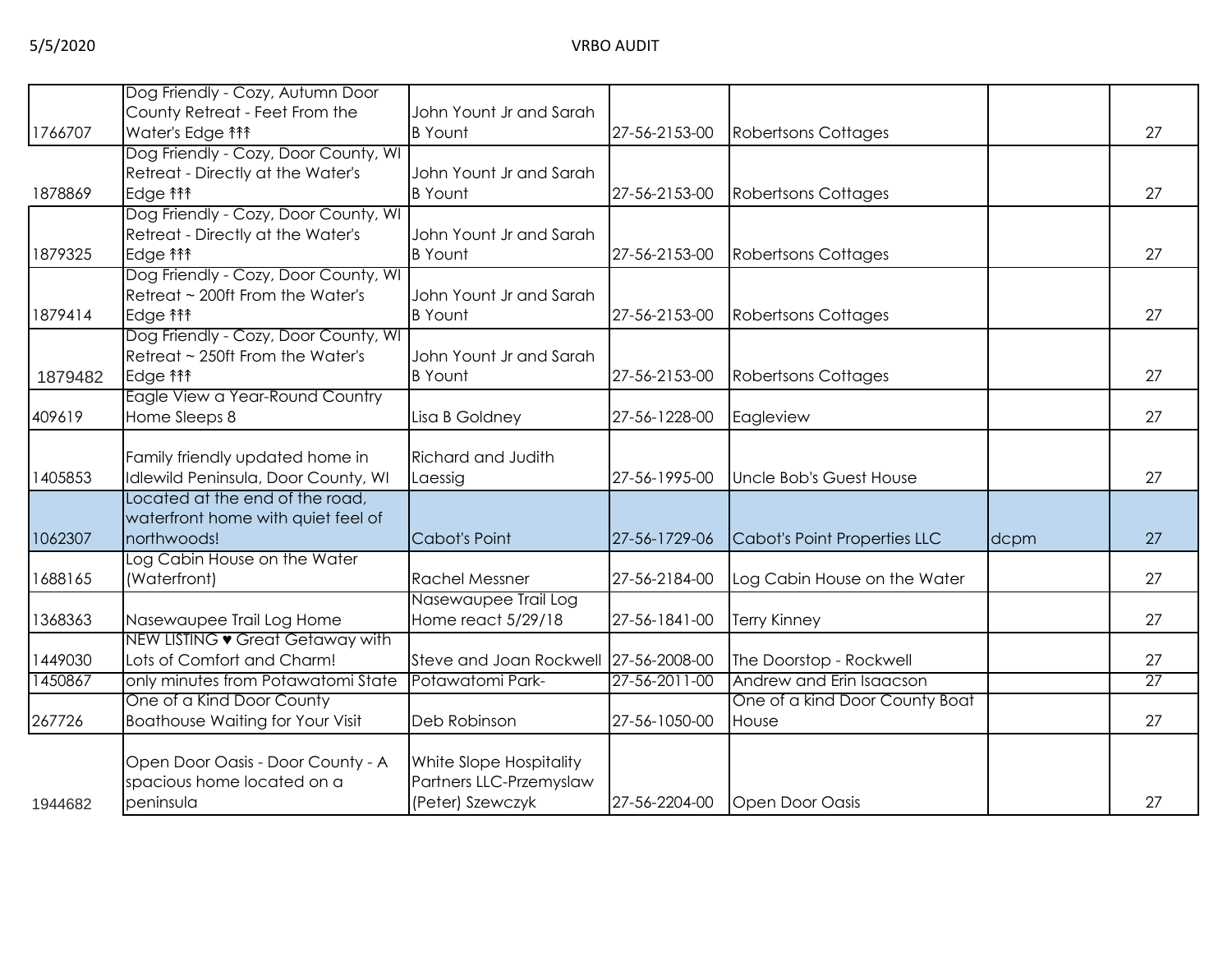|           | <b>Outback Cottages in Door County -</b> |                                  |               |                                |    |
|-----------|------------------------------------------|----------------------------------|---------------|--------------------------------|----|
|           | near beach, modern, private,             |                                  |               |                                |    |
| 902029ha  | peaceful                                 | Outback Cottages                 | 27-56-1143-00 | Galen & Pam Carpenter          | 27 |
|           | Sand Bay Lodge And Cottages              |                                  |               |                                |    |
| 312662    | <b>Waterfront Sleeps 23</b>              | Sand Bay Lodge                   | 27-55-0667-00 | Dan Farah                      | 27 |
| 735264    | <b>Spectacular Water View</b>            | Karen Hyttel                     | 27-56-1540-00 | <b>Bay House - Hyttel</b>      | 27 |
|           | Trillium Cottage - Family Friendly       |                                  |               |                                |    |
|           | Retreat on Sand Bay Point in Door        | Trillim Cottage - 4088           |               |                                |    |
| 1629251   | County                                   | <b>Snake Island Road</b>         | 27-56-2118-00 | Andrew Swartz and Kristin Long | 27 |
|           | Waterfront 2 b.r. Bay View               |                                  |               |                                |    |
|           | Cottage/sunsets/wineries/lighthouses     |                                  |               |                                |    |
| 642597    | /beaches/fishing                         | Sand Bay Lodge                   | 27-55-0667-00 | Dan Farah                      | 27 |
|           | Waterfront 4 b.r./3                      |                                  |               |                                |    |
|           | ba/beaches/fishing/sunsets/wineries      |                                  |               |                                |    |
| 642598    | /lighthouses/state parks                 | Sand Bay Lodge                   | 27-55-0667-00 | Dan Farah                      | 27 |
|           | Waterfront Cottage: 2 bedroom, 1.5       | McComb's= 4143 Snake             |               |                                |    |
| 802382    | bathrooms                                | <b>Island Road</b>               | 27-56-1598-00 | John McCombs                   | 27 |
|           | Waterfront Swedish-style Log Cabin       |                                  |               |                                |    |
|           | on Sand Bay, Door County -               |                                  |               |                                |    |
| 135683    | Moonlight Magic                          | Tammy M Leemon                   | 27-56-1014-00 | Moonlight Magic                | 27 |
|           | Waterside Retreat -- Swedish Stuga       |                                  |               |                                |    |
| 154010    | (Cottage)                                | Barbro & Glen Wilson             | 27-56-0948-00 | Wilson Sherwood Point          | 27 |
|           |                                          |                                  |               |                                |    |
|           | Maple Grove House (B) Handicap /         |                                  |               |                                |    |
| 1936999   | Wheel Chair Accessible Rental!           | John Nolte                       | 32-50-2223-00 | Maple Grove Motel LLC          | 32 |
|           |                                          |                                  |               |                                |    |
|           | Winter / Summer House w/fireplace -      |                                  |               |                                |    |
| 1883604   | <b>Experience Original Door County</b>   | John Nolte                       | 32-50-2223-00 | Maple Grove Motel LLC          | 32 |
|           | Water View Condominium at                | Shoreline Resort and             |               |                                |    |
| 294853    | Shoreline Resort in Gills Rock           | Condos                           | 32-51-0796-00 | Rockton-Shoreline LLC          | 32 |
| 3915169ha | Retreat                                  | <b>Ellison Bay Bluff Retreat</b> | 32-53-1533-00 | Revocable Trust                | 32 |
|           | Great Waterview Home in Door             |                                  |               |                                |    |
| 84278     | County. Fabulous Home Sleeps 14!!        | Hale - 1615 Big Pine Ln          | 32-53-0717-00 | Lyn Hale                       | 32 |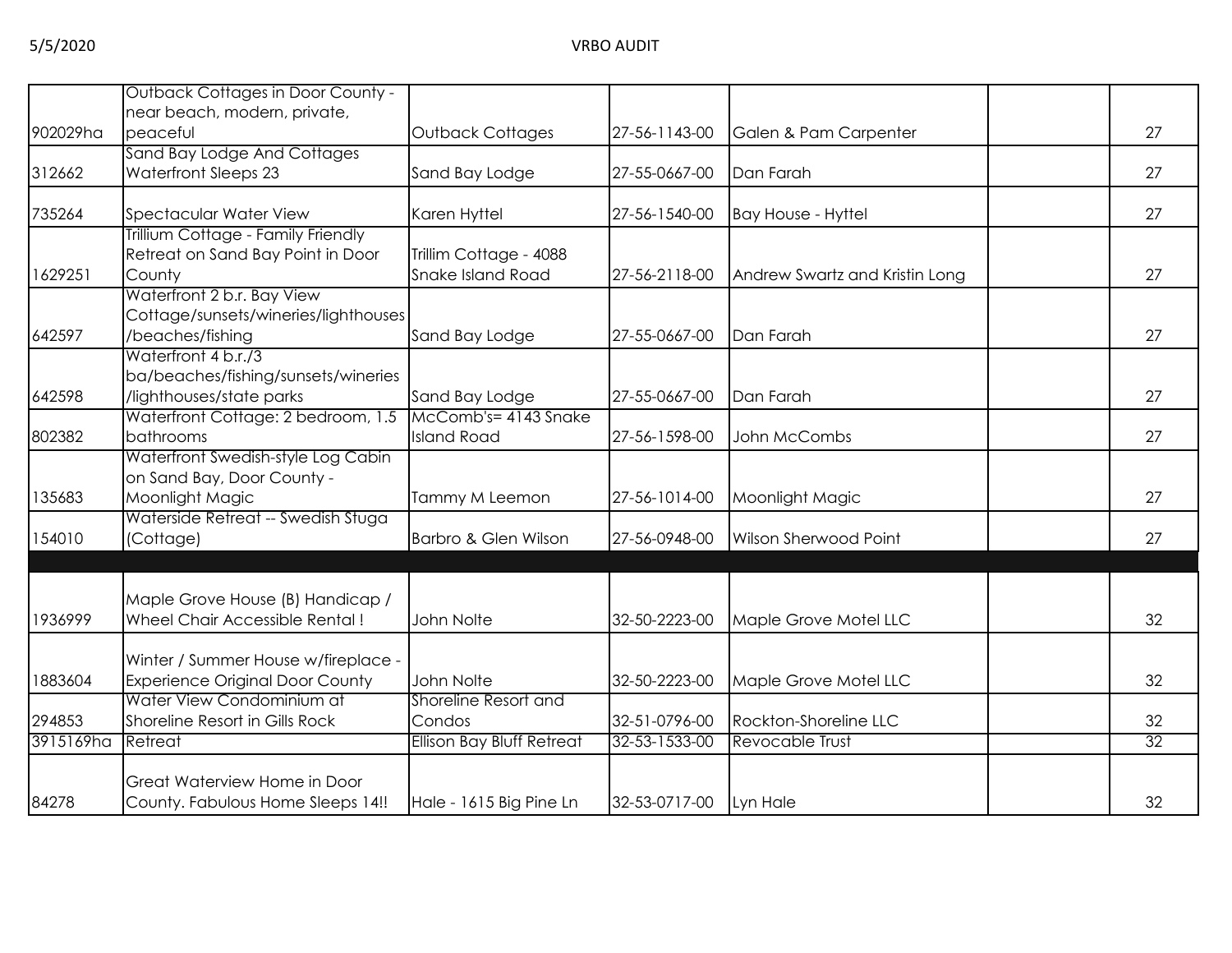|           | The Hideaway: New Construction            |                                       |               |                                  |                 |    |
|-----------|-------------------------------------------|---------------------------------------|---------------|----------------------------------|-----------------|----|
| 340966    | walk to Beach and Town                    | <b>Hideaway the Herman</b>            | 32-53-0955-06 | <b>Greg Herman</b>               | dcpm            | 32 |
|           | 2500 sq ft open floor plan short walk     |                                       |               |                                  |                 |    |
| 567511    | to water!                                 | <b>Arnies Sanctuary</b>               | 32-56-1352-06 | <b>James Arneson</b>             | dcpm            | 32 |
|           | 4 Bedrm, 3 Bath! Between Sister Bay       |                                       |               |                                  |                 |    |
|           | & Ellison Bay. New on VRBO, Spring,       |                                       |               |                                  |                 |    |
| 1161665   | 2018.                                     | Woodfield House                       | 32-56-1710-00 | <b>Susanne Beaumont</b>          |                 | 32 |
|           | 4 bedroom countryside home yet            |                                       |               |                                  |                 |    |
| 1691117   | close to town!                            | Greg & Suzanne Sunstrom 32-56-2144-06 |               | Counry Lane Home                 | dcpm            | 32 |
|           | 4 bedroom waterfront home on 100          |                                       |               |                                  |                 |    |
| 1739000   | feet of shorefront!                       | <b>Krause Cottage</b>                 | 32-56-1466-06 | Douglas & Elln Krause            | dcpm            | 32 |
|           | Beach @ Sky Ledge - Spectacular           |                                       |               |                                  |                 |    |
| 177327ha  | <b>Water Views</b>                        | Beach at Sky Ledge                    | 32-56-0403-00 | Daniel & Cynthia Schaulis        |                 | 32 |
|           | Beautiful 3 Bedroom Door County,          |                                       |               |                                  |                 |    |
|           | Heavily Wooded, Pet Friendly, NOW         |                                       |               |                                  |                 |    |
| 1140156   | <b>OFFERS WIFI</b>                        | Door Stop                             | 32-56-1612-00 | <b>Terrence Rogers</b>           | permitted for 2 | 32 |
|           |                                           | On the Rocks - Gills Rock-            |               |                                  |                 |    |
| 4039459ha | <b>Beautiful Bayfront Sunset Views</b>    | Steeno                                | 32-56-1464-00 | David and Susan Steeno           |                 | 32 |
|           | <b>Beautiful Cottage on the Green Bay</b> |                                       |               |                                  |                 |    |
| 133165    | Waterfront                                | <b>Schwandt Cottage</b>               | 32-55-0177-00 | Georgina Schwandt                |                 | 32 |
|           |                                           |                                       |               |                                  |                 |    |
|           | <b>Beautiful Home with specatcular</b>    |                                       |               |                                  |                 |    |
| 880863    | views of Garrett Bay and Gills Rock!      | Garret Bay Bluff                      | 32-56-1641-06 | <b>William Berry</b>             | dcpm            | 32 |
|           | Beautiful Home With Water Views in        | <b>Hedgehog Harbor House</b>          |               |                                  |                 |    |
| 996903    | <b>Peaceful Gills Rock</b>                | & Cottage                             | 32-56-1506-00 | David & Patricia Bernhard        |                 | 32 |
|           |                                           |                                       |               |                                  |                 |    |
|           | Beautiful log home on 5 acres just        |                                       |               | Hoffman's Up North LLC - Matthel |                 |    |
| 659326    | steps away from Lake Michigan             | Hoffmans Up North                     | 32-56-1463-06 | Hoffman                          | dcpm            | 32 |
|           |                                           | The Refuge/Appleport                  |               |                                  |                 |    |
| 116351    | Beautiful Log Home on 5 quiet acres       | Enterprises                           | 32-55-0623-00 | Marc & Lori Maillefer            |                 | 32 |
|           | Cedar Dell Chalet is the                  |                                       |               |                                  |                 |    |
| 601468    | quintessential Door county cabin          | Cedar Dell Chalet                     | 32-56-1203-06 | <b>Vicky Kalscheur</b>           | dcpm            | 32 |
|           | Charming cedar log cabin nestled          |                                       |               |                                  |                 |    |
|           | in the woods, footsteps from              | Wagon Trail Dombrowski -              |               |                                  |                 |    |
| 1217459   | Rowley's Bay                              | Unit 1                                | 32-56-1831-00 | Edward and Jill Dombrowski       |                 | 32 |
|           | Charming Cottage On The Shore Of          |                                       |               |                                  |                 |    |
| 482895    | Lake Michigan!                            | <b>Appleport Sunrise</b>              | 32-56-1913-06 | Kathleen & Edward Callahan       | dcpm            | 32 |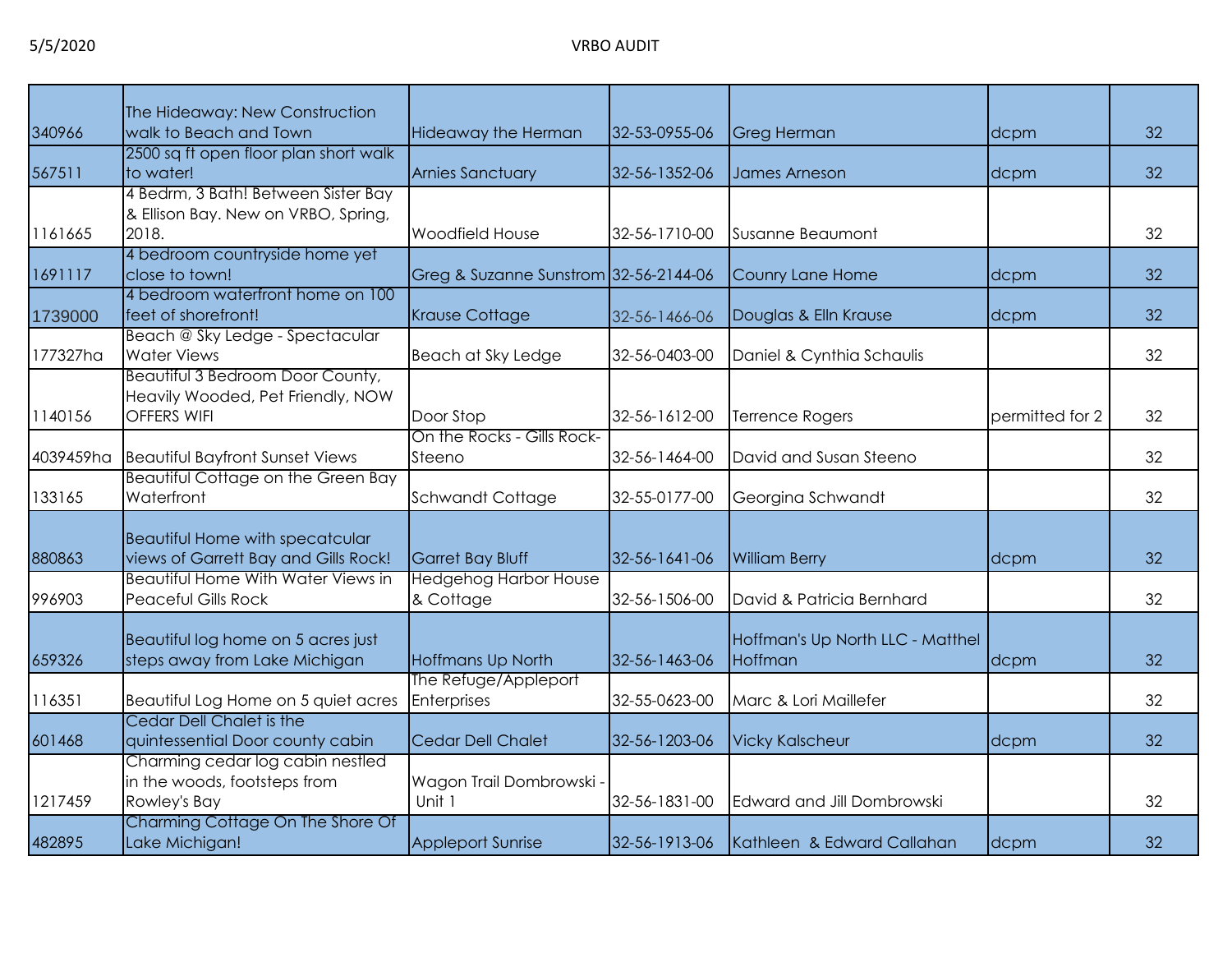| 343690    | <b>Charming Traditional Cottages</b><br>Affordable and Travel Green                                                                                              | Terra Cottages                                                          | 32-55-0124-00 | Deborah Taubert Gehan                        | permitted for 5 | 32 |
|-----------|------------------------------------------------------------------------------------------------------------------------------------------------------------------|-------------------------------------------------------------------------|---------------|----------------------------------------------|-----------------|----|
| 706539    | Charming, Warm, and Naturally Well- Wagon Trail #26 Lengh-<br>Lit with Wooded Privacy<br>Classic 1927 Shore Log Home. Sleeps<br>8. Enjoy water views from 7 of 9 | Little House in the Woods<br>Northern Lights Properties<br>Summer Joy & | 32-56-1589-00 | Carolyn Lengh                                |                 | 32 |
| 571419    | rooms!                                                                                                                                                           | Windsong                                                                | 32-56-1325-00 | Alan Frisoni                                 | permitted for 2 | 32 |
| 1603939   | Classic Waterfront Estate,<br>Spectacular Sunset Views, Sleeps 20                                                                                                | <b>Shadow Lawn</b>                                                      | 32-56-0190-06 | John Peterson                                | dcpm            | 32 |
| 7064918ha | Country Haven on Mink River Road                                                                                                                                 | Country Haven                                                           | 32-55-0329-00 | Myron & Andrea Beard                         | permitted for 2 | 32 |
| 9173517ha | Cro's Nest Waterfront Home on the<br>Edge of Baylake Bluff. Amazing<br>water views!                                                                              | Cro's Nest                                                              | 32-56-2270-00 | Donald "Lee" Buckingham                      |                 | 32 |
| 571451    | Ellison Bay bluff retreat with water<br>views                                                                                                                    | The Refuge/Appleport<br>Enterprises                                     | 32-55-0623-00 | Marc & Lori Maillefer                        |                 | 32 |
| 4555418ha | Ellison Bay tranquility close to Europe<br>Lake and Newport State Park!                                                                                          | Country Comfot                                                          | 32-56-1753-00 | Daniel & Valerie Austgen                     |                 | 32 |
| 724130    | Enjoy Your Own Private View Of<br>Sister Bay Sunsets on the Waterfront                                                                                           | The Nest                                                                | 32-56-1514-06 | Paul O'Keeffe & Tiffany Hubbard              | dcpm            | 32 |
| 1022944   | Family Retreat Lake Front Wifi Bikes<br>Grill Lakeshore Fire Pits                                                                                                | <b>Sunset Shore Cottages</b>                                            | 32-56-1720-00 | David & Deborah Cresto                       | permitted for 2 | 32 |
| 1036054   | Family Retreat Lake View Wifi Cable<br>Tv Grill Lakeshore Fire Pits Dog<br>Friendly                                                                              | <b>Sunset Shore Cottages</b>                                            | 32-56-1720-00 | David & Deborah Cresto                       | permitted for 2 | 32 |
| 254081    | Historic Log Cabin (winter rate)                                                                                                                                 | Docs Hideaway                                                           | 32-55-0770-00 | Terry & Kermit Bott                          |                 | 32 |
| 396817ha  | Little House on the Bay---Door<br>County Retro Style/ Comfortable--                                                                                              | Little House on the Bay                                                 | 32-56-1142-00 | Schaulis & Schaulis & Werdeard<br>& Schaulis |                 | 32 |
| 821538    | Located in Ellison Bay, less than 1/4<br>mile from a public boat launch on<br>beautiful                                                                          | <b>Beechers Cabin</b>                                                   | 32-56-1571-06 | Susan Szabo & Mark Beecher                   | dcpm            | 32 |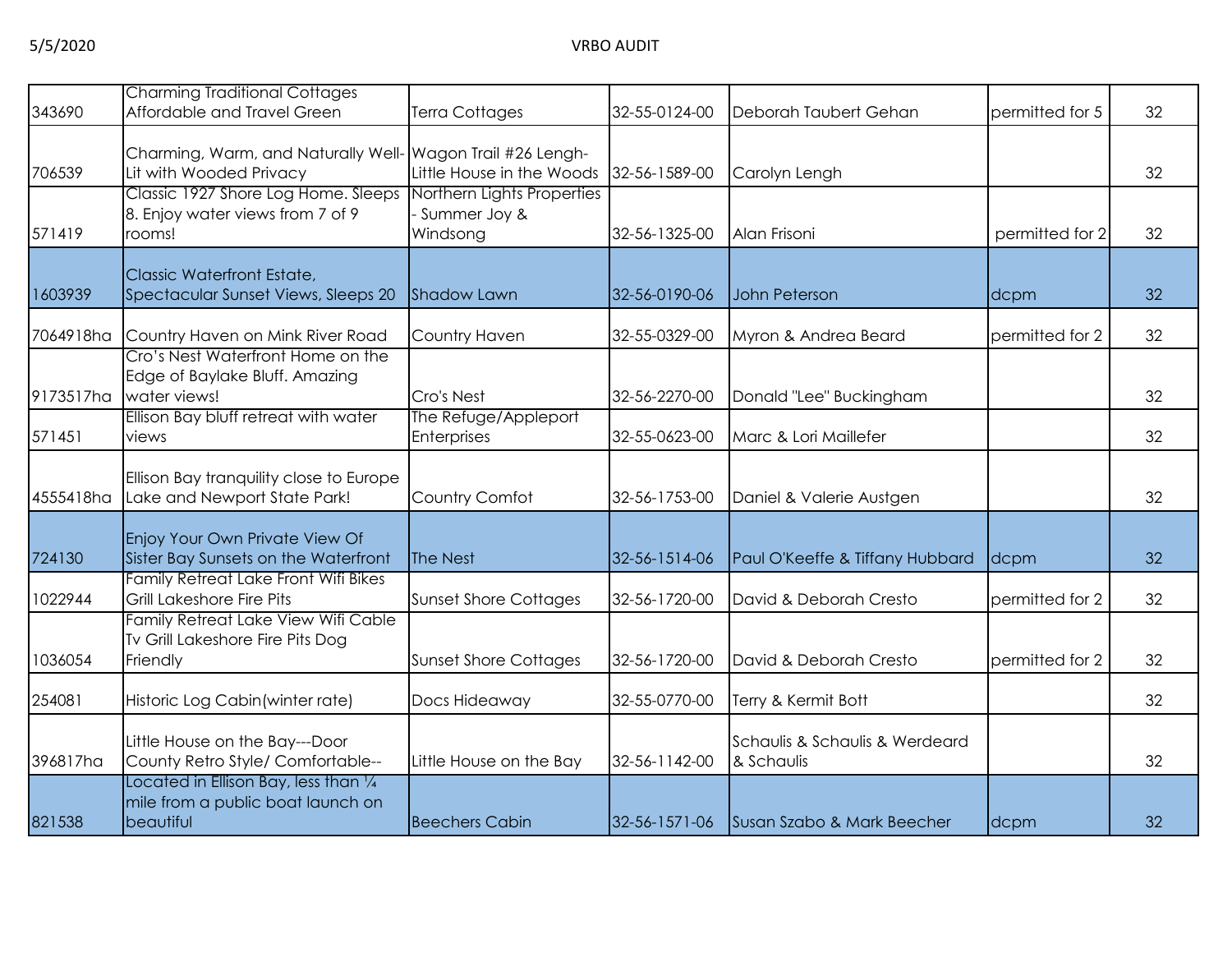| 1459031   | Lovely Moonbird Cottage                                                                | Moonbird                                                       | 32-56-2015-00 | Desire Bromstad                        |                 | 32              |
|-----------|----------------------------------------------------------------------------------------|----------------------------------------------------------------|---------------|----------------------------------------|-----------------|-----------------|
|           | Luxurious Lakefront Home!<br>Convenient Location, Unrivaled                            |                                                                |               |                                        |                 |                 |
| 1896787   | Privacy                                                                                | Waterfront Bruckner                                            | 32-56-1865-00 | Dan Bruckner                           |                 | 32              |
| 1185191   | Murphy's "KipDee" Cottage                                                              | Murphy's Kipdee Cottage 32-56-1827-00                          |               | Jon Murphy                             |                 | 32              |
| 7921159   | NEW! Cottage in Roweleys Bay w/<br>Deck & Grill!                                       | <b>Rowleys Bay Cabins</b>                                      | 32-55-0014-00 | Mary Cole                              | evolve          | 32              |
| 1409799   | NEW! DOOR 42- minutes away from<br>the hustle and bustle of Sister Bay!                | Door 42                                                        | 32-56-1976-00 | Shawn and Kim Marshall                 |                 | 32              |
| 7921221   | NEW! Rowleys Bay Cottage w/Grill &<br>Fire Pit!                                        | <b>Rowleys Bay Cabins</b>                                      | 32-55-0014-00 | Mary Cole                              | evolve          | 32              |
| 9127709ha | NEW! Updated Home w/Deck, 2 Mi<br>to Sister Bay Beach                                  | <b>Beach Road Cottage -</b><br>Schwalbach                      | 32-56-2200-00 | <b>Brian and Alissa Schwalbach</b>     | evolve          | 32              |
| 1854116   | Newley remolded Northern Lights<br>Farmhouse                                           | Northern Lights Farm<br>House                                  | 32-56-1722-21 | <b>Randall Daubner</b>                 | Lindsley        | 32              |
| 886997    | Porcupine Shores Has An Elevated<br>View And Access To The Water                       | Porcupine Shores                                               | 32-56-1603-06 | <b>Brian Bartell &amp; Kim Winburn</b> | dcpm            | 32              |
| 1177141   | Walk to The Heart of Sister Bay!!                                                      | Sister Bay Respite                                             | 32-56-1838-00 | <b>Todd and Michelle Cox</b>           |                 | $\overline{32}$ |
| 835033    | Friendly, Walk to Water, Restaurant,                                                   | Door Stop                                                      | 32-56-1612-00 | <b>Terrence Rogers</b>                 | permitted for 2 | 32              |
| 1711483   | Romantic getaway for 2 With all the<br>charm & comfort for an<br>unforgettable getaway | Forget me not cottage                                          | 32-56-2177-00 | Darla Yanny                            |                 | 32              |
| 403817    | Romantic Waterfront Suite with<br>amazing water views (Cherry)                         | Dan's Fish, Inc. d/b/a<br>Hedgehog Harbor Rental 32-56-1195-00 |               | Daniel and Sherrie Schwarz             |                 | 32              |
| 1362190   | serendipity Meadow: Family-friendly,<br>7-acre oasis                                   | Serendipity Meadow                                             | 32-56-1963-00 | Cecilia & Dennis Lindell               |                 | 32              |
| 59435     | <b>Sister Bay Door County Private</b><br><b>Vacation Paradise</b>                      | Dovetail Acres                                                 | 32-55-0422-00 | Terry Wurster                          |                 | 32              |
| 1601979   | Spacious Family-Friendly Cottage in<br>peaceful woods                                  | Wagon Trail #33 - Wald<br>Haus                                 | 32-56-0451-00 | Merven Smucker & Ann Hostetler         |                 | 32              |
| 1153343   | Spacious Lakefront Home Minutes<br>From Sister Bay                                     | Wagon Trail #20 - DiSalvo 32-56-1786-00                        |               | Michah & August DiSalvo                |                 | 32              |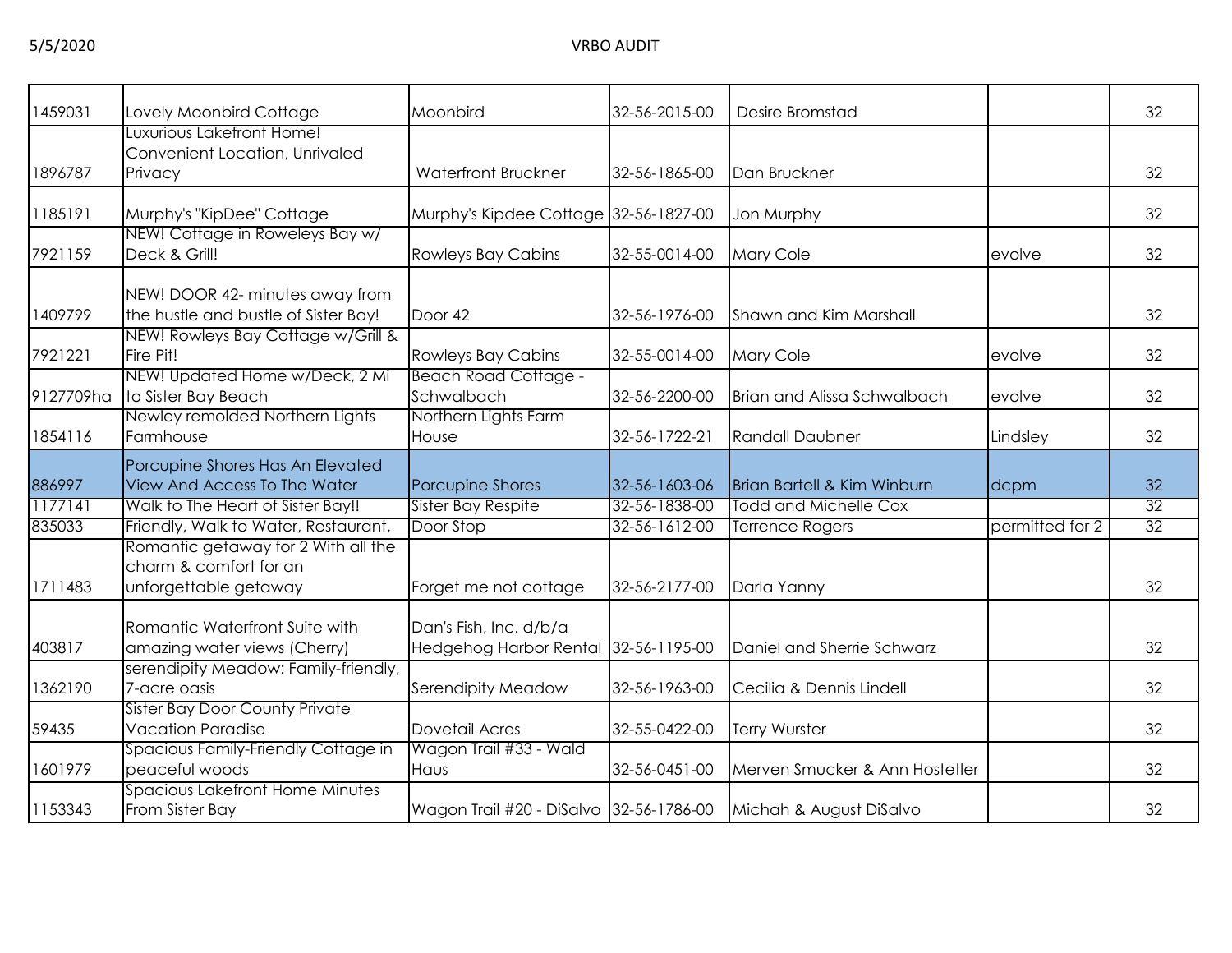|          | Summer Joy Cottage in Sister Bay,                                   | Northern Lights Properties  |               |                            |                 |    |
|----------|---------------------------------------------------------------------|-----------------------------|---------------|----------------------------|-----------------|----|
|          | WIYou Can't Get Any Closer to the                                   | Summer Joy &                |               |                            |                 |    |
| 482130   | Water                                                               | Windsong                    | 32-56-1325-00 | Alan Frisoni               | permitted for 2 | 32 |
|          |                                                                     |                             |               |                            |                 |    |
| 738760   | Sunny Cottage in Ellison Bay<br>Three Sisters Meadow Sweet Retreat- | Terra Cottages              | 32-55-0124-00 | Deborah Taubert Gehan      | permitted for 5 | 32 |
|          |                                                                     |                             |               |                            |                 |    |
|          | a quiet, spacious relaxation haven                                  |                             |               |                            |                 |    |
| 4465521  | to unwind                                                           | <b>Three Sisters Farm</b>   | 32-56-1523-00 | Tim and Kathleen Kay       |                 | 32 |
|          | <b>Totally Remodeled 2012 Brenner</b>                               |                             |               |                            |                 |    |
| 611204   | Tower!                                                              | <b>Brenner Tower</b>        | 32-56-1227-06 | <b>Brenner Tower, LLC</b>  | dcpm            | 32 |
|          | Two person efficiency cottage on                                    | <b>Door County Vacation</b> |               |                            |                 |    |
| 431068   | green bay                                                           | Cottage                     | 32-56-0932-00 | John Finn & Carol Molepske | permitted for 2 | 32 |
|          | View the Lake from Every Room -                                     | <b>Hedgehog Harbor</b>      |               |                            |                 |    |
| 336228   | Hedgehog Harbor--                                                   | Retreat                     | 32-56-0404-00 | Daniel & Cynthia Schaulis  |                 | 32 |
|          |                                                                     |                             |               |                            |                 |    |
| 839291   | Water Front Log Cabin!                                              | <b>East Haven</b>           | 32-56-1592-06 | <b>Barbara Moline</b>      | dcpm            | 32 |
|          | Waterfront Cottage Nestled in                                       |                             |               |                            |                 |    |
| 241353   | Picturesque Setting, Gills Rock                                     | <b>Teskies Cottage</b>      | 32-56-0962-00 | Lyle Teskie                |                 | 32 |
|          | Waterfront Cottage with Views of                                    | Bells Cottage - 12748 N     |               |                            |                 |    |
| 350098   | Deaths Door, New Kitchen                                            | <b>Port Des Mortes</b>      | 32-56-1131-06 | Matt & Ryan Bell           | dcpm            | 32 |
|          |                                                                     |                             |               |                            |                 |    |
|          | Waterfront Dream Cottage with a                                     | Dan's Fish, Inc. d/b/a      |               |                            |                 |    |
| 403462   | Million Dollar View (Apple)                                         | Hedgehog Harbor Rental      | 32-56-1195-00 | Daniel and Sherrie Schwarz |                 | 32 |
|          |                                                                     |                             |               |                            |                 |    |
|          | Your own sandy shore on the most                                    |                             |               |                            |                 |    |
| 1351557  | pleasant bay in Door County!                                        | <b>Vandelay Shore</b>       | 32-56-1870-06 | Matthew P Shumway          | dcpm            | 32 |
|          |                                                                     |                             |               |                            |                 |    |
|          | 240' of Lake Michigan Sandy Beach                                   |                             |               |                            |                 |    |
|          | awaits! Have some fun in the sun                                    |                             |               |                            |                 |    |
| 847672   | and sand!                                                           | Linzmeier's on Glidden      | 33-56-1604-00 | Mark & Margaret Linzmeier  |                 | 33 |
|          | 8 miles of Sand Beach and 1/2 price                                 |                             |               |                            |                 |    |
| 130307ha | rates Monday - Thurs                                                | Mary Spangler               | 33-56-0400-00 | Mary's Beach House         |                 | 33 |
|          | A Waterfront Home for All-Seasons in                                |                             |               |                            |                 |    |
| 137311   | Door County!                                                        | Killkare                    | 33-55-0483-00 | Tom Nebel                  | 369083ha        | 33 |
|          | A Waterfront Home for All-Seasons in                                |                             |               |                            | duplicate       |    |
| 369083ha | Door County!                                                        | Killkare                    | 33-55-0483-00 | Tom Nebel                  | listing         | 33 |
|          |                                                                     |                             |               |                            |                 |    |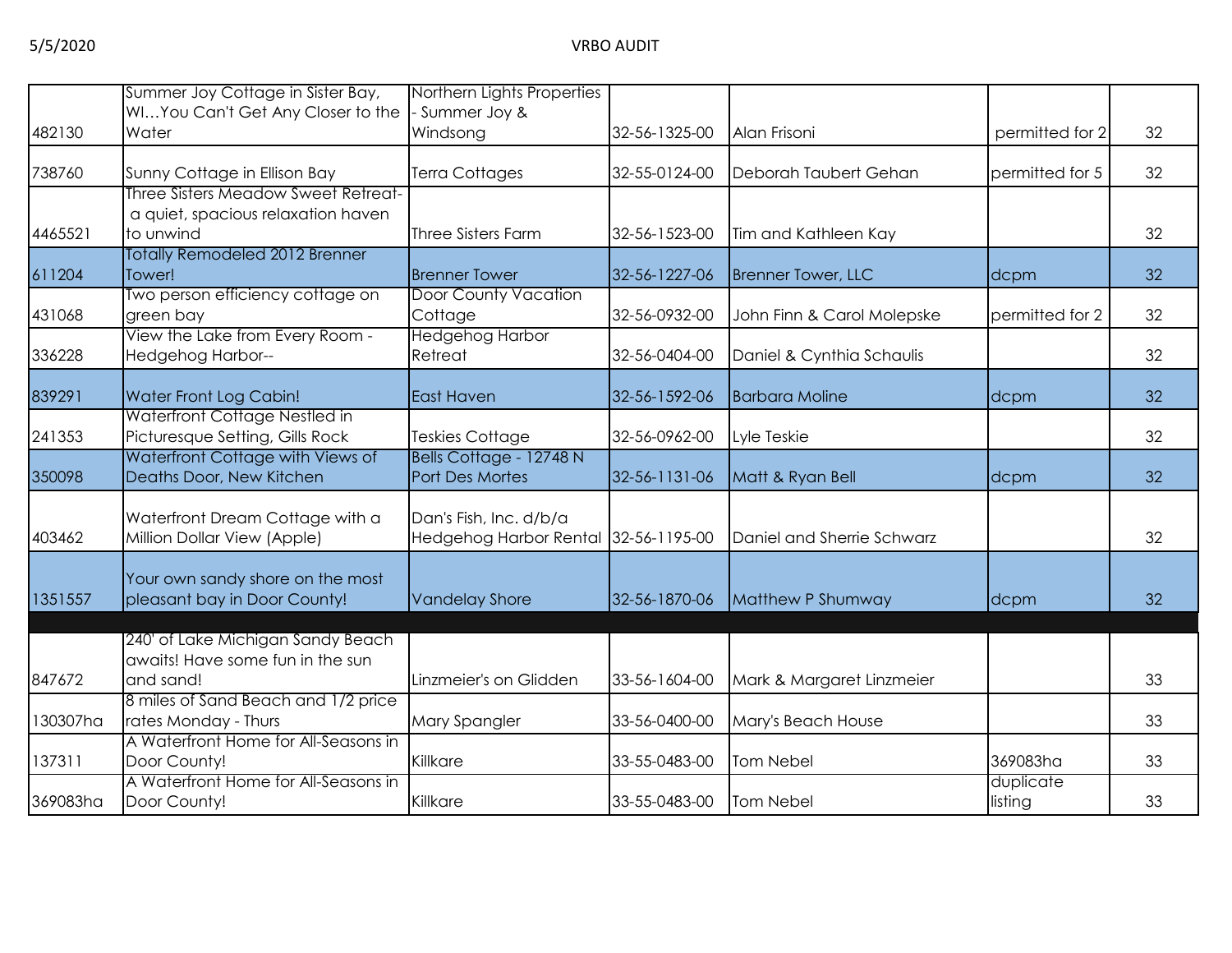|           | At-The-Lake Lake Michigan Cape                                     |                                       |               |                                                    |                 |    |
|-----------|--------------------------------------------------------------------|---------------------------------------|---------------|----------------------------------------------------|-----------------|----|
|           | Cod Home with Sand Beach Access                                    |                                       |               |                                                    |                 |    |
| 371719    | to Lake Mich.                                                      | At the Lake                           | 33-56-0350-00 | Sally Jilot                                        |                 | 33 |
|           | <b>Beachfront Cottage with Rustic</b>                              |                                       |               |                                                    |                 |    |
| 114234    | Charm and Beautiful Sunsets                                        | BayShore Sunset Cottage 33-55-0240-00 |               | Paul Peot                                          |                 | 33 |
|           |                                                                    |                                       |               |                                                    |                 |    |
| 330470    | Best Location, ON THE BEACH.<br>borders Whitefish Dunes State Park | William Thornton                      | 33-56-2075-00 | Door County Beach Home                             |                 | 33 |
|           | Big Sully's Bay Shore House! July is                               |                                       |               |                                                    |                 |    |
|           | Booked. August Has Limited                                         |                                       |               |                                                    |                 |    |
| 3554564ha | Availability.                                                      | Tim Sullivan                          | 33-55-0829-00 | <b>Hidden Gem Cottages</b>                         |                 | 33 |
|           | <b>Borders the Whitefish Dunes State</b>                           |                                       |               |                                                    |                 |    |
|           | Park, Private Sand Beach - Best                                    |                                       |               |                                                    |                 |    |
| 327497ha  | Beach in Dc!!                                                      | William Thornton                      | 33-55-0726-00 | Door County Beach Retreat                          |                 | 33 |
|           | <b>Camelot Cliffs-Making Magical</b>                               |                                       |               |                                                    |                 |    |
| 1024399   | Memories                                                           | <b>Brian Dougal</b>                   | 33-56-1740-00 | <b>Camelot Cliffs</b>                              |                 | 33 |
|           |                                                                    |                                       |               |                                                    |                 |    |
| 1154220   | Clean Cozy Cottage On Waterfront                                   | Andrew J & Annette J                  | 33-55-0030-00 | Andropolis Waterfront Cottages -<br>4309 Bay Shore | permitted for 4 | 33 |
|           | Property Privacy Yet Close To Town                                 | Andropolis                            |               |                                                    |                 |    |
|           | Clean Cozy Door County Cottage                                     | Andropolis Waterfront                 |               |                                                    |                 |    |
| 1154198   | On A Quiet Resort Property                                         | Cottages                              | 33-55-0030-00 | Andrew J & Annette J Andropolis permitted for 4    |                 | 33 |
|           | Clean Cozy Door County Cottage.                                    |                                       |               |                                                    |                 |    |
|           | Waterfront Property, Free row boat                                 | Andropolis Waterfront                 |               |                                                    |                 |    |
| 1123981   | use + WiFi.                                                        | Cottages                              | 33-55-0030-00 | Andrew J & Annette J Andropolis Permitted for 4    |                 | 33 |
|           | Coastal Cottage Resort. Comfy                                      |                                       |               |                                                    |                 |    |
|           | Cozy Cottage. Sleeps upto 5, Free                                  | Andropolis Waterfront                 |               |                                                    |                 |    |
| 1108105   | WiFi, secluded                                                     | Cottages                              | 33-55-0030-00 | Andrew J & Annette J Andropolis permitted for 4    |                 | 33 |
| 569474    | Country Charm- North Of Sturgeon<br>Bay On Hwy 42                  | Country Charm                         | 33-56-1436-00 | Nancy Raye                                         |                 | 33 |
|           | Cozy Cottage Newly Available for                                   |                                       |               |                                                    |                 |    |
| 26252     | Winter and All 2019 Dates!                                         | Kevin & Laura Forrest                 | 33-55-0619-00 | Hidden Glidden                                     |                 | 33 |
|           | Door County Bayside Waterfront                                     |                                       |               |                                                    |                 |    |
| 1370751   | Home                                                               | Scott & Tammy Duncan                  | 33-56-2018-00 | Duncan - 5092 Bay Shore Dr                         |                 | 33 |
|           |                                                                    |                                       |               |                                                    |                 |    |
|           |                                                                    | Polly and Doug Kerkman                |               |                                                    |                 |    |
| 1469978   | <b>Door County Waterfront</b>                                      | <b>Shirley Becker Trust</b>           | 33-56-1492-17 | Lodge on Laurie Lane                               | restassure      | 33 |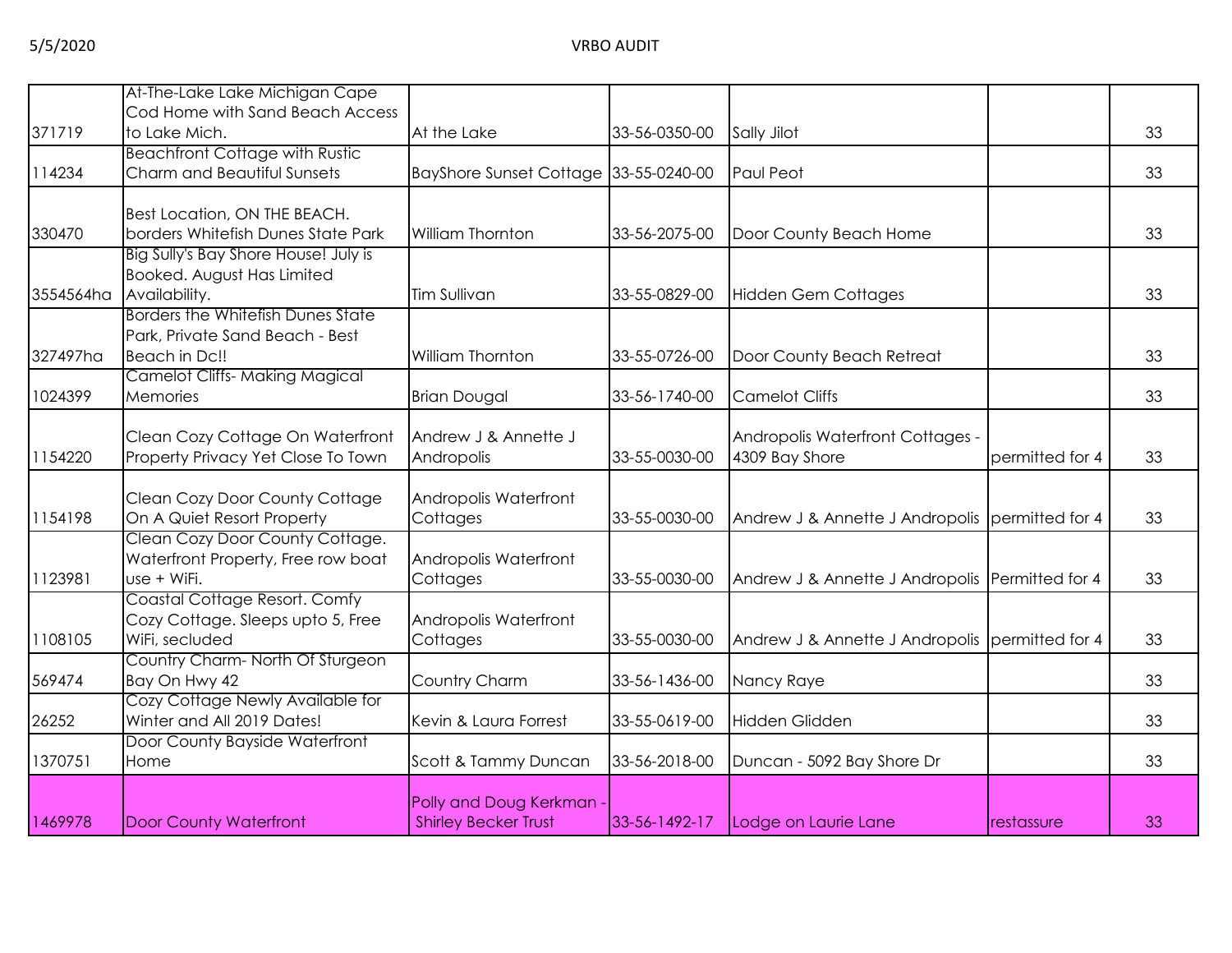| 235306ha | 'Dream Home' Borders Whitefish<br>Dunes Park, Private Sand Beach - Wifi Fred Suchy       |                                              | 33-56-0695-00 | Door County Dream Home                    |            | 33 |
|----------|------------------------------------------------------------------------------------------|----------------------------------------------|---------------|-------------------------------------------|------------|----|
| 813345   | Enjoy beautiful sunset on the bay in<br>this large lakefront family retreat              | Ian & Lindsey Kazian                         | 33-56-1584-00 | Camp Sunset                               |            | 33 |
| 433696   | Enjoy the best of Door County with<br>waterfront Lake Michigan Views                     | Lakeside Haven                               | 33-56-1240-06 | <b>Kathy Richmond</b>                     | dcpm       | 33 |
| 567961   | Family Friendly Glidden Drive Beach<br>Retreat on Lake Michigan                          | Glidden Drive Beach<br>Retreat               | 33-56-1405-00 | Jill Parak & Ryan Cantzler                |            | 33 |
| 194419   | Fantastic Family Cottage on Sand<br>Beach                                                | Nicola Kaftan                                | 33-55-0777-00 | Kaftan                                    |            | 33 |
| 113217   | Featured in Door County Magazine<br>Luxuy                                                | Travis & Jolyn Boland                        | 33-56-0620-00 | <b>Boland</b>                             |            | 33 |
| 705536   | Just a short walk or bike ride to<br>downtown Sturgeon Bay.                              | The Green House                              | 33-56-1493-06 | A&J Properties, LLC                       | dcpm       | 33 |
| 1326854  | Lake House - Spacious Newly<br>Renovated with Relaxing Wave<br>Ambiance                  | Garth Kolterjahn & Greg<br>Powlowski         | 33-56-1380-04 | Lake House                                | zeile      | 33 |
| 241956ha | Log Cabin on the Water-Best Beach<br>in Door County - Wifi                               | Fred Suchy                                   | 33-56-1447-00 | Log Cabin on the Water                    |            | 33 |
| 1695687  | New 7/2019* Beautiful * Secluded *<br>Romantic or Kid-Friendly * Unique<br>Experience    | Estes Equestrian - 4606<br><b>Bechtel Rd</b> | 33-56-2172-00 | <b>Tammy Estes</b>                        |            | 33 |
| 1352380  | New As Of June '18 - Sunrise Cove -<br><b>Sandy Beach</b>                                | Sunrise Cove - Cecchini                      | 33-56-1871-04 | Jill and Tony Cecchini                    | zeile      | 33 |
| 1610629  | NEW LISTING - Thenell Cottage -<br>Rustic Charm just steps from the Bay!                 | <b>Thenells Cottage</b>                      | 33-55-0063-07 | John Thenell                              | simplelife | 33 |
| 1331712  | New Listing! Sand beach and<br>Amazing views on Lake Michigan                            | Sand Beach Cottage -<br>Anderson             | 33-56-1942-00 | Greg, Mary, Nick and Jennelle<br>Anderson |            | 33 |
| 476585   | On the Water. In the Woods. Close<br>to Everything. Perfect for Two.                     | <b>Gmamas Place</b>                          | 33-56-1246-00 | Diane Knutson                             |            | 33 |
| 676548   | Prancing Pony - Norwegian<br>Timberframe Home in Whitefish<br><b>Bay/Family Friendly</b> | Laura Siebert                                | 33-56-0283-00 | <b>Prancing Pony</b>                      |            | 33 |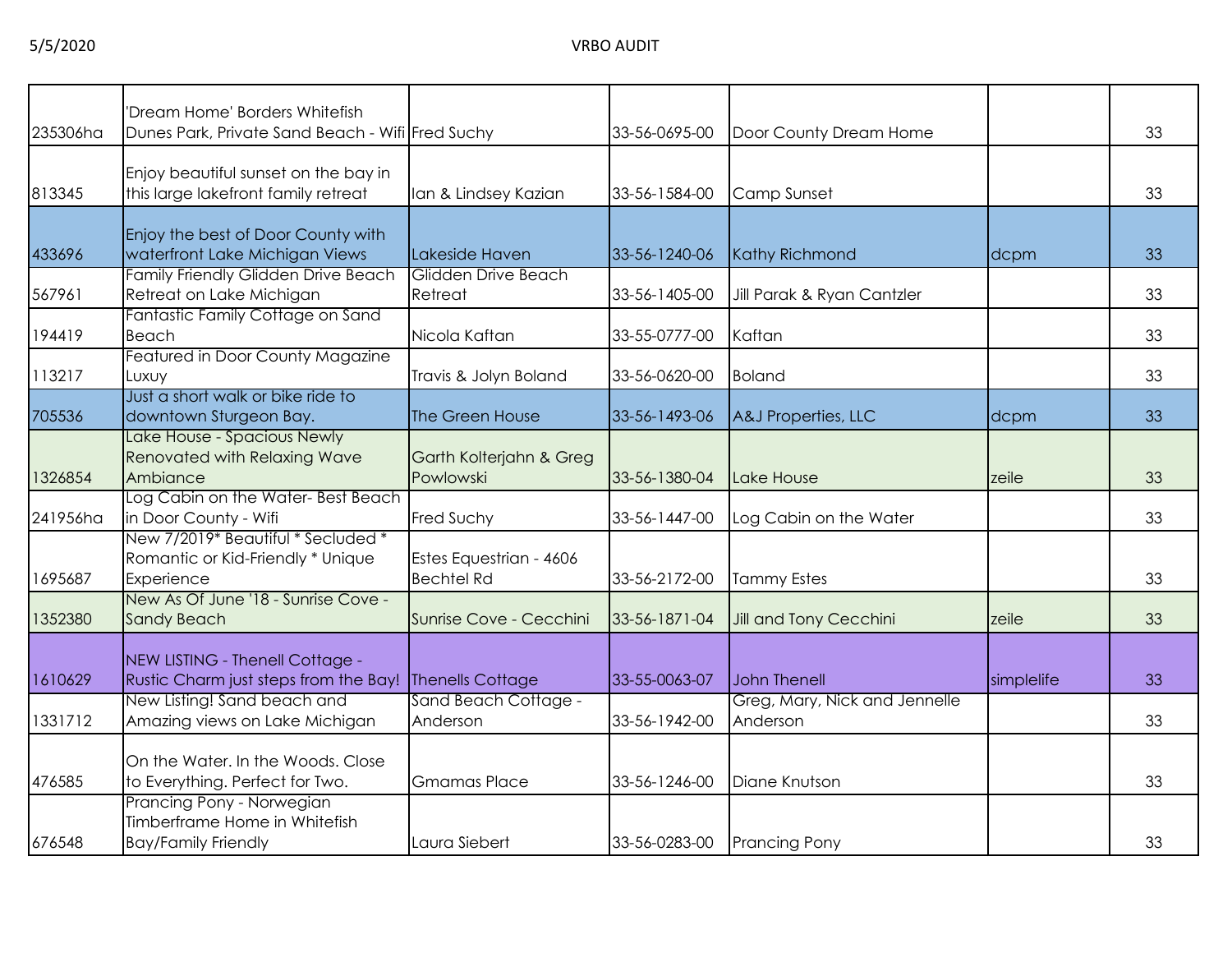| 236281ha  | Property overview                                                                                                          | <b>Stehling Cottage</b>               | 33-56-0970-00 | Susan M Stehling                        |      | 33 |
|-----------|----------------------------------------------------------------------------------------------------------------------------|---------------------------------------|---------------|-----------------------------------------|------|----|
| 1835135   | The Forrest - Newly Available!                                                                                             | The Forrest                           | 33-56-2238-00 | Kevin Forrest- Bernard Forest Trust     |      | 33 |
| 4884541ha | Scandinavian Lodge - Near<br>Waterfront Park - Studio Suite, 1 King<br><b>Bed</b>                                          | Scandinavian Lodge<br>COA, Inc        | 34-51-0036-00 | Scandinavian Lodge                      |      | 34 |
| 7931748   | 101: Downtown Sister Bay, Door<br>County, Wisconsin                                                                        | Mary Erickson                         | 34-53-2150-00 | Marina View Condominium #101            |      | 34 |
| 1925641   | 2 bedroom condo with pool only<br>minutes from downtown Sister Bay!                                                        | <b>Rebecca and Erik</b><br>Spychalski | 34-53-2261-06 | <b>Highland Escape</b>                  | dcpm | 34 |
| 347875    | Amazing winter deals!!! Thanksgiving<br>4 nights for the price of 3 nights!!                                               | <b>Richard &amp; Ellen Weber</b>      | 34-53-0392-00 | <b>Skogland Weber</b>                   |      | 34 |
| 297305    | Beautiful and Cozy Condo in Sister<br>Bay!                                                                                 | Sarah George                          | 34-53-1039-00 | George's Getaway                        |      | 34 |
| 1647494   | <b>Brand new Water View Condo</b><br>across from marina and walk to<br>everything in town!                                 | Max McCormick                         | 34-53-2023-06 | Marina View Condo #104                  | dcpm | 34 |
| 1166404   | Downtown Sister Bay!                                                                                                       | Susan Schlieble                       | 34-53-1795-00 | Harborview Condo - Schieble             |      | 34 |
| 1434839   | Downtown, luxury unit! Water View,<br>Walking Distance to all of Sister Bay!<br>Marina View 203! Water View                | Marina Development LLC 34-53-2021-18  |               | Marina View Condominium #102 Northpoint |      | 34 |
| 1477900   | Downtown New Construction Now<br>Renting Summer 2019!                                                                      | Marina Development LLC 34-53-2025-18  |               | Marina View Condominium #203 Northpoint |      | 34 |
| 1468836   | Marina View 204! Water View<br>Downtown New Construction Now<br><b>Renting Summer 2019!</b><br>Marina View 302! Water View | Marina Development LLC 34-53-2026-18  |               | Marina View Condominium #204 Northpoint |      | 34 |
| 1432397   | Downtown New Construction Now<br><b>Renting Summer 2019!</b>                                                               | Marina Development LLC 34-53-2213-18  |               | Marina View Condominium #302 Northpoint |      | 34 |
| 1647469   | Newly built Excecutive Condo<br>located in heart of Sister Bay!                                                            | <b>Patrick Quinn</b>                  | 34-53-2072-06 | Mill Road Place 1                       | dcpm | 34 |
| 1669304   | Newly constructed Condo in town<br>only a block from Sister Bay Beach!                                                     | Kevin and Vicki Quinn                 | 34-53-2120-06 | Mill Road Place 2                       | dcpm | 34 |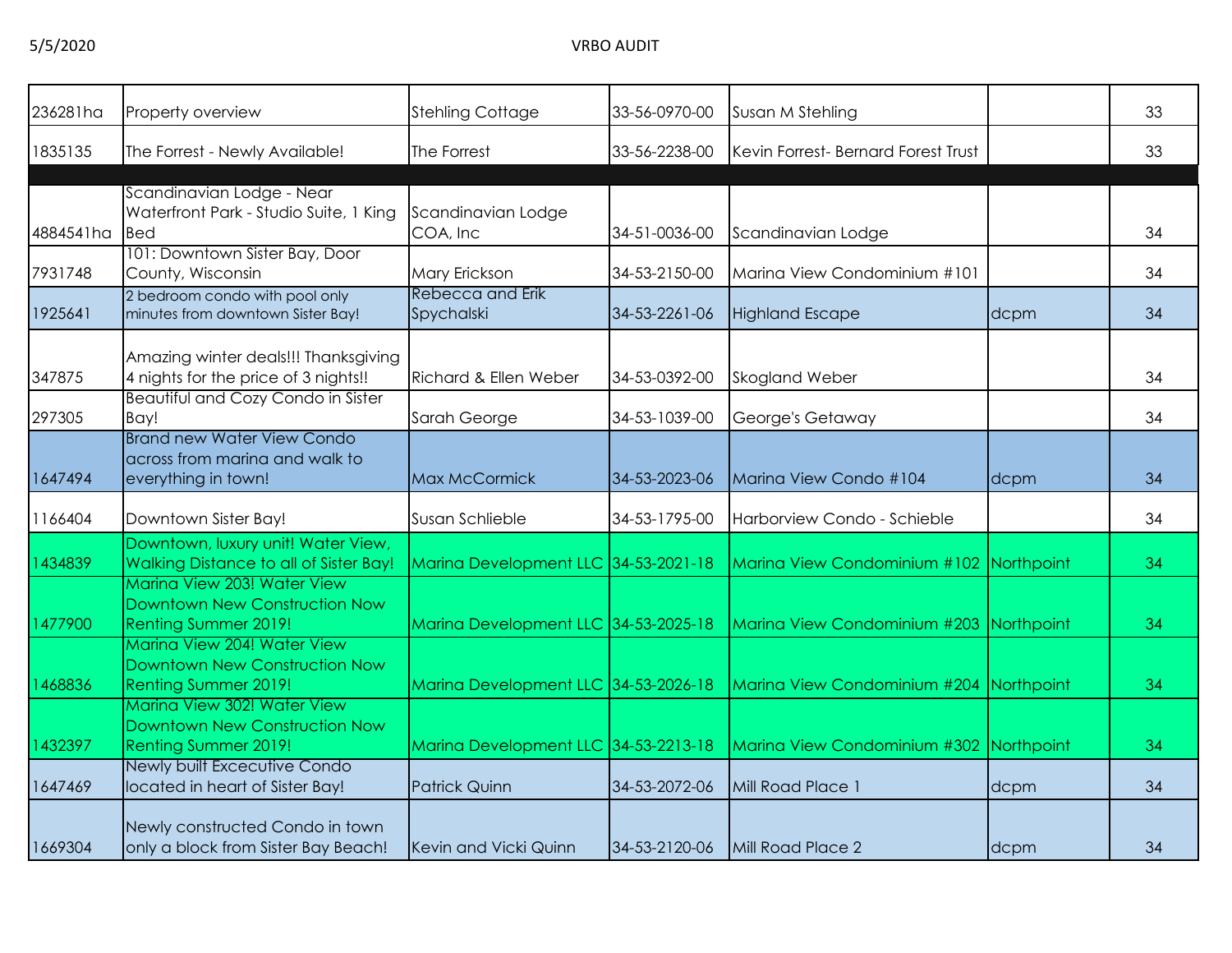| 1680444   | Newly constructed Condominium in<br>the heart of Sister Bay!                                    | Ken Larsen - Mill Road<br>Place LLC  | 34-53-2112-06 | Mill Road Place 3                | dcpm | 34 |
|-----------|-------------------------------------------------------------------------------------------------|--------------------------------------|---------------|----------------------------------|------|----|
| 1658821   | Newly constructed Mill Road Place is Ken Larsen - Mill Road<br>in heart of downtown Sister Bay! | Place LLC                            | 34-53-2113-06 | Mill Road Place 4                | dcpm | 34 |
| 1913142   | 3 bedroom home walking distance<br>to beach, park, marina, restaurants<br>and shopping          | <b>Charles Raymond</b>               | 34-56-2260-06 | Pheasant Court Near the Bay      | dcpm | 34 |
| 482635    | 3800 Sq Ft Home On Wood Lot,<br><b>Walking Distance To Town!</b>                                | Jack and Teresa Wall                 | 34-56-1335-06 | <b>Wall to Wall Retreat</b>      | dcpm | 34 |
| 1666689   | 4 bedroom, 5 bathroom newly<br>remodeled water view home Sister<br>Bay!                         | Donna & Kirk<br>Scattergood          | 32-56-2132-06 | <b>Bumpfy Hill</b>               | dcpm | 34 |
| 1747178   | 4 bedroom, remodeled kitchen,<br>new flooring throughout, and<br>updated bathrooms!!            | Kevin Schuhart                       | 34-56-1291-06 | Abode on Spring                  | dcpm | 34 |
| 1585184   | Amazing water views from the<br>moment you drive up                                             | Lynn and Jason Gilroy                | 34-56-2102-00 | Sunny Bluff - Gilroy             |      | 34 |
| 127227    | An inn all your own                                                                             | Deb Homan                            | 34-55-0743-00 | Sweetbriar                       |      | 34 |
| 1949082   | <b>Bay Shore Bungalow-----In The Heart</b><br>of Downtown Sister Bay!                           |                                      |               |                                  |      | 34 |
| 854329    | <b>Beach Views, Waterfront Park</b><br>Access, Downtown Convenience!                            | Dawn and Walter Nawrot 34-56-1620-00 |               | The Sister Bay Getaway           |      | 34 |
| 188785    | Copper Moon Cottage                                                                             | Donald & Linda Denny                 | 34-55-0761-06 | Copper Moon Cottage              | dcpm | 34 |
| 299942    | Door County Church Restored to a<br><b>Beautiful Home</b>                                       | <b>Gary Polipnick</b>                | 34-56-2050-00 | Maple Manor                      |      | 34 |
| 1282834   | Door County Farm House Sister Bay                                                               | Dorin Colcer                         | 34-56-1945-00 | My Door County Home - Colcer     |      | 34 |
| 1179558   | Door County Sunsets in Sister Bay!                                                              | Corrine B. Vieth Survivors<br>Trust  | 34-56-1675-00 | <b>Woldts Waterfront Retreat</b> |      | 34 |
| 4941549ha | Downtown Sister Bay Cottage (walk)<br>to everything), Sleeps 15, Open Year<br>Round.            | <b>Brandon Cotter</b>                | 34-56-1885-00 | Cotter Cottage                   |      | 34 |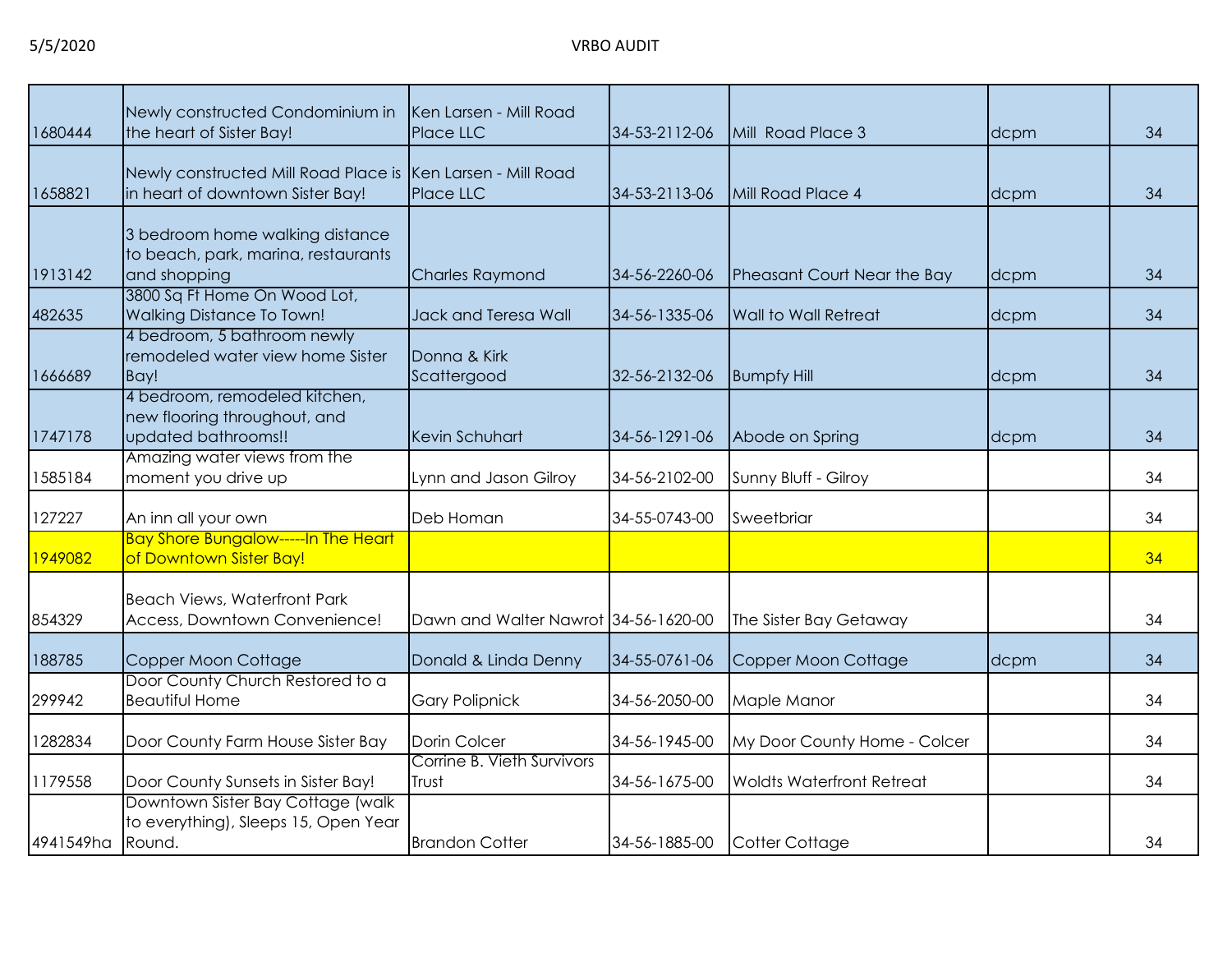| 788504    | Downtown-Walking Distance to<br>Everything                                                | Alma Vaicekauskas                                                      | 34-56-1597-00 | <b>Parkview Rental</b>                       |                 | 34 |
|-----------|-------------------------------------------------------------------------------------------|------------------------------------------------------------------------|---------------|----------------------------------------------|-----------------|----|
| 1098719   | Enjoy the holidays in the heart of<br>Sister Bay.                                         | David and Karen Bushre                                                 | 34-56-1771-00 | Sunset Drive - Bushre                        |                 | 34 |
| 1359639   | Enjoy this restored, old log home<br>with recently completed renovations David R Peterson |                                                                        | 34-56-1805-06 | Another Thyme                                | dcpm            | 34 |
| 4444671ha | Family Friendly Retreat in the Heart<br>of Sister Bay                                     | Pam Schmitz                                                            | 34-56-1695-00 | <b>Sister Bay Chalet</b>                     |                 | 34 |
| 1201340   | IN THE HEART OF SISTER BAY!!!                                                             | Dan and Chris Murphy                                                   | 34-56-1289-00 | <b>Waterview Place</b>                       | permitted for 3 | 34 |
| 810432    | In Town Sister Bay, Completely<br>Renovated In 2015 With Excellent<br><b>Upgrades</b>     | Jeff & Alicia Wiswell -<br><b>Wiswell Property Group</b><br><b>LLC</b> | 34-56-1888-06 | <b>High Garden Wiswell</b>                   | dcpm            | 34 |
| 1624727   | Mid-Century Home Close to the<br>Beach                                                    | Louis J Wuollett                                                       | 34-56-2106-00 | Mid Century on Forest                        |                 | 34 |
| 7625994ha | Minutes away from downtown Sis                                                            | Enza Piech                                                             | 34-56-2064-00 | Piech -10873 N Spring                        |                 | 34 |
|           | 1551169 Modern Dörr   Brand NEW Downtowr                                                  | VandenLangenberg                                                       | 34-56-2196-00 | <b>Modern Dorr</b>                           |                 | 34 |
| 1239848   | New 2018 Condo - Water View -<br>Walk To Everything                                       | Dan & Chris Murphy                                                     | 34-56-1289-00 | <b>Waterview Place</b>                       | permitted for 3 | 34 |
| 1215728   | New Condo in the heart of Sister Bay<br>Waterview!!!                                      | Chris and Dan Murphy                                                   | 34-56-1289-00 | <b>Water View Place</b>                      | permitted for 3 | 34 |
| 849698    | New for 2016, Luxuriously<br>Renovated, Walk to the Beach &<br>Downtown Sister Bay        | <b>Wiswell Property Group</b><br><b>LLC</b>                            | 34-56-1602-06 | Kings Landing                                | dcpm            | 34 |
| 1635434   | New Gathering Spot in Heart of<br>Door County!                                            | Daniel & Laurel Simons                                                 | 34-56-2173-00 | Treetops in Sister Bay                       |                 | 34 |
| 9130657ha | NEW-Sister Bay Home w/Fire Pit, Walk<br>to Beach+Town                                     | <b>Hristo Blagoev</b>                                                  | 34-56-2180-00 | Spacious Sister Bay Home - FEG<br><b>LLC</b> | evolve          | 34 |
| 286713    | Port New, One Block from<br>Downtown and Public Beach                                     | Andrew Boockmeier                                                      | 34-56-0075-06 | Port New                                     | dcpm            | 34 |
| 1359612   | Remodeled Cottage only steps<br>away from Sister Bay!                                     | Jim Sailinsky                                                          | 34-56-1757-06 | Salinsky's Domicile - Cottage                | dcpm            | 34 |
| 1335838   | Sister Bay Condo, Walk to the Beach<br>and Village                                        | Jean Rosio                                                             | 34-56-1941-00 | Rosio Condo                                  |                 | 34 |
| 1158494   | Sister Bay Cozy Cottage                                                                   | Karen Berndt                                                           | 34-56-1788-00 | Sister Bay Cottage - Berndt                  |                 | 34 |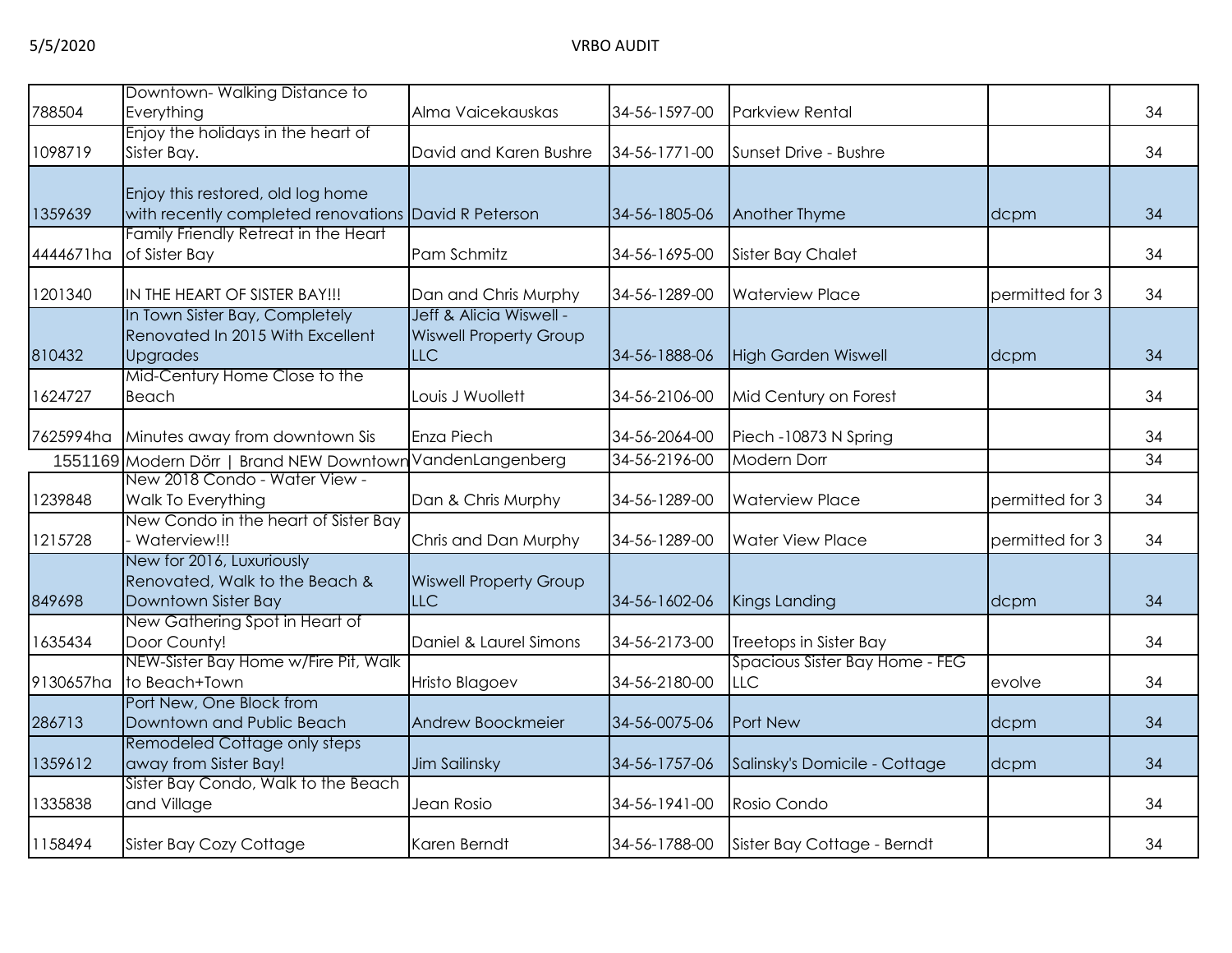|           | Sister Bay Modern Farmhouse on                                                 |                                                     |               |                                   |                 |    |
|-----------|--------------------------------------------------------------------------------|-----------------------------------------------------|---------------|-----------------------------------|-----------------|----|
| 1631282   | Northwoods<br>Sister Bay Parkview Beach Cottage                                | Louis J Wuollett                                    | 34-56-2080-00 | Farmhouse on Northwoods           |                 | 34 |
| 1208896   | #1                                                                             | Kim Erzinger                                        | 34-56-1385-00 | Parkview Beach Cottage            | permitted for 2 | 34 |
| 1218114   | Sister Bay Parkview Beach Cottage<br>#2                                        | Kim Erzinger                                        | 34-56-1385-00 | Parkview Beach Cottage            | permitted for 2 | 34 |
| 1891154   | Spectacular view just minutes away<br>from the Marina and beach.               | Joan Chapeau Trust -<br>Roberta Champeau<br>Trustee | 34-56-2282-00 | Cape Cod on the Shore             | charnetski      | 34 |
| 1360790   | Trillium Retreat is conveniently<br>located in the Village of Sister Bay       | Dennis & Maribeth Dorn                              | 34-56-0495-06 | <b>Trillium Retreat</b>           | dcpm            | 34 |
| 1022700   | Walk to town! Newly furnished 4<br>bedrooom home in Sister Bay                 | Julie & Nathan Slovin                               | 34-56-1702-06 | Hidden Gem on Trillium            | dcpm            | 34 |
| 7465774ha | Walk to Town, Quiet, Wooded<br>Neighborhood                                    | Pam Schmitz                                         | 34-56-2051-00 | Hillside Hideaway                 |                 | 34 |
| 1357055   | Walking Distance to beach, shops<br>and Sister Bay!                            | Tom Ahlbeck - Daisy<br><b>Ahlbeck Trust</b>         | 34-56-1892-06 | Door in the Woods                 | dcpm            | 34 |
| 1607444   | Welcome to your home away from<br>home in the heart of Sister Bay!             | Dennis King                                         | 34-56-2101-00 | Sister Bay House - DJK Properties |                 | 34 |
| 4768058ha | Overlooking 3rd Ave Downtown<br>Sturgeon Bay                                   | Overlooking 3rd Ave                                 | 35-53-1816-00 | Joe Baw and Rob Paul              |                 | 35 |
| 746476    | The Arbor Suite - Modern Comfort In<br>The Heart Of Downtown Sturgeon<br>Bay   | The Arbor & Postcard -<br><b>RME Holdings</b>       | 35-53-1452-00 | Robert Esposito RME Holdings      | permitted for 2 | 35 |
| 1103228   | The Coach House Suite - Downtown<br>Sturgeon Bay                               | Villa, Coach and Corner<br>Suite                    | 35-53-1628-00 | <b>ADIP LLC</b>                   |                 | 35 |
| 360120    | The Magnolia Suite-Romantic<br>Victorian Elegance                              | Diane Allen & Mike Perski 35-53-1096-00             |               | The Magnolia Suite                |                 | 35 |
| 483699    | The Postcard: Modern Comfort in<br>the Heart of Downtown Sturgeon Bay Esposito | RME Holdings - Robert                               | 35-53-1452-00 | Arbor & Postcard - RME Holdings   | permitted for 2 | 35 |
| 862731    | Villa Suite - Modern Comfort and<br><b>Rustic Italian Charm</b>                | Villa and Corner Suite                              | 35-53-1628-00 | <b>ADIP LLC</b>                   | permitted for 3 | 35 |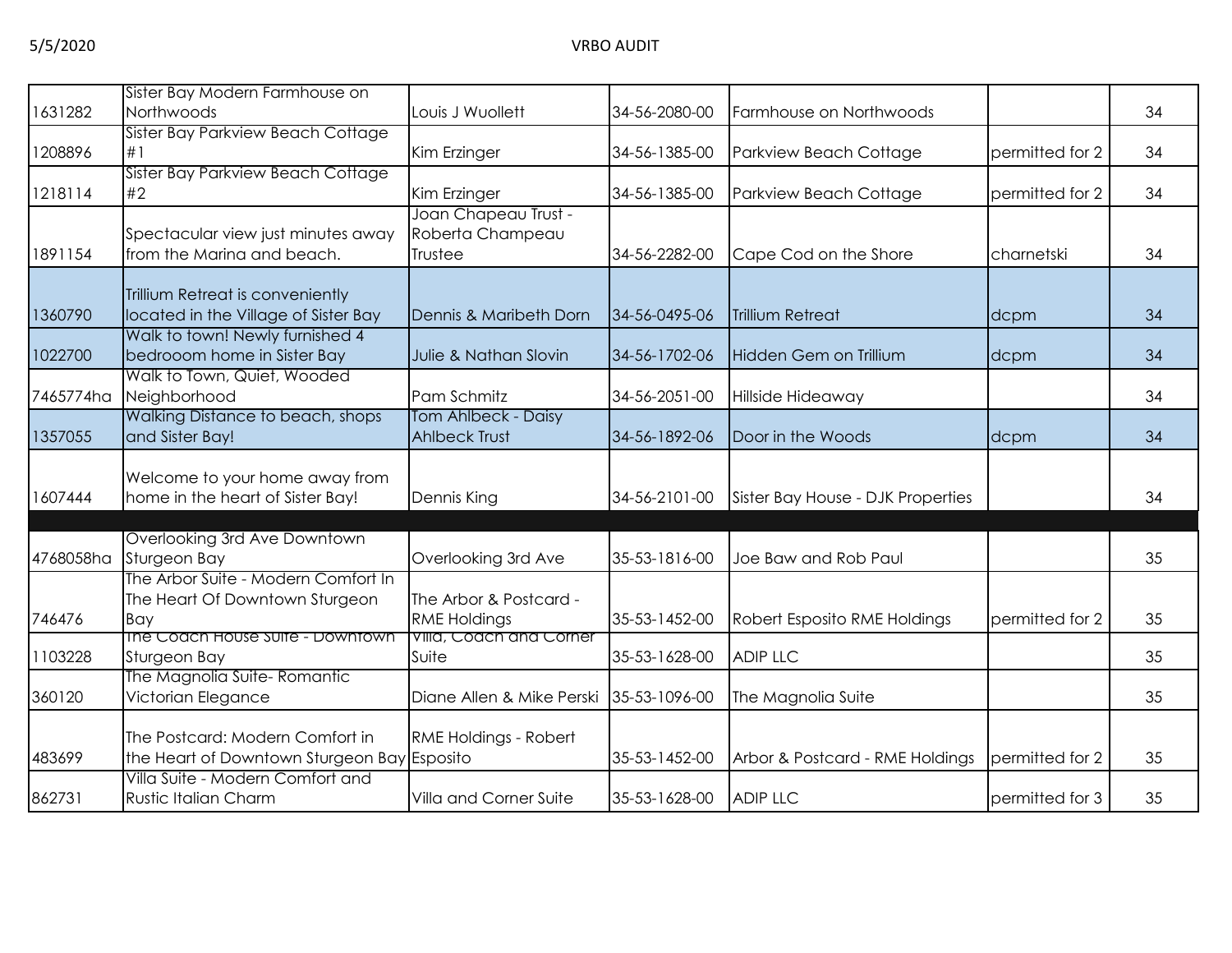| 794064    | Historic Luxurious Suite, Modern<br>Amenitites, Downtown, One block<br>to waterfront   | Tami Dal Santo                                                       | 35-54-1544-00 | Diplomat B&B                   | permitted for 6<br>units | 35 |
|-----------|----------------------------------------------------------------------------------------|----------------------------------------------------------------------|---------------|--------------------------------|--------------------------|----|
| 814648    | Historic Luxurious Suite, Modern<br>Amenitites, Downtown, One block<br>to waterfront   | Tami Dal Santo                                                       | 35-54-1544-00 | Diplomat B&B                   | permitted for 6<br>units | 35 |
| 7154645ha | 'Collectic Farmhouse Suite!' in<br>Sturgeon Bay!                                       | Hilpipre- 228 N 7th Ave -<br>Collectic Farmhouse Suite 35-56-1939-00 |               | Aaron Hilpipre                 |                          | 35 |
| 1503292   | Charming Private Home for Your<br><b>Relaxing Door County Vacation</b>                 | Ballard House - Restassure 35-56-2044-17                             |               | <b>Geri Ballard</b>            | restassure               | 35 |
| 1391961   | Door County Home Away From<br>Home                                                     | Door County Home<br>Away from Home -<br>Weckler                      | 35-56-2001-00 | <b>Phil and Alison Weckler</b> |                          | 35 |
| 1017982   | Door County Waterfront Cottage                                                         | Door County Waterfront<br>Cottage - Minten                           | 35-56-1767-00 | Eric Minten                    |                          | 35 |
| 7713779ha | Door County Waterfront Cottage<br>with Indoor/Outdoor Pools                            | Marina<br>Cottages/Centerpointe<br>Marina                            | 35-56-0911-00 | <b>Shipyard Partners</b>       | permitted for 3          | 35 |
| 243639ha  | Door County Waterfront Cottage<br>with Indoor/Outdoor Pools                            | Marina<br>Cottages/Centerpointe<br>Marina                            | 35-56-0911-00 | <b>Shipyard Partners</b>       | permitted for 3          | 35 |
| 892303    | Door County's Chalet on the Shore                                                      | Chalet on the Shore                                                  | 35-56-1663-00 | Jennifer Jorns & Brian Frisque |                          | 35 |
| 1618234   | Eagle's Nest, Waterfront Apartment                                                     | Lily Pad Cottage &<br>Eagles Nest                                    | 35-56-1808-00 | Alisa Landman                  | permitted for 2          | 35 |
| 1618607   | Lily Pad, a Door County Waterfront<br>Cottage in Sturgeon Bay                          | Lily Pad Cottage &<br><b>Eagles Nest</b>                             | 35-56-1808-00 | Alisa Landman                  | permitted for 2          | 35 |
| 1318797   | New Listing - Lagoon Bungalow<br>Retreat in Sturgeon Bay, with direct<br>water access! | Lagoon Bungalow                                                      | 35-56-1898-00 | Anne Thenell                   |                          | 35 |
| 1359613   | New Listing!! Beautiful Waterfront<br>Retreat On Sturgeon Bay with 114'<br>private doc | Tacoma Beach Getaway 35-56-0880-00                                   |               | Anne Thenell                   |                          | 35 |
| 9367663   | NEW! Modern Home w/Yard, 1 Mi to<br>Dtwn Sturgeon Bay                                  | Doors Seventh Ave -<br>Struzynski                                    | 35-56-2157-00 | Christine Struzynski           |                          | 35 |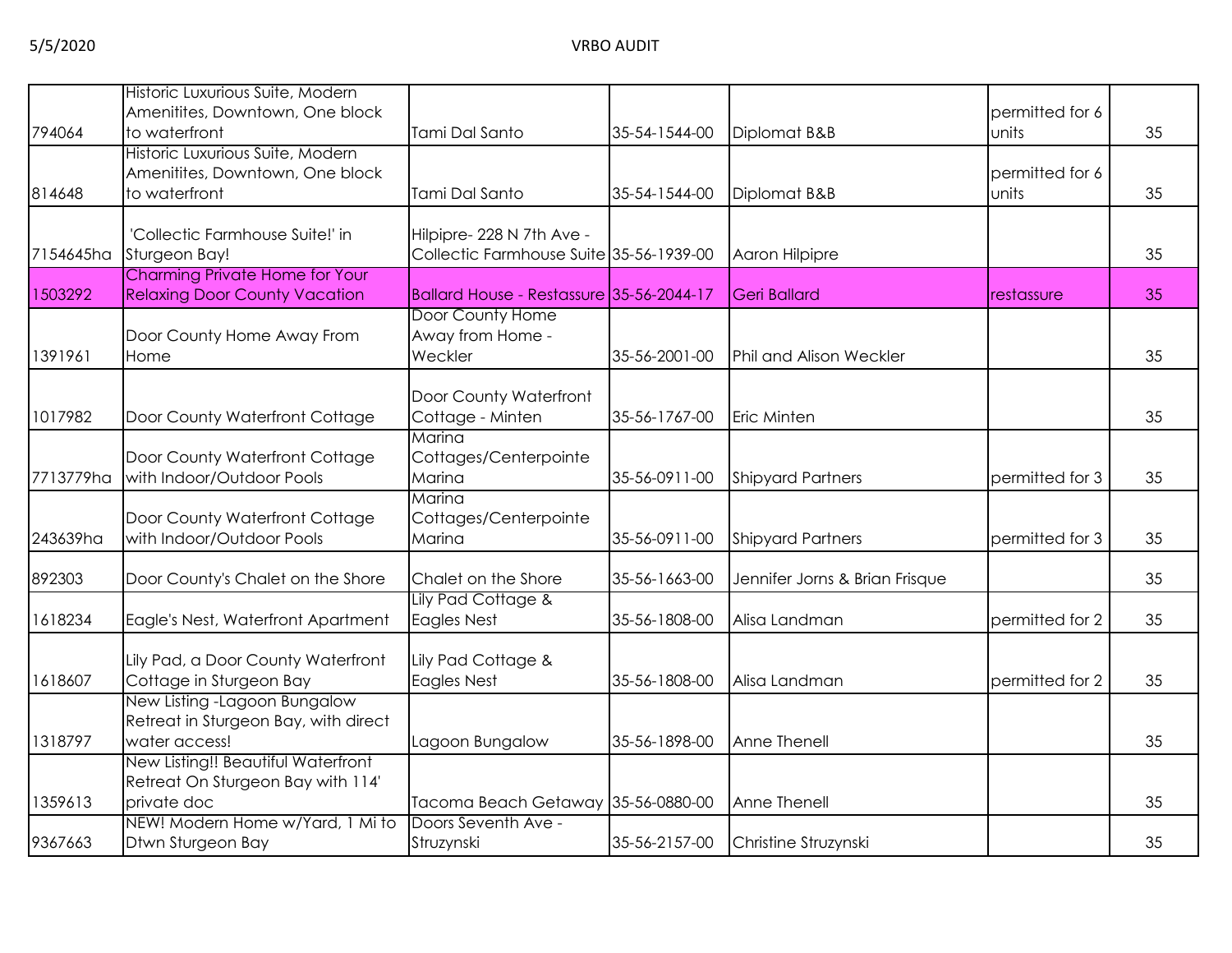| 7124043ha | NEW! Sturgeon Bay Home Near<br>Potawatomi State Park!                                  | Port View Cottage                                   | 35-56-1927-00 | <b>Christine Dehnert</b>                |                 | 35 |
|-----------|----------------------------------------------------------------------------------------|-----------------------------------------------------|---------------|-----------------------------------------|-----------------|----|
| 1870341   | Shabby chic updated downtown<br>living                                                 | Sunset House/Door Bell -<br>Keleny - ODK PROPERTIES | 35-56-2017-00 | <b>ODK Properties</b>                   |                 | 35 |
| 1576606   | Sturgeon Bay Hidden Gem                                                                | Sturgeon Bay Hidden<br>Gem                          | 35-56-2074-00 | Paul Peot                               |                 | 35 |
| 1349260   | Sturgeon Bay Waterfront Estate                                                         | R & H Bayshore Estate                               | 35-56-1957-00 | Helen & Robin Urban                     |                 | 35 |
| 862730    | The Corner Suite: Modern Comfort in<br>the Heart of Downtown Sturgeon Bay              | Robert and Teresa<br>Esposito                       | 35-56-1628-00 | Villa and Corner Suite                  | permitted for 3 | 35 |
| 1643221   | Waterfront cottage 2bdrm                                                               | Bleck-316 N Joliet                                  | 35-56-1911-00 | <b>Mike Bleck</b>                       |                 | 35 |
| 4976711ha | Waterfront Sturgeon Bay Home w/<br>Deck & Fire Pit                                     | Cheryl Link                                         | 35-56-1875-00 | On Bay Thyme                            | evolve          | 35 |
| 379533    | 1 of 2 beachfront RUSTIC dog<br>friendly cottage Sturgeon Bay, Door<br>County, sleeps  | <b>Firefly Cottages</b>                             | 36-56-0879-00 | Irene Johnson                           | permitted for 3 | 36 |
| 418990    | A Scenic Lakefront cottage. Door<br>County spring is comsing soon<br>flowers wildlife  | David & Kay Jenkins                                 | 36-56-1243-00 | Jenkins 2359-2361 S Lake<br>Michigan Dr | permitted for 3 | 36 |
| 437119    | All Season Home- 200 Ft. of<br>Beachfront, Spectacular Views of<br>Lily Bay            | Mike Moreno                                         | 36-56-1323-00 | Moreno All Season Home                  |                 | 36 |
| 838167    | Arrowhead Waterfront Log Cottage<br>On Sand Beach With Fireplace.                      | Arrowhead Cottage                                   | 36-56-0844-00 | <b>Tom Groenfeldt</b>                   |                 | 36 |
| 893687    | Authentic Waterfront Log Cottage<br>On Sand Beach                                      | Pioneer Cottage                                     | 36-56-0866-00 | David Groenfeldt                        |                 | 36 |
| 429277    | Beautiful cozy cottage on Lake<br>Michigan. Steps to sandy beach.<br>Shake off winter! | David & Kay Jenkins                                 | 36-56-1243-00 | Jenkins 2359-2361 S Lake<br>Michigan Dr | permitted for 3 | 36 |
| 659505    | Beautiful waterfront home with<br>swimming pond - North Unit                           | Joe Fittshur                                        | 36-56-1329-00 | Porthaven Executive Homes               | permitted for 2 | 36 |
| 659503    | Beautiful Waterfront Home with<br>swimming pond - south unit                           | Joe Fittshur                                        | 36-56-1329-00 | Porthaven Executive Homes               | permitted for 2 | 36 |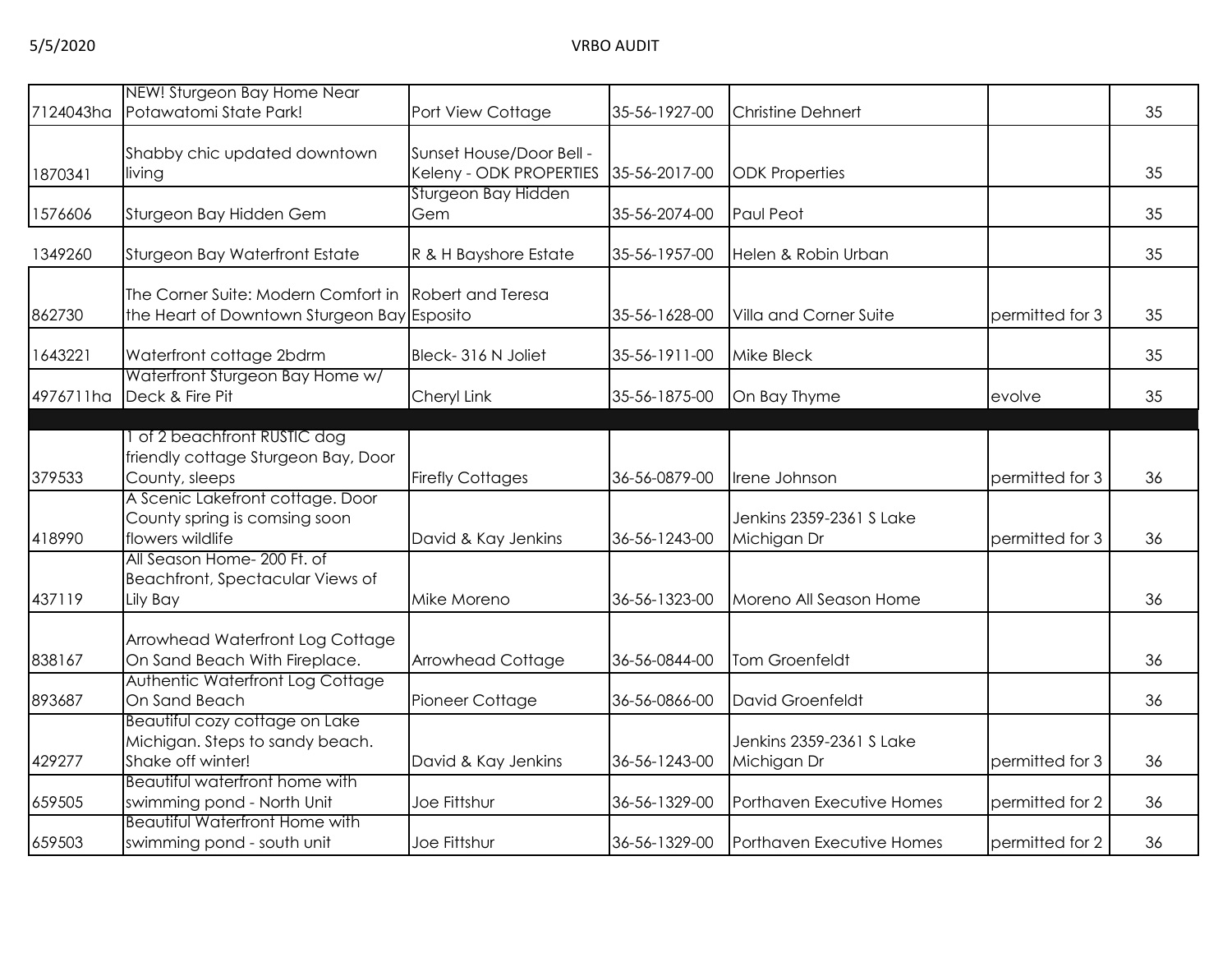|           | Door County Sand Beach Lake                                                            |                                     |               |                                          |                 |    |
|-----------|----------------------------------------------------------------------------------------|-------------------------------------|---------------|------------------------------------------|-----------------|----|
| 1013091   | House * Linens Incl. * Prime Beach<br>Location * Kayaks                                | <b>Harbour Lake House</b>           | 36-56-1701-00 | <b>Tammy Estes</b>                       |                 | 36 |
|           |                                                                                        |                                     |               |                                          |                 |    |
| 1154854   | Get away from it all at this serene,<br>modern Door County estate.                     | The Clerestory on Lake<br>Michigan  | 36-56-1789-00 | Christopher Mohar and Kerry<br>Kretchmar |                 | 36 |
|           | Lake Michigan Home; Awesome<br><b>SAND Beach; Taking October</b>                       |                                     |               |                                          |                 |    |
| 505916    | Reservations; filling up!                                                              | Mike Boyer                          | 36-56-1358-00 | <b>Boyer Beach House</b>                 |                 | 36 |
| 897656    | Lakefront, waterview, sand beach,<br>RUSTIC, dog friendly, Sturgeon Bay<br>Door County | <b>Firefly Cottages</b>             | 36-56-0879-00 | Irene Johnson                            | permitted for 3 | 36 |
| 701320    | Merry Breeze 4 Cottage~Romantic<br>Getaway With 212 Ft Of Sandy Lake<br>Michigan Beach | Merry Breeze Unit 4                 | 36-55-1438-00 | Peggy & Don Donaldson                    |                 | 36 |
| 1375405   | New! Lake Michigan Beach Home<br>with 107' of Private Sand Beach                       | Just Beechy                         | 36-56-1924-00 | Kristin & Theodore Blackwood             |                 | 36 |
| 1863503   | Newly remodeled water front home<br>on Lilly Bay!                                      | Philip & Rebecca Roever             | 36-56-2232-06 | Cedars on Lily Bay                       | <b>DCPM</b>     | 36 |
| 7189649ha | Peace of Beach Cottage, private<br>cottage on beautiful shores of Door<br>County       | Chris Jeanquart                     | 36-56-1969-00 | Jeanquart -3140 Lake Forest Park         |                 | 36 |
| 433883    | Property overview                                                                      | David & Kay Jenkins                 | 36-56-1243-00 | Jenkins 2359-2361 S Lake<br>Michigan Dr  | permitted for 3 | 36 |
| 1616605   | Relaxing cottage in the woods near<br>Lake Michigan                                    | Chickadee Cottage                   | 36-56-2073-00 | <b>KL Development Group LLC</b>          |                 | 36 |
| 870129    | Sand Beach on Lake Michigan-<br>Rustic-Tolan's Log Cabin                               | <b>Tolans Cottage</b>               | 36-56-0816-13 | Sally Tolan (Sandy Tolan)                |                 | 36 |
| 1928341   | Spacious Waterfront Home + High<br>Speed Internet                                      | Writt-3446 N Lake<br>Michigan Drive | 36-56-2139-17 | Amber and Brian Writt                    |                 | 36 |
| 451482    | Sunrises, Quiet Beach WalksRelax<br>with Family & Friends. Dogs<br>Welcome!            | Abode on the Beach                  | 36-56-0811-00 | Great Wulf Partners LLC/Capn<br>Wulf     |                 | 36 |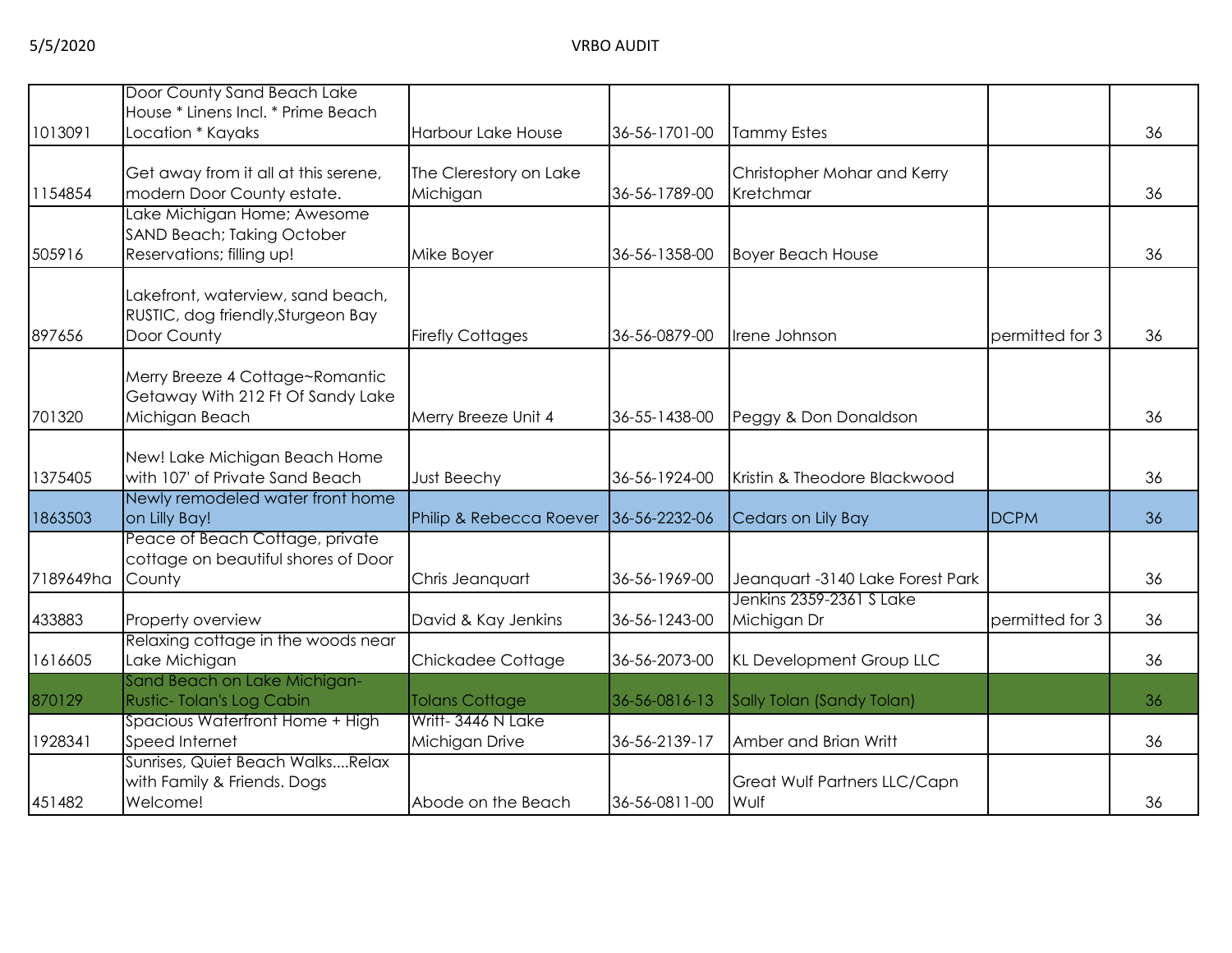| 1489258   | Walking distance to Lake Michigan -<br>Public Beaches   Family-Pet friendly                      | Clay Banks Woodsy<br>Retreat            | 36-56-1731-17 | David Goettelman                                   |                 | 36              |
|-----------|--------------------------------------------------------------------------------------------------|-----------------------------------------|---------------|----------------------------------------------------|-----------------|-----------------|
| 224425    | Beautiful spacious home with 260<br>feet of lakefront                                            | <b>Steve Pratapas</b>                   | 39-56-1015-00 | White Star Lodge                                   |                 | 39              |
| 810620    | <b>BOOKING NOW! WATERFRONT-</b><br>ISLAND-LG.SCREEN PORCH-SUNRISE-<br>SUNSET-CAMPFIRES           | Gordon's Isle View<br>Cottages          | 39-56-1648-00 | Jane & Brett Barr/ Jerry &<br>Jacquelyn Gordon     |                 | 39              |
| 570935    | <b>BOOKING NOW-WATERFRONT-</b><br>ISLAND- FIRE PIT-SUNRISE SUNSET-9<br><b>MI.TO STURGEON BAY</b> | Gordon's Isle View<br>Cottages          | 39-56-1648-00 | Jane & Brett Barr/ Jerry &<br>Jacquelyn Gordon     | permitted for 2 | 39              |
| 1447164   | Cozy Coffage On the water: Relax,<br>Fish, Kayak                                                 | Cottage Creek Ahlswede 39-56-2005-00    |               | Rob & Emily Ahlswede                               |                 | 39              |
| 1492937   | Cozy newly built home 35 feet off<br>the Bay with stunning sunsets                               | Fox Lane Beach House                    | 39-56-2039-00 | Duane and Linda Nolte                              |                 | 39              |
| 962273    | Family Friendly Cabin On The Bay!                                                                | Cabin on the Bay -<br>Goffard           | 39-56-1709-00 | <b>Gregory Goffard</b>                             |                 | 39              |
| 1765908   | Picturesque Door County Waterfront<br>Cottage! Swim, Play, RelaxHave It<br>All!                  | Bayhouse, The - 2769 Bay<br>Road        | 39-56-2219-00 | Michael Morrison                                   |                 | 39              |
| 1150626   | Dock, Firepit, WIFI, Large Private Yard Waterfront Property                                      | <b>Writers Haven - Desotell</b>         | 42-56-1781-13 | Helen M Desotell & Tim Desotell                    | dreamland       | 42              |
| 1269309   | Door county rental on Sand Beach or Madl                                                         |                                         | 42-56-1862-00 | George Madle                                       |                 | 42              |
| 4264111ha | Cottage. 20 minutes to Green Bay                                                                 | Waterfront Cottage - Bur                | 42-56-1666-00 | Waterfront Cottage - Bur                           |                 | 42              |
| 1688188   | NEW!!! STUNNING BAY-FRONT NEW<br>CONSTRUCTION IN SOUTHERN DOOR! 315 Breezy Acres                 |                                         | 42-56-2115-07 | KAMI LLC-315 Breezy Acres LLC -<br>Michael Martell | simplelife      | 42              |
| 1117085   | Door County, near Green Bay and                                                                  | Soukup                                  | 42-56-1774-00 | Lisa Soukup                                        |                 | $\overline{42}$ |
| 285175    | Amazing Sunsets*80ft shore* 25<br>acres*great cottage                                            | Amy Jorgenson                           | 46-56-0581-00 | <b>Funks Cottage</b>                               |                 | 46              |
| 292728    | Beautiful lake front 4 bedrom home<br>with incredible sunsets                                    | <b>RC Rudolph</b>                       | 46-55-0566-00 | <b>Cascio Cottages</b>                             |                 | 46              |
| 1889052   | Beautiful waterfront log home,<br>stunning private swimming area                                 | Washington Island LP -<br>Jennifer Imig | 46-56-2262-00 | Sunrise Cove - 406 Hemlock                         |                 | 46              |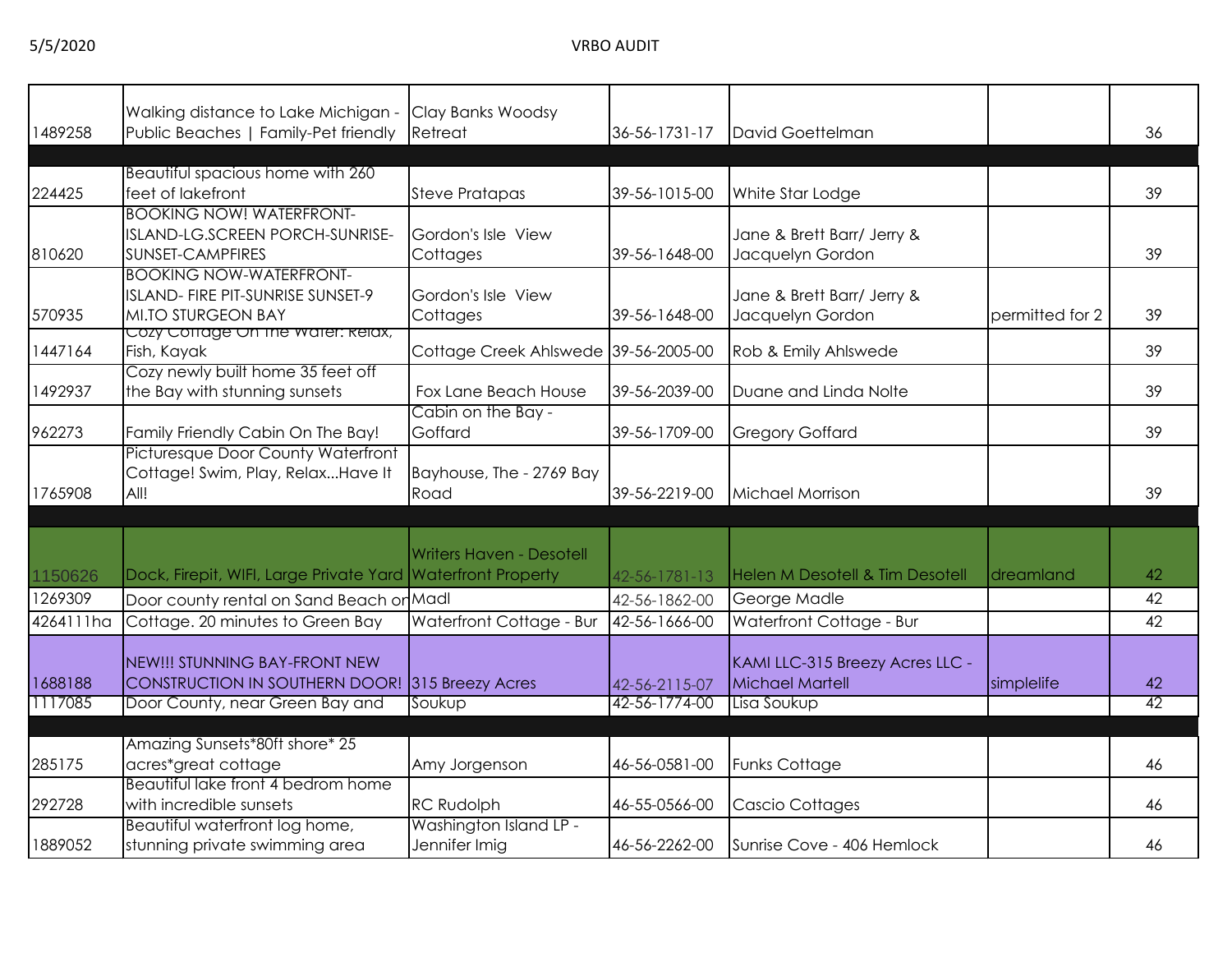| 1391479 | <b>Breezy Beach Cottage</b>                                                         | <b>Richard Tobey</b>                       | 46-56-1940-00 | <b>Breezy Beach</b>                          | 46 |
|---------|-------------------------------------------------------------------------------------|--------------------------------------------|---------------|----------------------------------------------|----|
| 806333  | Century farmhouse with 4 bedrooms<br>and large outside deck.                        | Debra Sheridan (Thielke)<br>and Dawn Chier | 46-56-1867-00 | Old Orchard Century Farmhouse                | 46 |
| 780911  | Great sunrises 200 ft of Lake<br>Michigan Shorefront 1.5 acres, 2<br>bedroom 1 bath | Greg & Kristine Koetter                    | 46-56-1588-00 | Koetter                                      | 46 |
| 594977  | Home Owner Custom Built Log Cabin Dan & Lory Porter                                 |                                            | 46-56-1668-00 | Log Cabin House - Porter                     | 46 |
| 1243560 | Initiative's Retreat - Ultimate<br>Lakefront Destination!                           | Initiatives Retreat LLC                    | 46-56-1846-00 | Initiatives Retreat                          | 46 |
| 362233  | Sectacular Sunsets from Becutiful<br>Lake Shore Home                                | Trudy Schelitzche                          | 46-55-0564-00 | Deer Run Shorefront Home                     | 46 |
| 1308276 | Spacious Washington Island Home<br>4bed 2bath                                       | Carol Lemon                                | 46-56-1917-00 | Washington Island Historical<br>Home - Lemon | 46 |
| 806850  | Washington Island Westside<br>Shorefront Home                                       | William & Mary Filer                       | 46-56-1428-00 | Above and Beyond Cottage                     | 46 |
| 1392021 | Waterfront cottage on Detroit<br>Harbor. Beautiful beach and<br>dockage.            | Leon A Shellswick                          | 46-55-0587-00 | Spring Beach Cottage                         | 46 |

|         | Amore' De Bay Romantic Suite for 2    |                    |
|---------|---------------------------------------|--------------------|
|         | includes Free Continental Breakfast   |                    |
| 728187  | & WiFi.                               | Not in Door County |
|         | Homey Lakefront Condo In Serene       |                    |
|         | Algoma, WI, A Stone's Throw From      |                    |
| 480722  | Door County                           | Not in Door County |
|         | <b>Your Home Base for Discovering</b> |                    |
| 1375338 | Green Bay & Door County!              | Not in Door County |
|         | Modern Condo just steps from Lake     |                    |
| 1364728 | Michigan.                             | Not in Door County |
|         | One of the best lakefront condos      |                    |
| 723000  | Algoma has to offer!                  | Not in Door County |
|         | 2 Bdrm Waterfront condo in            |                    |
|         | beautiful Algoma, minutes to Door     |                    |
| 1318887 | County and Lambeau                    | Not in Door County |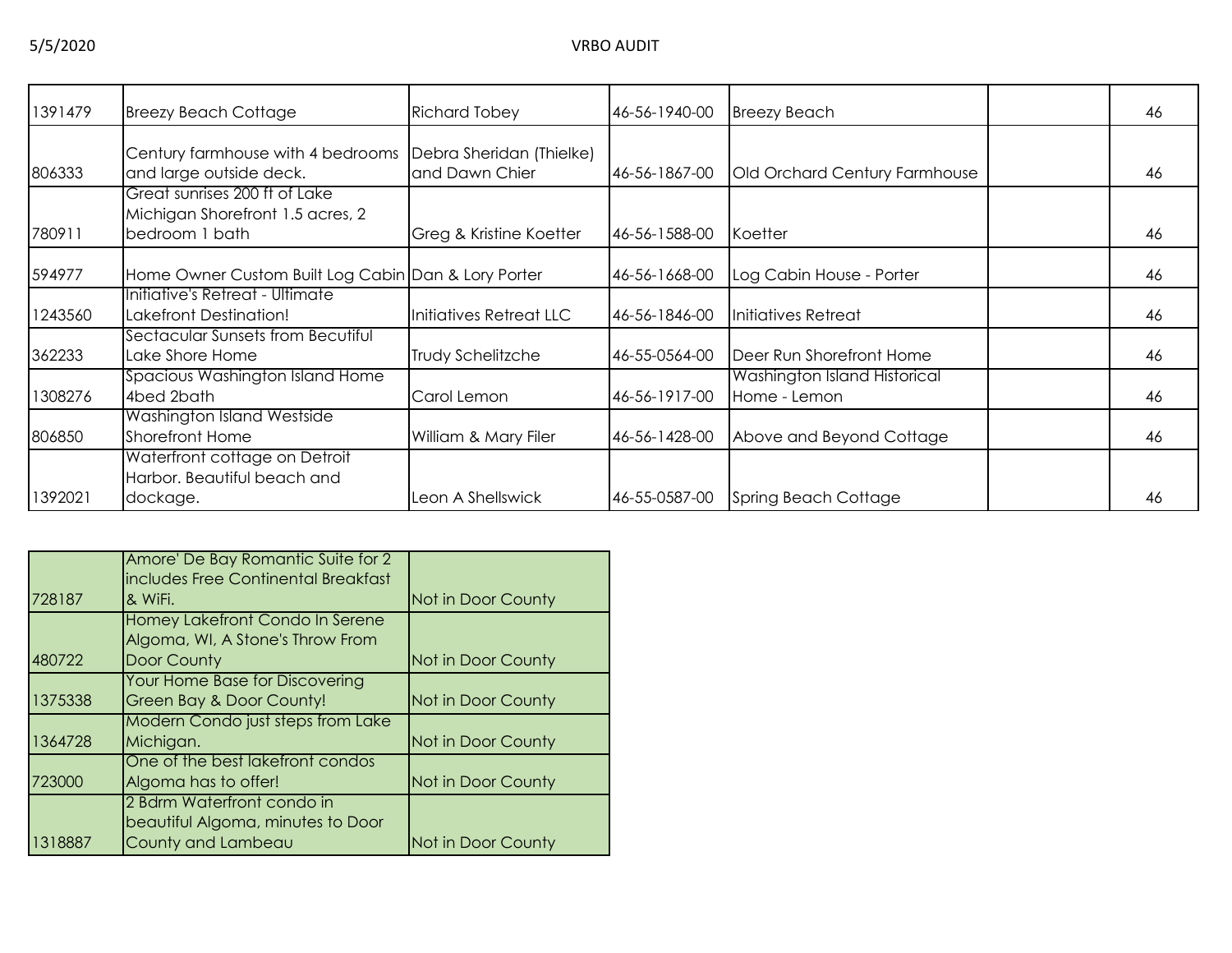|         | Beautiful Apartments in a turn-of-the-                                  |                    |                 |
|---------|-------------------------------------------------------------------------|--------------------|-----------------|
| 428159  | century historic building                                               | Not in Door County |                 |
|         | Rivers Edge Condominiums,                                               |                    |                 |
|         | Waterfront condos located in                                            |                    |                 |
| 843879  | Algoma WI. Lake Michigan                                                | Not in Door County |                 |
|         | Beautiful Gem of a Home in Algoma                                       |                    |                 |
| 4590279 | Wisconsin                                                               | Not in Door County |                 |
| 25466   | <b>Home Base for Discovering Green</b><br><b>Bay &amp; Door County!</b> | Not in Door County |                 |
|         | Waterfront, Beautiful Sunrises, WIFI,                                   |                    |                 |
| 344207  | Direct TV, Sleeps a Family of Six.                                      | Not in Door County |                 |
|         | Secluded Beach Cottage - 100ft of                                       |                    |                 |
| 394047  | Private, Sandy Beachfront                                               | Not in Door County |                 |
|         | Cozy Condo with Gorgeous Views                                          |                    |                 |
| 1414157 | on Lake Michigan                                                        | Not in Door County |                 |
|         | Charming farmhouse located near<br>National Shrine of Our Lady of Good  |                    |                 |
| 1574130 | Help                                                                    | Not in Door County |                 |
|         | <b>CEDAR CABIN on the BAY (Lake</b>                                     |                    |                 |
|         | Michigan--Green Bay): Just listed!                                      |                    |                 |
| 7855081 | Sleeps 6, Dog friendly,                                                 | Not in Door County |                 |
|         | Lakeview Chalet - perfect for your                                      |                    |                 |
| 1689283 | retreat                                                                 | Not in Door County |                 |
| 1726086 | <b>Camp Bayshore</b>                                                    | Not in Door County |                 |
|         | Beautiful Condo on the shore of                                         |                    |                 |
|         | Green Bay! Short drive to Green Bay                                     |                    |                 |
| 1759002 | & Door Co.                                                              | Not in Door County |                 |
|         | Water View Cottage on Lake                                              | Not in Door County |                 |
| 1707156 | Michigan (Bay-side)                                                     |                    |                 |
|         | Captains Cove - Spectacular                                             |                    | x not active 5- |
| 405736  | Lakefront Home W/Pool - Sleeps 15                                       | Not in Door County | 4-2020          |
|         |                                                                         |                    |                 |

|             |                       |                      | <b>T# of VRBO</b> |                                  | T# of VRBO        |
|-------------|-----------------------|----------------------|-------------------|----------------------------------|-------------------|
|             |                       | # of VRBO Properties | <b>Properties</b> |                                  | <b>Properties</b> |
| <b>MUNI</b> |                       | 2/3/2020             | 3/3/2020          | $\#$ of VRBO Properties 4/7/2020 | 15/4/2020         |
|             | <b>Baileys Harbor</b> |                      | 166               | ю.                               | 16 <sup>c</sup>   |